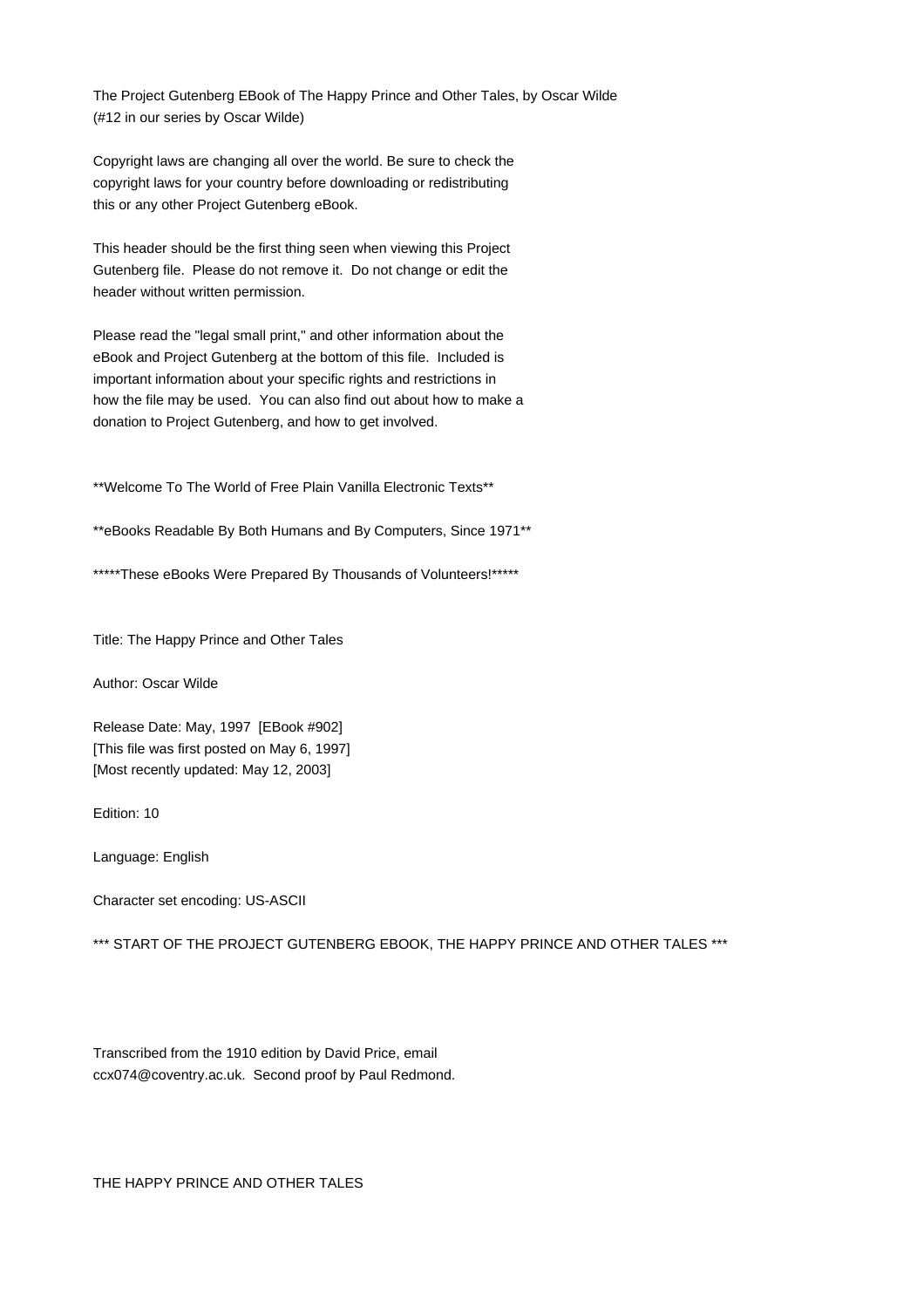### **Contents**

The Happy Prince The Nightingale and the Rose The Selfish Giant The Devoted Friend The Remarkable Rocket

# THE HAPPY PRINCE

High above the city, on a tall column, stood the statue of the Happy Prince. He was gilded all over with thin leaves of fine gold, for eyes he had two bright sapphires, and a large red ruby glowed on his sword-hilt.

He was very much admired indeed. "He is as beautiful as a weathercock," remarked one of the Town Councillors who wished to gain a reputation for having artistic tastes; "only not quite so useful," he added, fearing lest people should think him unpractical, which he really was not.

"Why can't you be like the Happy Prince?" asked a sensible mother of her little boy who was crying for the moon. "The Happy Prince never dreams of crying for anything."

"I am glad there is some one in the world who is quite happy," muttered a disappointed man as he gazed at the wonderful statue.

"He looks just like an angel," said the Charity Children as they came out of the cathedral in their bright scarlet cloaks and their clean white pinafores.

"How do you know?" said the Mathematical Master, "you have never seen one."

"Ah! but we have, in our dreams," answered the children; and the Mathematical Master frowned and looked very severe, for he did not approve of children dreaming.

One night there flew over the city a little Swallow. His friends had gone away to Egypt six weeks before, but he had stayed behind, for he was in love with the most beautiful Reed. He had met her early in the spring as he was flying down the river after a big yellow moth, and had been so attracted by her slender waist that he had stopped to talk to her.

"Shall I love you?" said the Swallow, who liked to come to the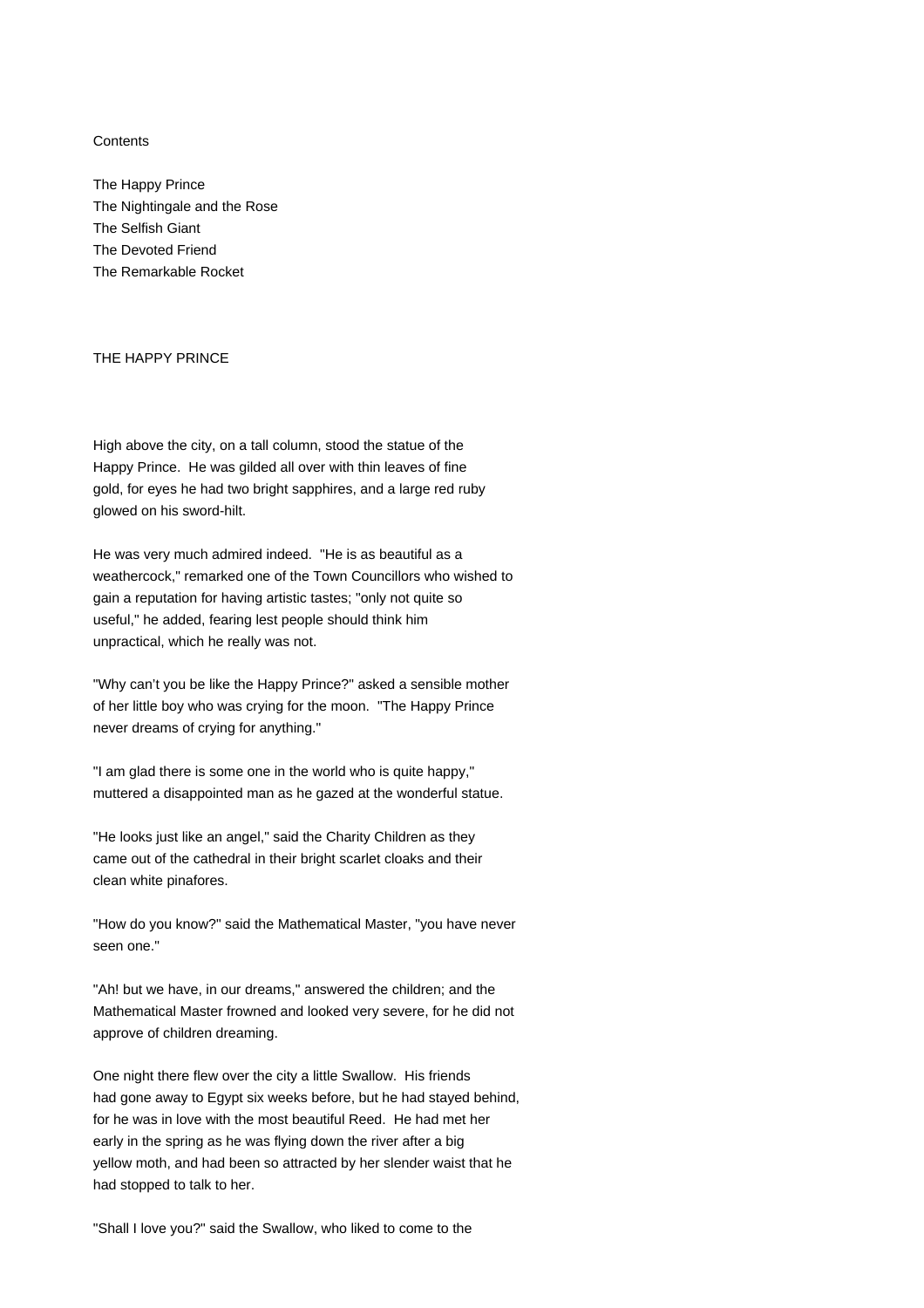point at once, and the Reed made him a low bow. So he flew round and round her, touching the water with his wings, and making silver ripples. This was his courtship, and it lasted all through the summer.

"It is a ridiculous attachment," twittered the other Swallows; "she has no money, and far too many relations"; and indeed the river was quite full of Reeds. Then, when the autumn came they all flew away.

After they had gone he felt lonely, and began to tire of his ladylove. "She has no conversation," he said, "and I am afraid that she is a coquette, for she is always flirting with the wind." And certainly, whenever the wind blew, the Reed made the most graceful curtseys. "I admit that she is domestic," he continued, "but I love travelling, and my wife, consequently, should love travelling also."

"Will you come away with me?" he said finally to her; but the Reed shook her head, she was so attached to her home.

"You have been trifling with me," he cried. "I am off to the Pyramids. Good-bye!" and he flew away.

All day long he flew, and at night-time he arrived at the city. "Where shall I put up?" he said; "I hope the town has made preparations."

Then he saw the statue on the tall column.

"I will put up there," he cried; "it is a fine position, with plenty of fresh air." So he alighted just between the feet of the Happy Prince.

"I have a golden bedroom," he said softly to himself as he looked round, and he prepared to go to sleep; but just as he was putting his head under his wing a large drop of water fell on him. "What a curious thing!" he cried; "there is not a single cloud in the sky, the stars are quite clear and bright, and yet it is raining. The climate in the north of Europe is really dreadful. The Reed used to like the rain, but that was merely her selfishness."

Then another drop fell.

"What is the use of a statue if it cannot keep the rain off?" he said; "I must look for a good chimney-pot," and he determined to fly away.

But before he had opened his wings, a third drop fell, and he looked up, and saw--Ah! what did he see?

The eyes of the Happy Prince were filled with tears, and tears were running down his golden cheeks. His face was so beautiful in the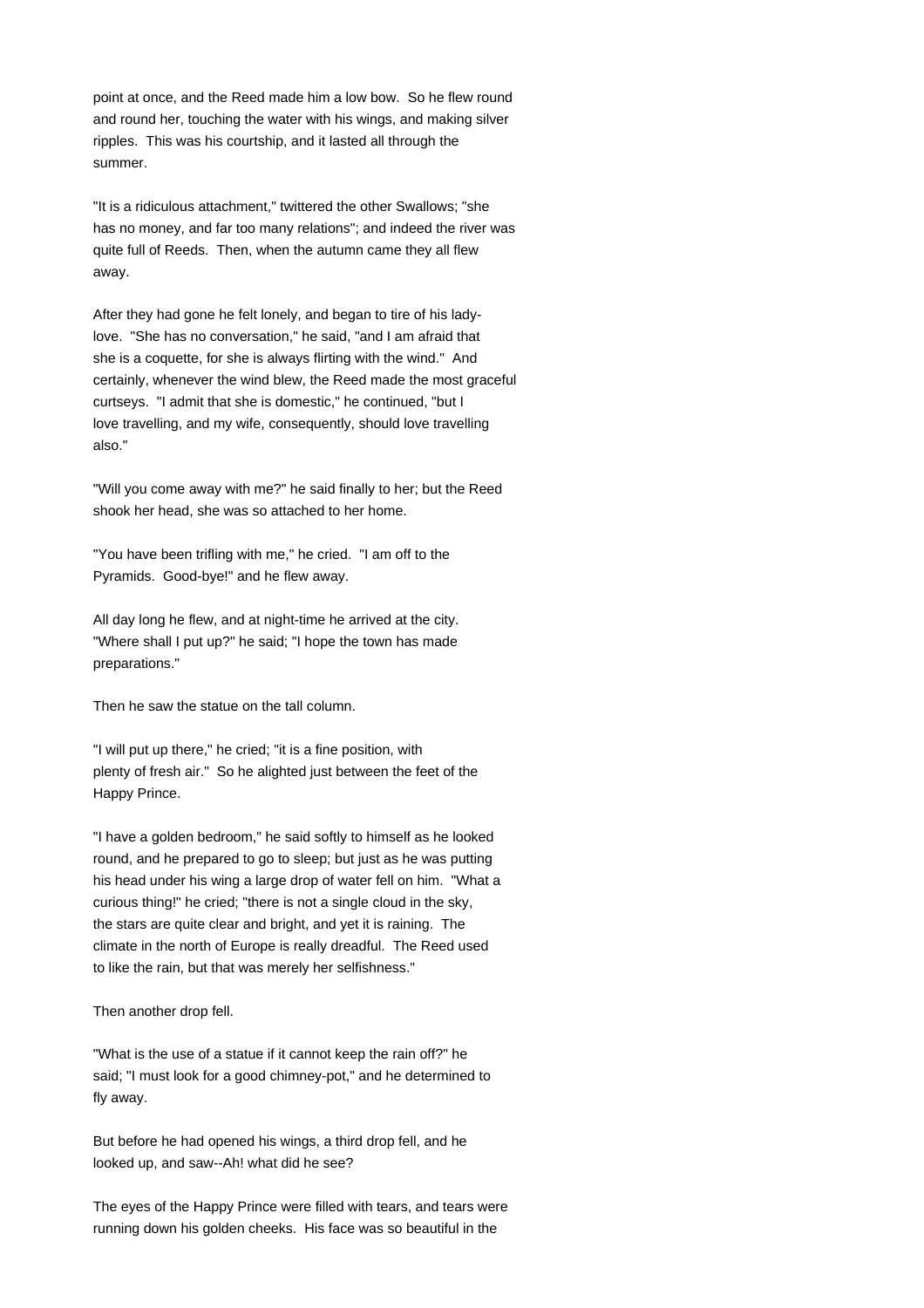moonlight that the little Swallow was filled with pity.

"Who are you?" he said.

"I am the Happy Prince."

"Why are you weeping then?" asked the Swallow; "you have quite drenched me."

"When I was alive and had a human heart," answered the statue, "I did not know what tears were, for I lived in the Palace of Sans-Souci, where sorrow is not allowed to enter. In the daytime I played with my companions in the garden, and in the evening I led the dance in the Great Hall. Round the garden ran a very lofty wall, but I never cared to ask what lay beyond it, everything about me was so beautiful. My courtiers called me the Happy Prince, and happy indeed I was, if pleasure be happiness. So I lived, and so I died. And now that I am dead they have set me up here so high that I can see all the ugliness and all the misery of my city, and though my heart is made of lead yet I cannot chose but weep."

"What! is he not solid gold?" said the Swallow to himself. He was too polite to make any personal remarks out loud.

"Far away," continued the statue in a low musical voice, "far away in a little street there is a poor house. One of the windows is open, and through it I can see a woman seated at a table. Her face is thin and worn, and she has coarse, red hands, all pricked by the needle, for she is a seamstress. She is embroidering passionflowers on a satin gown for the loveliest of the Queen's maids-ofhonour to wear at the next Court-ball. In a bed in the corner of the room her little boy is lying ill. He has a fever, and is asking for oranges. His mother has nothing to give him but river water, so he is crying. Swallow, Swallow, little Swallow, will you not bring her the ruby out of my sword-hilt? My feet are fastened to this pedestal and I cannot move."

"I am waited for in Egypt," said the Swallow. "My friends are flying up and down the Nile, and talking to the large lotusflowers. Soon they will go to sleep in the tomb of the great King. The King is there himself in his painted coffin. He is wrapped in yellow linen, and embalmed with spices. Round his neck is a chain of pale green jade, and his hands are like withered leaves."

"Swallow, Swallow, little Swallow," said the Prince, "will you not stay with me for one night, and be my messenger? The boy is so thirsty, and the mother so sad."

"I don't think I like boys," answered the Swallow. "Last summer, when I was staying on the river, there were two rude boys, the miller's sons, who were always throwing stones at me. They never hit me, of course; we swallows fly far too well for that, and besides, I come of a family famous for its agility; but still, it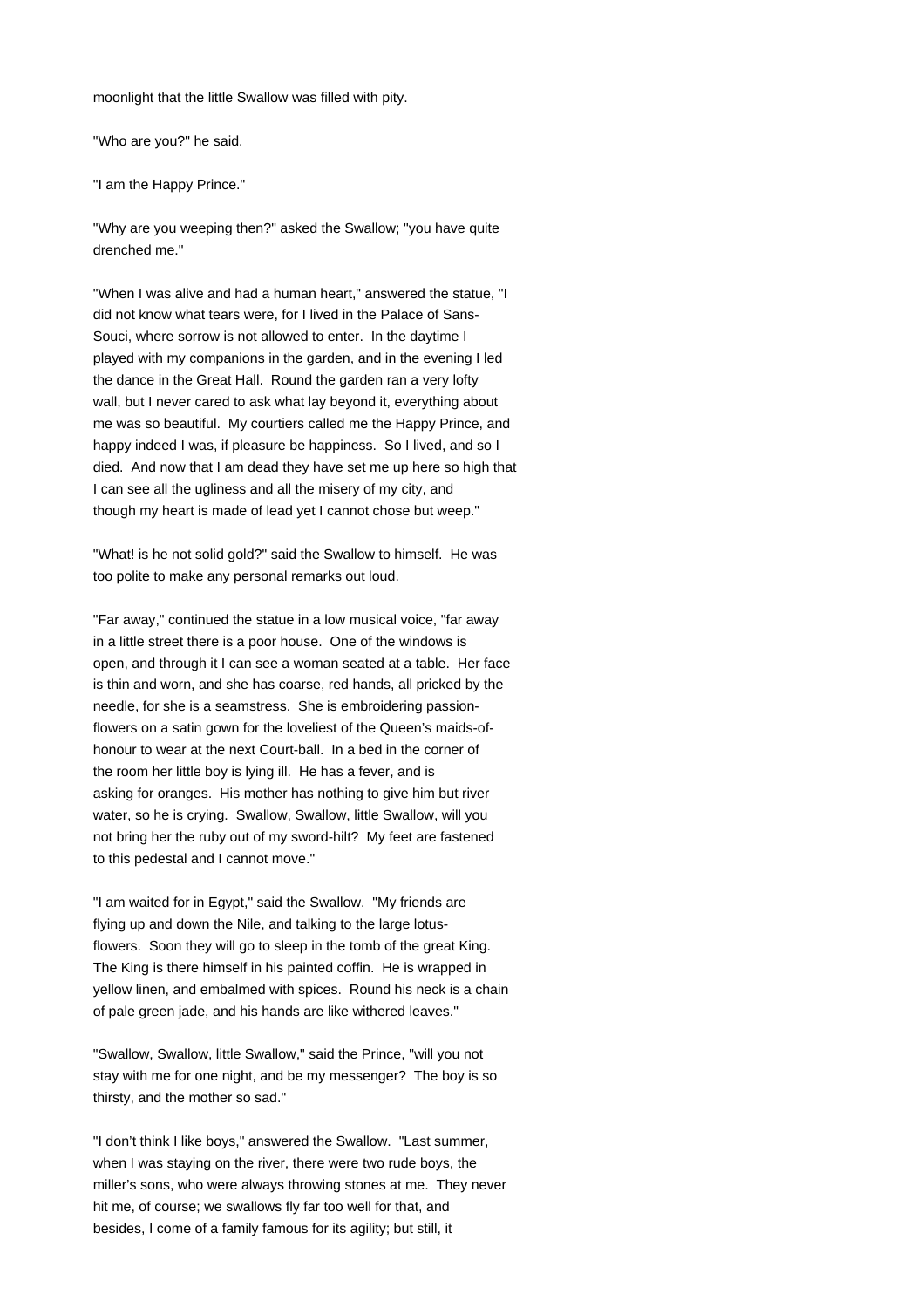was a mark of disrespect."

But the Happy Prince looked so sad that the little Swallow was sorry. "It is very cold here," he said; "but I will stay with you for one night, and be your messenger."

"Thank you, little Swallow," said the Prince.

So the Swallow picked out the great ruby from the Prince's sword, and flew away with it in his beak over the roofs of the town.

He passed by the cathedral tower, where the white marble angels were sculptured. He passed by the palace and heard the sound of dancing. A beautiful girl came out on the balcony with her lover. "How wonderful the stars are," he said to her, "and how wonderful is the power of love!"

"I hope my dress will be ready in time for the State-ball," she answered; "I have ordered passion-flowers to be embroidered on it; but the seamstresses are so lazy."

He passed over the river, and saw the lanterns hanging to the masts of the ships. He passed over the Ghetto, and saw the old Jews bargaining with each other, and weighing out money in copper scales. At last he came to the poor house and looked in. The boy was tossing feverishly on his bed, and the mother had fallen asleep, she was so tired. In he hopped, and laid the great ruby on the table beside the woman's thimble. Then he flew gently round the bed, fanning the boy's forehead with his wings. "How cool I feel," said the boy, "I must be getting better"; and he sank into a delicious slumber.

Then the Swallow flew back to the Happy Prince, and told him what he had done. "It is curious," he remarked, "but I feel quite warm now, although it is so cold."

"That is because you have done a good action," said the Prince. And the little Swallow began to think, and then he fell asleep. Thinking always made him sleepy.

When day broke he flew down to the river and had a bath. "What a remarkable phenomenon," said the Professor of Ornithology as he was passing over the bridge. "A swallow in winter!" And he wrote a long letter about it to the local newspaper. Every one quoted it, it was full of so many words that they could not understand.

"To-night I go to Egypt," said the Swallow, and he was in high spirits at the prospect. He visited all the public monuments, and sat a long time on top of the church steeple. Wherever he went the Sparrows chirruped, and said to each other, "What a distinguished stranger!" so he enjoyed himself very much.

When the moon rose he flew back to the Happy Prince. "Have you any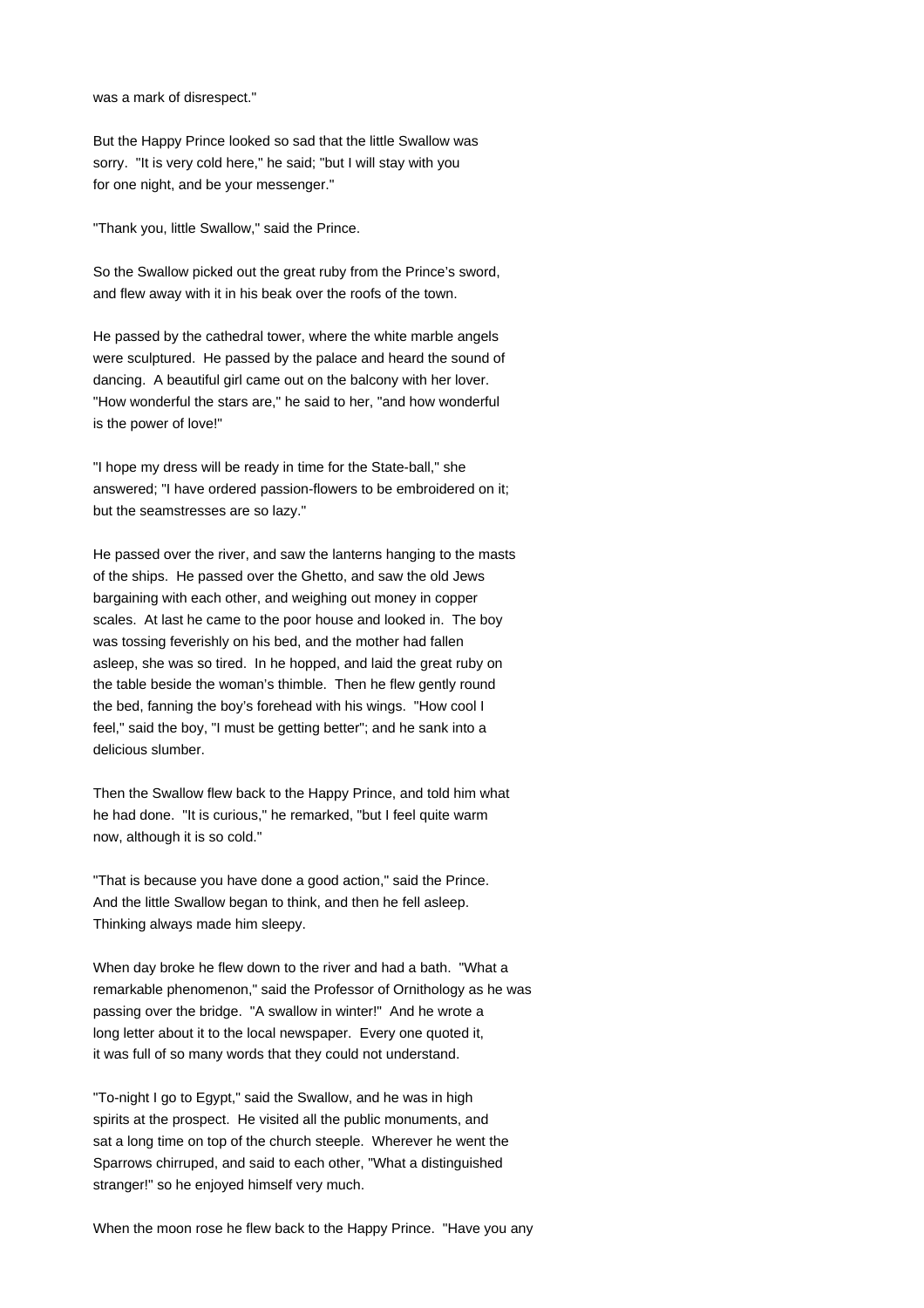commissions for Egypt?" he cried; "I am just starting."

"Swallow, Swallow, little Swallow," said the Prince, "will you not stay with me one night longer?"

"I am waited for in Egypt," answered the Swallow. "To-morrow my friends will fly up to the Second Cataract. The river-horse couches there among the bulrushes, and on a great granite throne sits the God Memnon. All night long he watches the stars, and when the morning star shines he utters one cry of joy, and then he is silent. At noon the yellow lions come down to the water's edge to drink. They have eyes like green beryls, and their roar is louder than the roar of the cataract.

"Swallow, Swallow, little Swallow," said the Prince, "far away across the city I see a young man in a garret. He is leaning over a desk covered with papers, and in a tumbler by his side there is a bunch of withered violets. His hair is brown and crisp, and his lips are red as a pomegranate, and he has large and dreamy eyes. He is trying to finish a play for the Director of the Theatre, but he is too cold to write any more. There is no fire in the grate, and hunger has made him faint."

"I will wait with you one night longer," said the Swallow, who really had a good heart. "Shall I take him another ruby?"

"Alas! I have no ruby now," said the Prince; "my eyes are all that I have left. They are made of rare sapphires, which were brought out of India a thousand years ago. Pluck out one of them and take it to him. He will sell it to the jeweller, and buy food and firewood, and finish his play."

"Dear Prince," said the Swallow, "I cannot do that"; and he began to weep.

"Swallow, Swallow, little Swallow," said the Prince, "do as I command you."

So the Swallow plucked out the Prince's eye, and flew away to the student's garret. It was easy enough to get in, as there was a hole in the roof. Through this he darted, and came into the room. The young man had his head buried in his hands, so he did not hear the flutter of the bird's wings, and when he looked up he found the beautiful sapphire lying on the withered violets.

"I am beginning to be appreciated," he cried; "this is from some great admirer. Now I can finish my play," and he looked quite happy.

The next day the Swallow flew down to the harbour. He sat on the mast of a large vessel and watched the sailors hauling big chests out of the hold with ropes. "Heave a-hoy!" they shouted as each chest came up. "I am going to Egypt"! cried the Swallow, but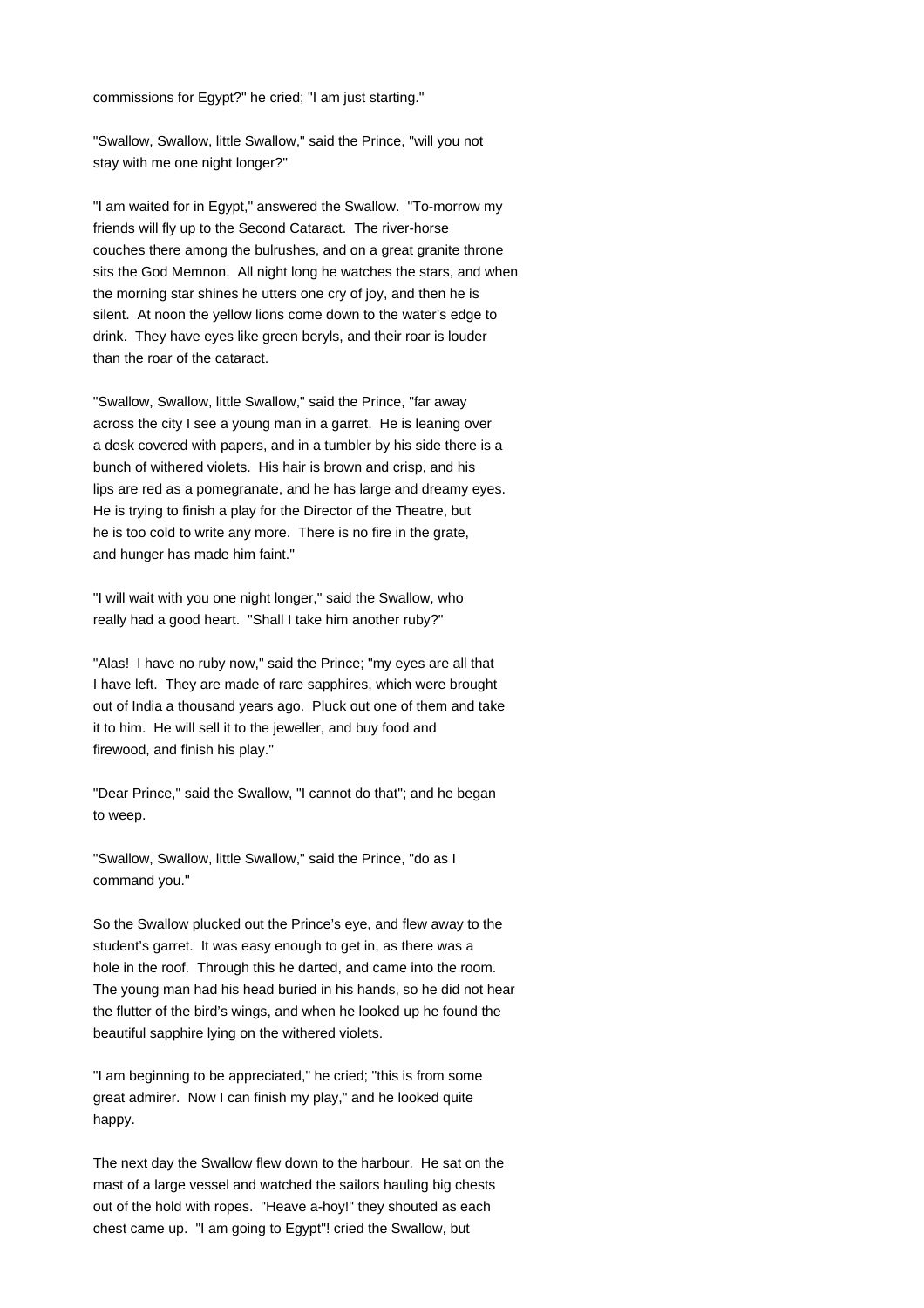nobody minded, and when the moon rose he flew back to the Happy Prince.

"I am come to bid you good-bye," he cried.

"Swallow, Swallow, little Swallow," said the Prince, "will you not stay with me one night longer?"

"It is winter," answered the Swallow, "and the chill snow will soon be here. In Egypt the sun is warm on the green palm-trees, and the crocodiles lie in the mud and look lazily about them. My companions are building a nest in the Temple of Baalbec, and the pink and white doves are watching them, and cooing to each other. Dear Prince, I must leave you, but I will never forget you, and next spring I will bring you back two beautiful jewels in place of those you have given away. The ruby shall be redder than a red rose, and the sapphire shall be as blue as the great sea."

"In the square below," said the Happy Prince, "there stands a little match-girl. She has let her matches fall in the gutter, and they are all spoiled. Her father will beat her if she does not bring home some money, and she is crying. She has no shoes or stockings, and her little head is bare. Pluck out my other eye, and give it to her, and her father will not beat her."

"I will stay with you one night longer," said the Swallow, "but I cannot pluck out your eye. You would be quite blind then."

"Swallow, Swallow, little Swallow," said the Prince, "do as I command you."

So he plucked out the Prince's other eye, and darted down with it. He swooped past the match-girl, and slipped the jewel into the palm of her hand. "What a lovely bit of glass," cried the little girl; and she ran home, laughing.

Then the Swallow came back to the Prince. "You are blind now," he said, "so I will stay with you always."

"No, little Swallow," said the poor Prince, "you must go away to Egypt."

"I will stay with you always," said the Swallow, and he slept at the Prince's feet.

All the next day he sat on the Prince's shoulder, and told him stories of what he had seen in strange lands. He told him of the red ibises, who stand in long rows on the banks of the Nile, and catch gold-fish in their beaks; of the Sphinx, who is as old as the world itself, and lives in the desert, and knows everything; of the merchants, who walk slowly by the side of their camels, and carry amber beads in their hands; of the King of the Mountains of the Moon, who is as black as ebony, and worships a large crystal; of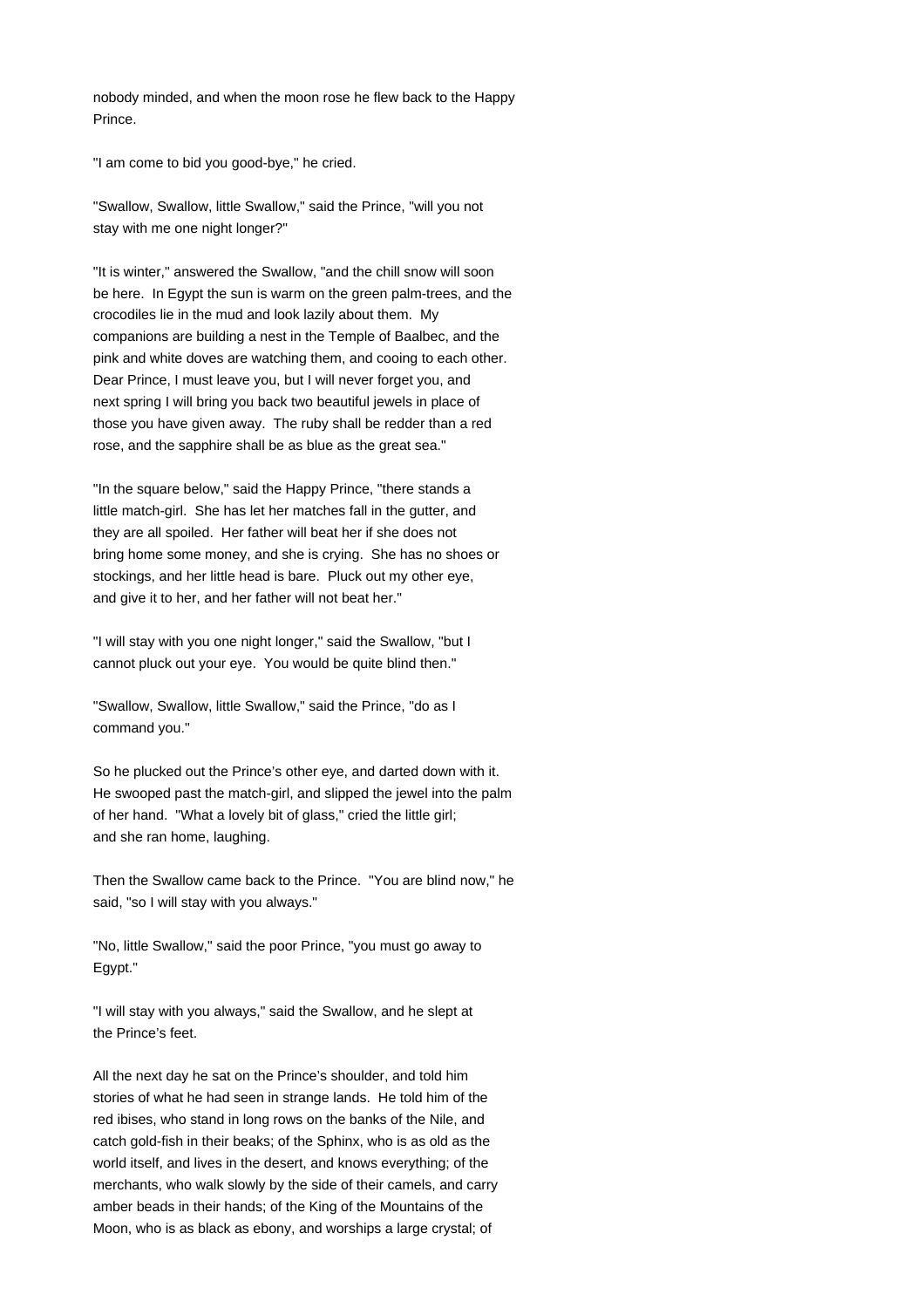the great green snake that sleeps in a palm-tree, and has twenty priests to feed it with honey-cakes; and of the pygmies who sail over a big lake on large flat leaves, and are always at war with the butterflies.

"Dear little Swallow," said the Prince, "you tell me of marvellous things, but more marvellous than anything is the suffering of men and of women. There is no Mystery so great as Misery. Fly over my city, little Swallow, and tell me what you see there."

So the Swallow flew over the great city, and saw the rich making merry in their beautiful houses, while the beggars were sitting at the gates. He flew into dark lanes, and saw the white faces of starving children looking out listlessly at the black streets. Under the archway of a bridge two little boys were lying in one another's arms to try and keep themselves warm. "How hungry we are!" they said. "You must not lie here," shouted the Watchman, and they wandered out into the rain.

Then he flew back and told the Prince what he had seen.

"I am covered with fine gold," said the Prince, "you must take it off, leaf by leaf, and give it to my poor; the living always think that gold can make them happy."

Leaf after leaf of the fine gold the Swallow picked off, till the Happy Prince looked quite dull and grey. Leaf after leaf of the fine gold he brought to the poor, and the children's faces grew rosier, and they laughed and played games in the street. "We have bread now!" they cried.

Then the snow came, and after the snow came the frost. The streets looked as if they were made of silver, they were so bright and glistening; long icicles like crystal daggers hung down from the eaves of the houses, everybody went about in furs, and the little boys wore scarlet caps and skated on the ice.

The poor little Swallow grew colder and colder, but he would not leave the Prince, he loved him too well. He picked up crumbs outside the baker's door when the baker was not looking and tried to keep himself warm by flapping his wings.

But at last he knew that he was going to die. He had just strength to fly up to the Prince's shoulder once more. "Good-bye, dear Prince!" he murmured, "will you let me kiss your hand?"

"I am glad that you are going to Egypt at last, little Swallow," said the Prince, "you have stayed too long here; but you must kiss me on the lips, for I love you."

"It is not to Egypt that I am going," said the Swallow. "I am going to the House of Death. Death is the brother of Sleep, is he not?"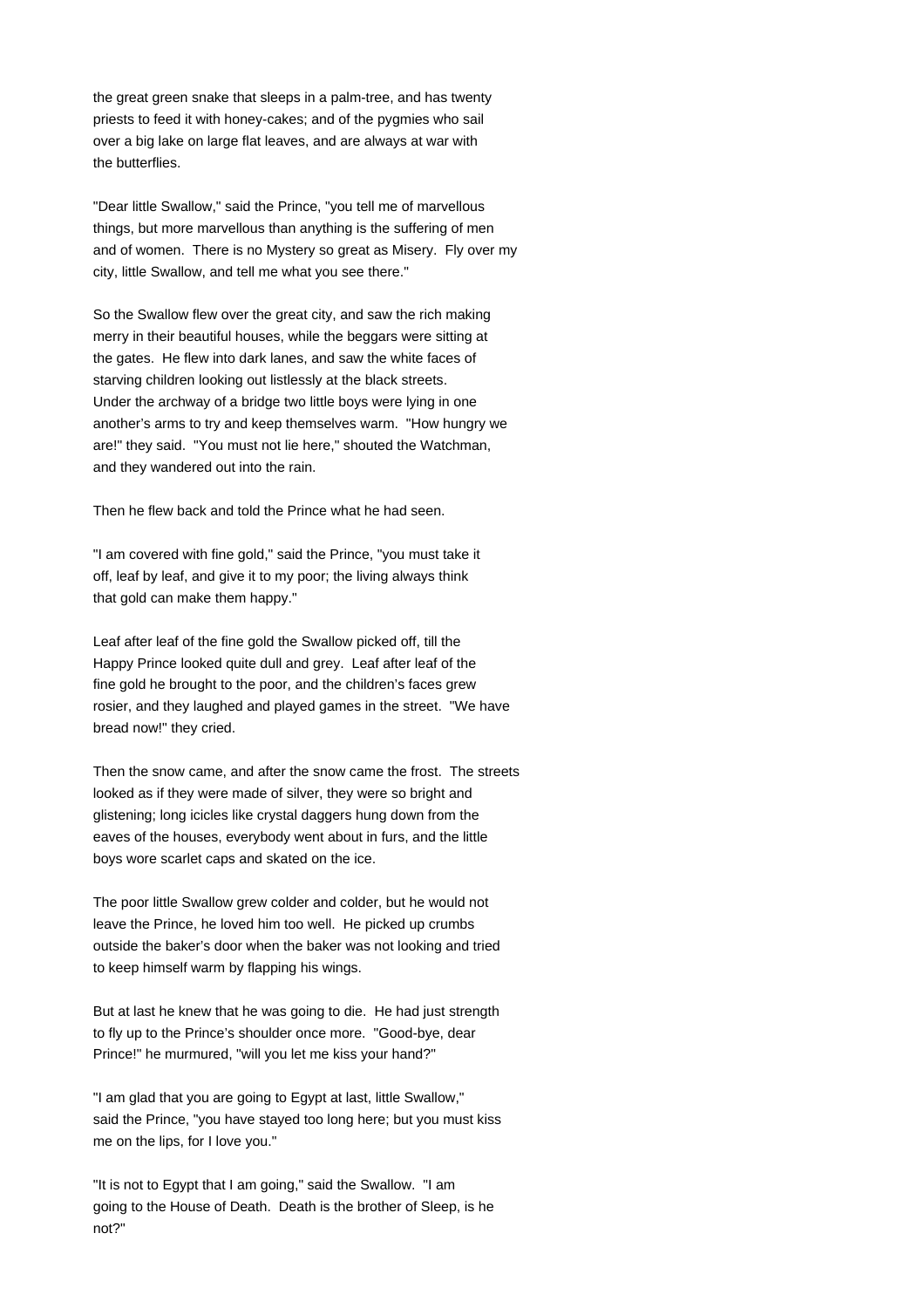And he kissed the Happy Prince on the lips, and fell down dead at his feet.

At that moment a curious crack sounded inside the statue, as if something had broken. The fact is that the leaden heart had snapped right in two. It certainly was a dreadfully hard frost.

Early the next morning the Mayor was walking in the square below in company with the Town Councillors. As they passed the column he looked up at the statue: "Dear me! how shabby the Happy Prince looks!" he said.

"How shabby indeed!" cried the Town Councillors, who always agreed with the Mayor; and they went up to look at it.

"The ruby has fallen out of his sword, his eyes are gone, and he is golden no longer," said the Mayor in fact, "he is litttle beter than a beggar!"

"Little better than a beggar," said the Town Councillors.

"And here is actually a dead bird at his feet!" continued the Mayor. "We must really issue a proclamation that birds are not to be allowed to die here." And the Town Clerk made a note of the suggestion.

So they pulled down the statue of the Happy Prince. "As he is no longer beautiful he is no longer useful," said the Art Professor at the University.

Then they melted the statue in a furnace, and the Mayor held a meeting of the Corporation to decide what was to be done with the metal. "We must have another statue, of course," he said, "and it shall be a statue of myself."

"Of myself," said each of the Town Councillors, and they quarrelled. When I last heard of them they were quarrelling still.

"What a strange thing!" said the overseer of the workmen at the foundry. "This broken lead heart will not melt in the furnace. We must throw it away." So they threw it on a dust-heap where the dead Swallow was also lying.

"Bring me the two most precious things in the city," said God to one of His Angels; and the Angel brought Him the leaden heart and the dead bird.

"You have rightly chosen," said God, "for in my garden of Paradise this little bird shall sing for evermore, and in my city of gold the Happy Prince shall praise me."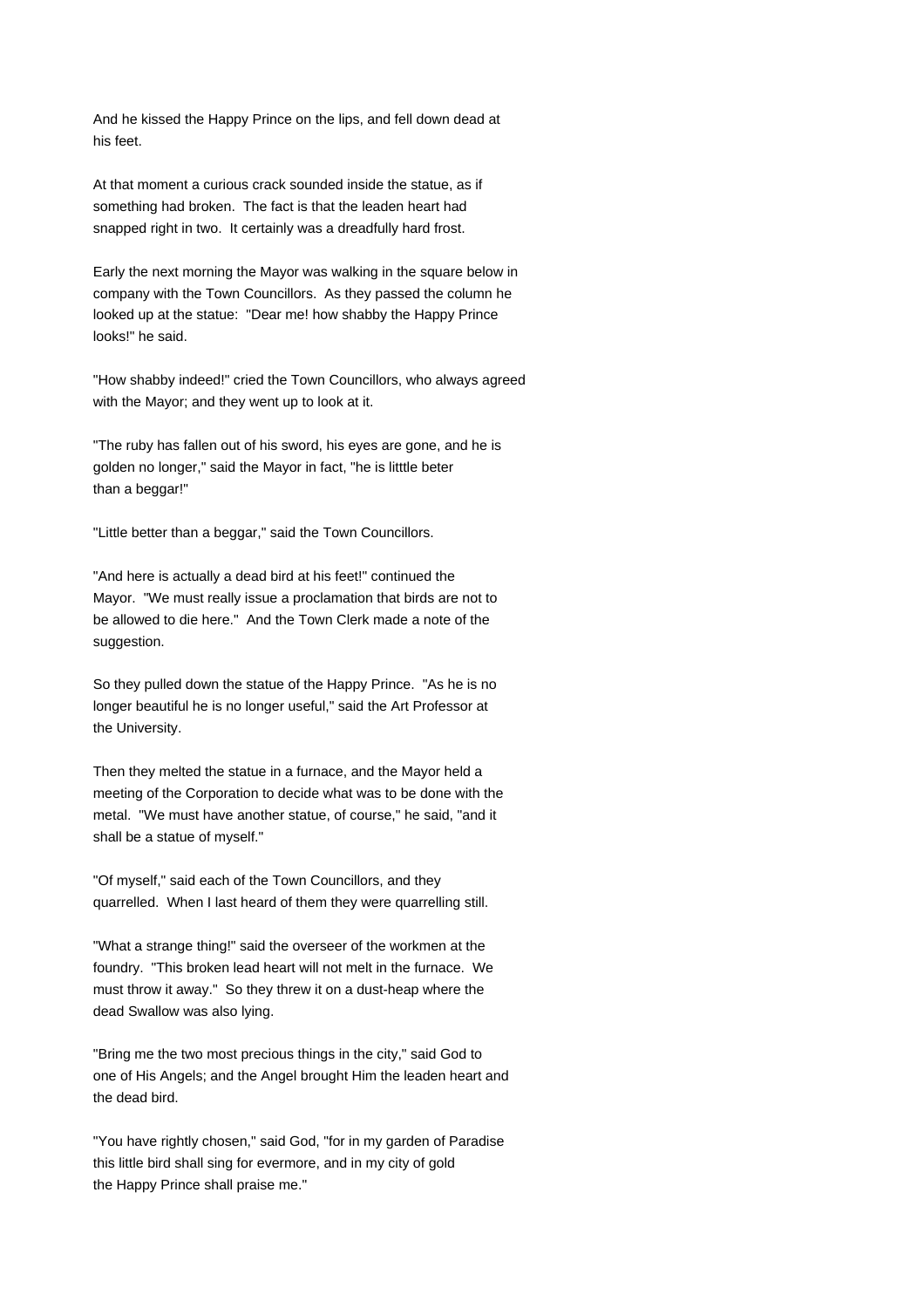### THE NIGHTINGALE AND THE ROSE

"She said that she would dance with me if I brought her red roses," cried the young Student; "but in all my garden there is no red rose."

From her nest in the holm-oak tree the Nightingale heard him, and she looked out through the leaves, and wondered.

"No red rose in all my garden!" he cried, and his beautiful eyes filled with tears. "Ah, on what little things does happiness depend! I have read all that the wise men have written, and all the secrets of philosophy are mine, yet for want of a red rose is my life made wretched."

"Here at last is a true lover," said the Nightingale. "Night after night have I sung of him, though I knew him not: night after night have I told his story to the stars, and now I see him. His hair is dark as the hyacinth-blossom, and his lips are red as the rose of his desire; but passion has made his face like pale ivory, and sorrow has set her seal upon his brow."

"The Prince gives a ball to-morrow night," murmured the young Student, "and my love will be of the company. If I bring her a red rose she will dance with me till dawn. If I bring her a red rose, I shall hold her in my arms, and she will lean her head upon my shoulder, and her hand will be clasped in mine. But there is no red rose in my garden, so I shall sit lonely, and she will pass me by. She will have no heed of me, and my heart will break."

"Here indeed is the true lover," said the Nightingale. "What I sing of, he suffers--what is joy to me, to him is pain. Surely Love is a wonderful thing. It is more precious than emeralds, and dearer than fine opals. Pearls and pomegranates cannot buy it, nor is it set forth in the marketplace. It may not be purchased of the merchants, nor can it be weighed out in the balance for gold."

"The musicians will sit in their gallery," said the young Student, "and play upon their stringed instruments, and my love will dance to the sound of the harp and the violin. She will dance so lightly that her feet will not touch the floor, and the courtiers in their gay dresses will throng round her. But with me she will not dance, for I have no red rose to give her"; and he flung himself down on the grass, and buried his face in his hands, and wept.

"Why is he weeping?" asked a little Green Lizard, as he ran past him with his tail in the air.

"Why, indeed?" said a Butterfly, who was fluttering about after a sunbeam.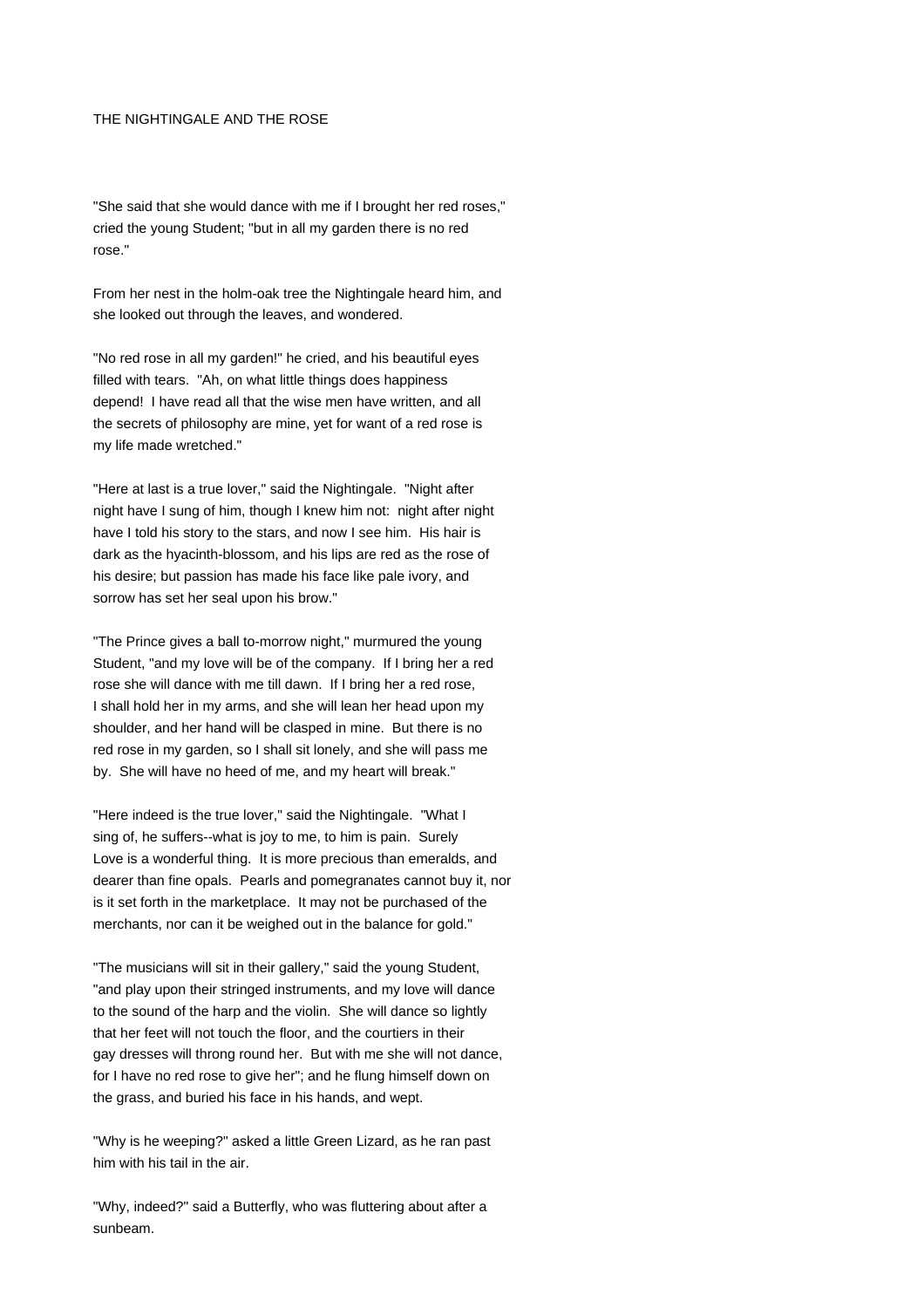"Why, indeed?" whispered a Daisy to his neighbour, in a soft, low voice.

"He is weeping for a red rose," said the Nightingale.

"For a red rose?" they cried; "how very ridiculous!" and the little Lizard, who was something of a cynic, laughed outright.

But the Nightingale understood the secret of the Student's sorrow, and she sat silent in the oak-tree, and thought about the mystery of Love.

Suddenly she spread her brown wings for flight, and soared into the air. She passed through the grove like a shadow, and like a shadow she sailed across the garden.

In the centre of the grass-plot was standing a beautiful Rose-tree, and when she saw it she flew over to it, and lit upon a spray.

"Give me a red rose," she cried, "and I will sing you my sweetest song."

But the Tree shook its head.

"My roses are white," it answered; "as white as the foam of the sea, and whiter than the snow upon the mountain. But go to my brother who grows round the old sun-dial, and perhaps he will give you what you want."

So the Nightingale flew over to the Rose-tree that was growing round the old sun-dial.

"Give me a red rose," she cried, "and I will sing you my sweetest song."

But the Tree shook its head.

"My roses are yellow," it answered; "as yellow as the hair of the mermaiden who sits upon an amber throne, and yellower than the daffodil that blooms in the meadow before the mower comes with his scythe. But go to my brother who grows beneath the Student's window, and perhaps he will give you what you want."

So the Nightingale flew over to the Rose-tree that was growing beneath the Student's window.

"Give me a red rose," she cried, "and I will sing you my sweetest song."

But the Tree shook its head.

"My roses are red," it answered, "as red as the feet of the dove,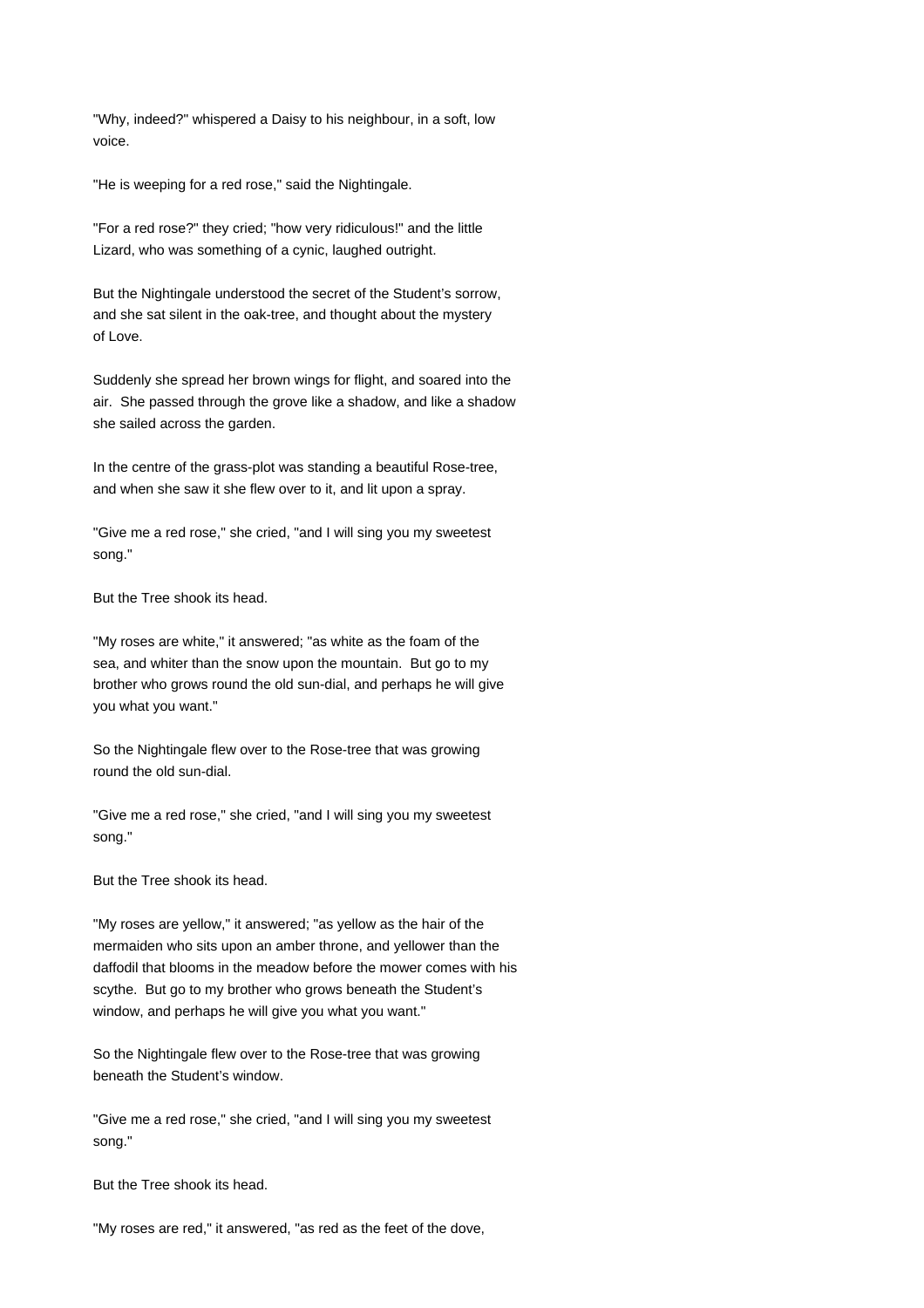and redder than the great fans of coral that wave and wave in the ocean-cavern. But the winter has chilled my veins, and the frost has nipped my buds, and the storm has broken my branches, and I shall have no roses at all this year."

"One red rose is all I want," cried the Nightingale, "only one red rose! Is there no way by which I can get it?"

"There is away," answered the Tree; "but it is so terrible that I dare not tell it to you."

"Tell it to me," said the Nightingale, "I am not afraid."

"If you want a red rose," said the Tree, "you must build it out of music by moonlight, and stain it with your own heart's-blood. You must sing to me with your breast against a thorn. All night long you must sing to me, and the thorn must pierce your heart, and your life-blood must flow into my veins, and become mine."

"Death is a great price to pay for a red rose," cried the Nightingale, "and Life is very dear to all. It is pleasant to sit in the green wood, and to watch the Sun in his chariot of gold, and the Moon in her chariot of pearl. Sweet is the scent of the hawthorn, and sweet are the bluebells that hide in the valley, and the heather that blows on the hill. Yet Love is better than Life, and what is the heart of a bird compared to the heart of a man?"

So she spread her brown wings for flight, and soared into the air. She swept over the garden like a shadow, and like a shadow she sailed through the grove.

The young Student was still lying on the grass, where she had left him, and the tears were not yet dry in his beautiful eyes.

"Be happy," cried the Nightingale, "be happy; you shall have your red rose. I will build it out of music by moonlight, and stain it with my own heart's-blood. All that I ask of you in return is that you will be a true lover, for Love is wiser than Philosophy, though she is wise, and mightier than Power, though he is mighty. Flamecoloured are his wings, and coloured like flame is his body. His lips are sweet as honey, and his breath is like frankincense."

The Student looked up from the grass, and listened, but he could not understand what the Nightingale was saying to him, for he only knew the things that are written down in books.

But the Oak-tree understood, and felt sad, for he was very fond of the little Nightingale who had built her nest in his branches.

"Sing me one last song," he whispered; "I shall feel very lonely when you are gone."

So the Nightingale sang to the Oak-tree, and her voice was like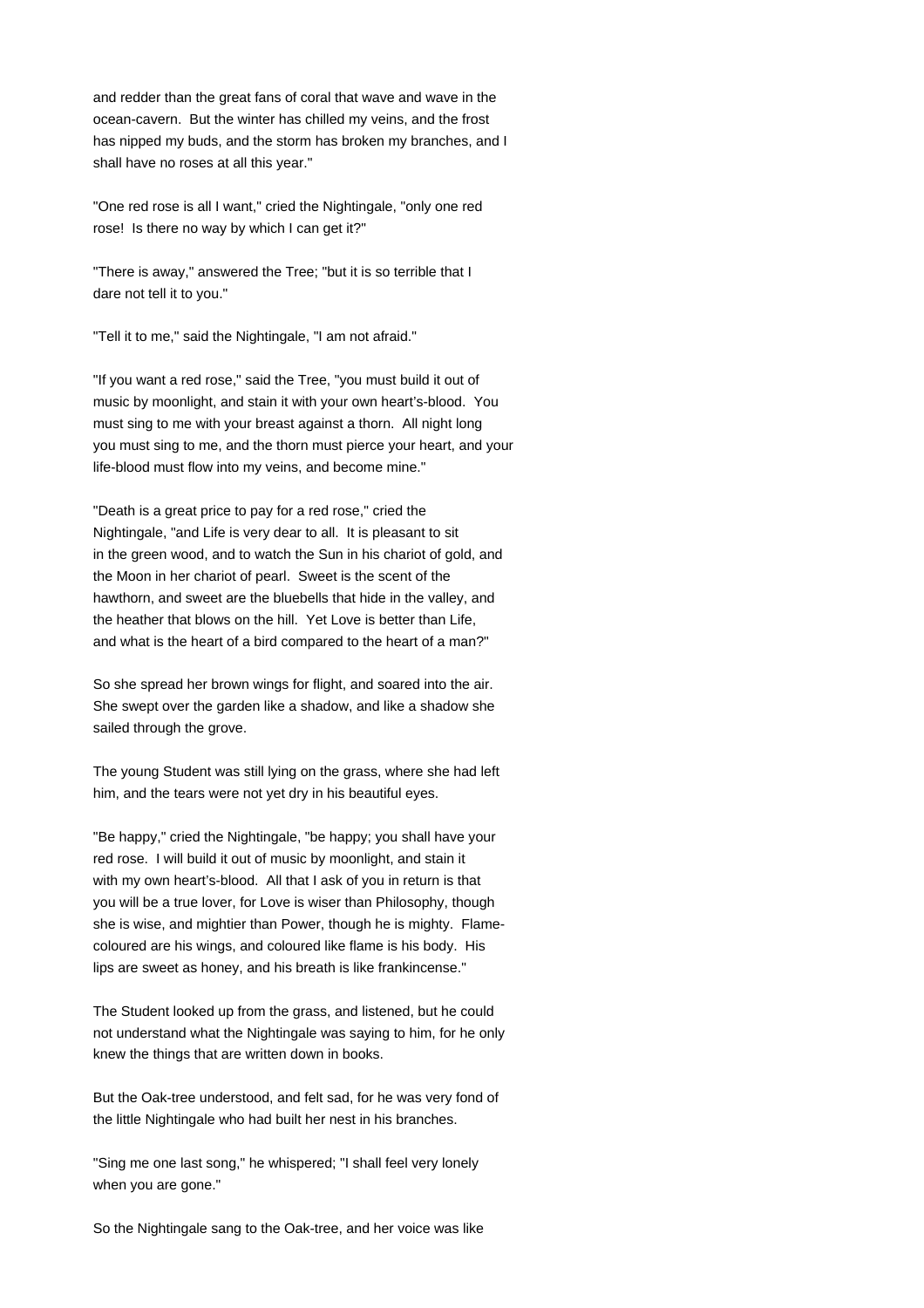water bubbling from a silver jar.

When she had finished her song the Student got up, and pulled a note-book and a lead-pencil out of his pocket.

"She has form," he said to himself, as he walked away through the grove--"that cannot be denied to her; but has she got feeling? I am afraid not. In fact, she is like most artists; she is all style, without any sincerity. She would not sacrifice herself for others. She thinks merely of music, and everybody knows that the arts are selfish. Still, it must be admitted that she has some beautiful notes in her voice. What a pity it is that they do not mean anything, or do any practical good." And he went into his room, and lay down on his little pallet-bed, and began to think of his love; and, after a time, he fell asleep.

And when the Moon shone in the heavens the Nightingale flew to the Rose-tree, and set her breast against the thorn. All night long she sang with her breast against the thorn, and the cold crystal Moon leaned down and listened. All night long she sang, and the thorn went deeper and deeper into her breast, and her life-blood ebbed away from her.

She sang first of the birth of love in the heart of a boy and a girl. And on the top-most spray of the Rose-tree there blossomed a marvellous rose, petal following petal, as song followed song. Pale was it, at first, as the mist that hangs over the river--pale as the feet of the morning, and silver as the wings of the dawn. As the shadow of a rose in a mirror of silver, as the shadow of a rose in a water-pool, so was the rose that blossomed on the topmost spray of the Tree.

But the Tree cried to the Nightingale to press closer against the thorn. "Press closer, little Nightingale," cried the Tree, "or the Day will come before the rose is finished."

So the Nightingale pressed closer against the thorn, and louder and louder grew her song, for she sang of the birth of passion in the soul of a man and a maid.

And a delicate flush of pink came into the leaves of the rose, like the flush in the face of the bridegroom when he kisses the lips of the bride. But the thorn had not yet reached her heart, so the rose's heart remained white, for only a Nightingale's heart's-blood can crimson the heart of a rose.

And the Tree cried to the Nightingale to press closer against the thorn. "Press closer, little Nightingale," cried the Tree, "or the Day will come before the rose is finished."

So the Nightingale pressed closer against the thorn, and the thorn touched her heart, and a fierce pang of pain shot through her. Bitter, bitter was the pain, and wilder and wilder grew her song,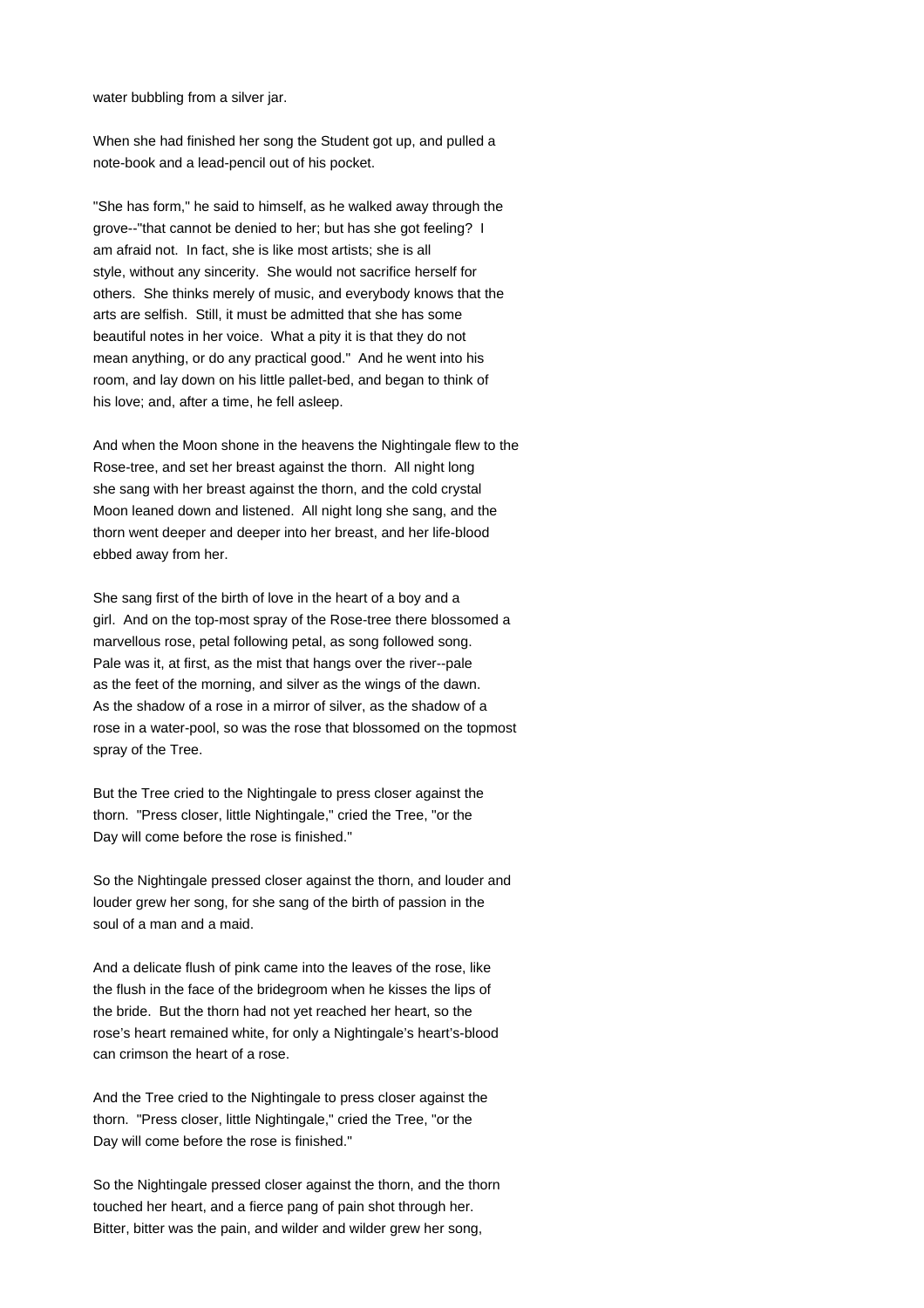for she sang of the Love that is perfected by Death, of the Love that dies not in the tomb.

And the marvellous rose became crimson, like the rose of the eastern sky. Crimson was the girdle of petals, and crimson as a ruby was the heart.

But the Nightingale's voice grew fainter, and her little wings began to beat, and a film came over her eyes. Fainter and fainter grew her song, and she felt something choking her in her throat.

Then she gave one last burst of music. The white Moon heard it, and she forgot the dawn, and lingered on in the sky. The red rose heard it, and it trembled all over with ecstasy, and opened its petals to the cold morning air. Echo bore it to her purple cavern in the hills, and woke the sleeping shepherds from their dreams. It floated through the reeds of the river, and they carried its message to the sea.

"Look, look!" cried the Tree, "the rose is finished now"; but the Nightingale made no answer, for she was lying dead in the long grass, with the thorn in her heart.

And at noon the Student opened his window and looked out.

"Why, what a wonderful piece of luck!" he cried; "here is a red rose! I have never seen any rose like it in all my life. It is so beautiful that I am sure it has a long Latin name"; and he leaned down and plucked it.

Then he put on his hat, and ran up to the Professor's house with the rose in his hand.

The daughter of the Professor was sitting in the doorway winding blue silk on a reel, and her little dog was lying at her feet.

"You said that you would dance with me if I brought you a red rose," cried the Student. "Here is the reddest rose in all the world. You will wear it to-night next your heart, and as we dance together it will tell you how I love you."

But the girl frowned.

"I am afraid it will not go with my dress," she answered; "and, besides, the Chamberlain's nephew has sent me some real jewels, and everybody knows that jewels cost far more than flowers."

"Well, upon my word, you are very ungrateful," said the Student angrily; and he threw the rose into the street, where it fell into the gutter, and a cart-wheel went over it.

"Ungrateful!" said the girl. "I tell you what, you are very rude; and, after all, who are you? Only a Student. Why, I don't believe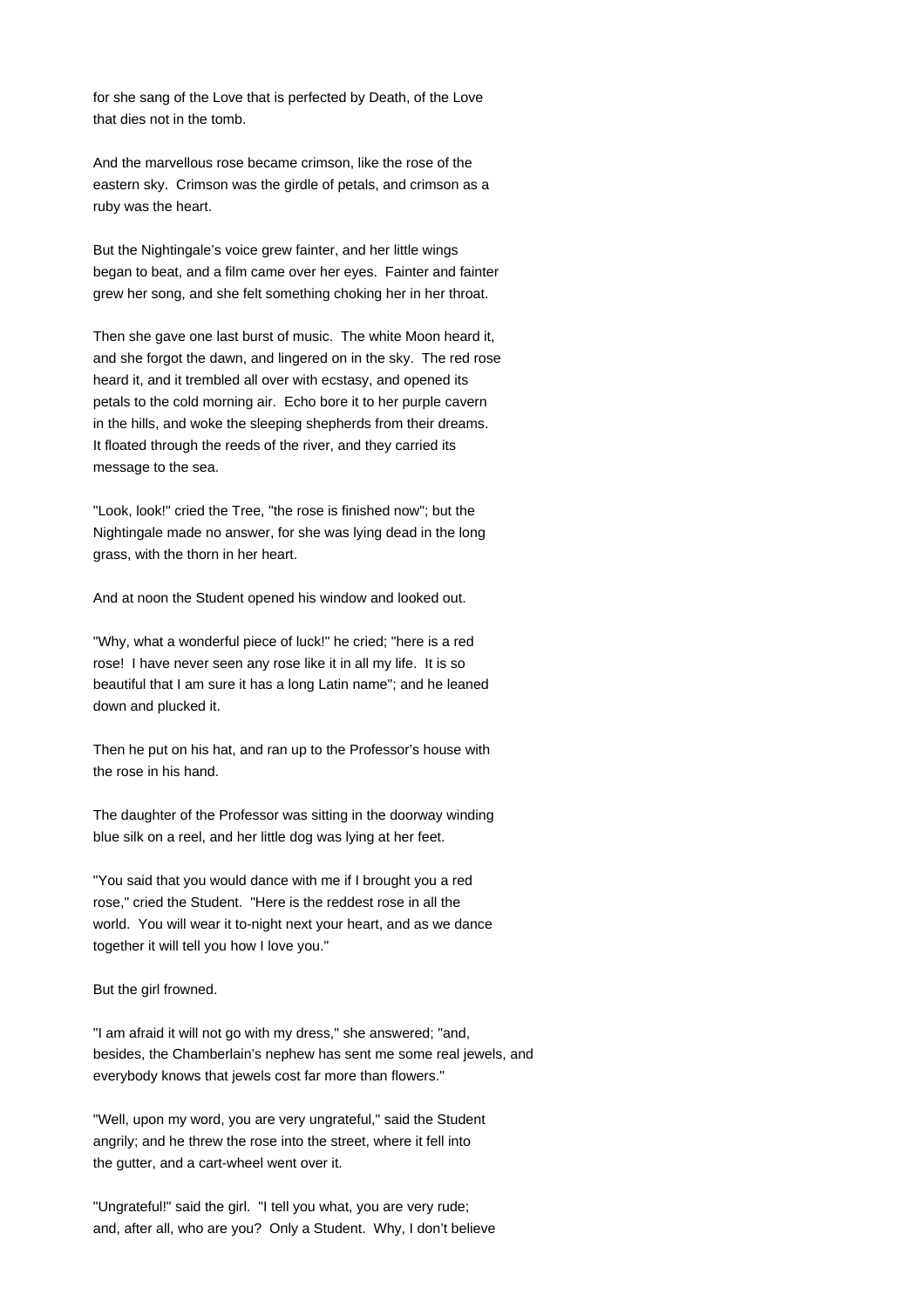you have even got silver buckles to your shoes as the Chamberlain's nephew has"; and she got up from her chair and went into the house.

"What I a silly thing Love is," said the Student as he walked away. "It is not half as useful as Logic, for it does not prove anything, and it is always telling one of things that are not going to happen, and making one believe things that are not true. In fact, it is quite unpractical, and, as in this age to be practical is everything, I shall go back to Philosophy and study Metaphysics."

So he returned to his room and pulled out a great dusty book, and began to read.

# THE SELFISH GIANT

Every afternoon, as they were coming from school, the children used to go and play in the Giant's garden.

It was a large lovely garden, with soft green grass. Here and there over the grass stood beautiful flowers like stars, and there were twelve peach-trees that in the spring-time broke out into delicate blossoms of pink and pearl, and in the autumn bore rich fruit. The birds sat on the trees and sang so sweetly that the children used to stop their games in order to listen to them. "How happy we are here!" they cried to each other.

One day the Giant came back. He had been to visit his friend the Cornish ogre, and had stayed with him for seven years. After the seven years were over he had said all that he had to say, for his conversation was limited, and he determined to return to his own castle. When he arrived he saw the children playing in the garden.

"What are you doing here?" he cried in a very gruff voice, and the children ran away.

"My own garden is my own garden," said the Giant; "any one can understand that, and I will allow nobody to play in it but myself." So he built a high wall all round it, and put up a notice-board.

**TRESPASSERS** WILL BE PROSECUTED

He was a very selfish Giant.

The poor children had now nowhere to play. They tried to play on the road, but the road was very dusty and full of hard stones, and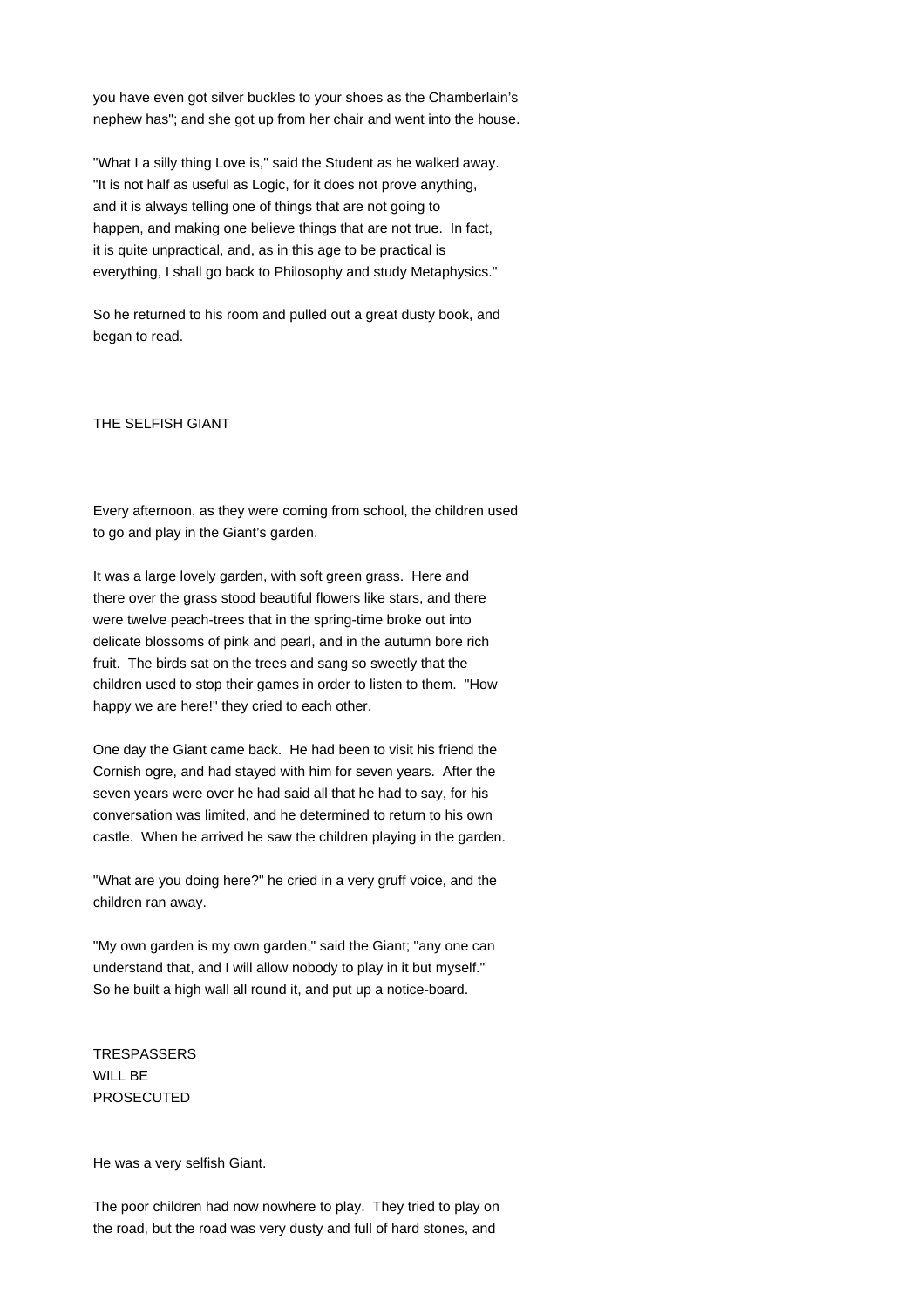they did not like it. They used to wander round the high wall when their lessons were over, and talk about the beautiful garden inside. "How happy we were there," they said to each other.

Then the Spring came, and all over the country there were little blossoms and little birds. Only in the garden of the Selfish Giant it was still winter. The birds did not care to sing in it as there were no children, and the trees forgot to blossom. Once a beautiful flower put its head out from the grass, but when it saw the notice-board it was so sorry for the children that it slipped back into the ground again, and went off to sleep. The only people who were pleased were the Snow and the Frost. "Spring has forgotten this garden," they cried, "so we will live here all the year round." The Snow covered up the grass with her great white cloak, and the Frost painted all the trees silver. Then they invited the North Wind to stay with them, and he came. He was wrapped in furs, and he roared all day about the garden, and blew the chimney-pots down. "This is a delightful spot," he said, "we must ask the Hail on a visit." So the Hail came. Every day for three hours he rattled on the roof of the castle till he broke most of the slates, and then he ran round and round the garden as fast as he could go. He was dressed in grey, and his breath was like ice.

"I cannot understand why the Spring is so late in coming," said the Selfish Giant, as he sat at the window and looked out at his cold white garden; "I hope there will be a change in the weather."

But the Spring never came, nor the Summer. The Autumn gave golden fruit to every garden, but to the Giant's garden she gave none. "He is too selfish," she said. So it was always Winter there, and the North Wind, and the Hail, and the Frost, and the Snow danced about through the trees.

One morning the Giant was lying awake in bed when he heard some lovely music. It sounded so sweet to his ears that he thought it must be the King's musicians passing by. It was really only a little linnet singing outside his window, but it was so long since he had heard a bird sing in his garden that it seemed to him to be the most beautiful music in the world. Then the Hail stopped dancing over his head, and the North Wind ceased roaring, and a delicious perfume came to him through the open casement. "I believe the Spring has come at last," said the Giant; and he jumped out of bed and looked out.

#### What did he see?

He saw a most wonderful sight. Through a little hole in the wall the children had crept in, and they were sitting in the branches of the trees. In every tree that he could see there was a little child. And the trees were so glad to have the children back again that they had covered themselves with blossoms, and were waving their arms gently above the children's heads. The birds were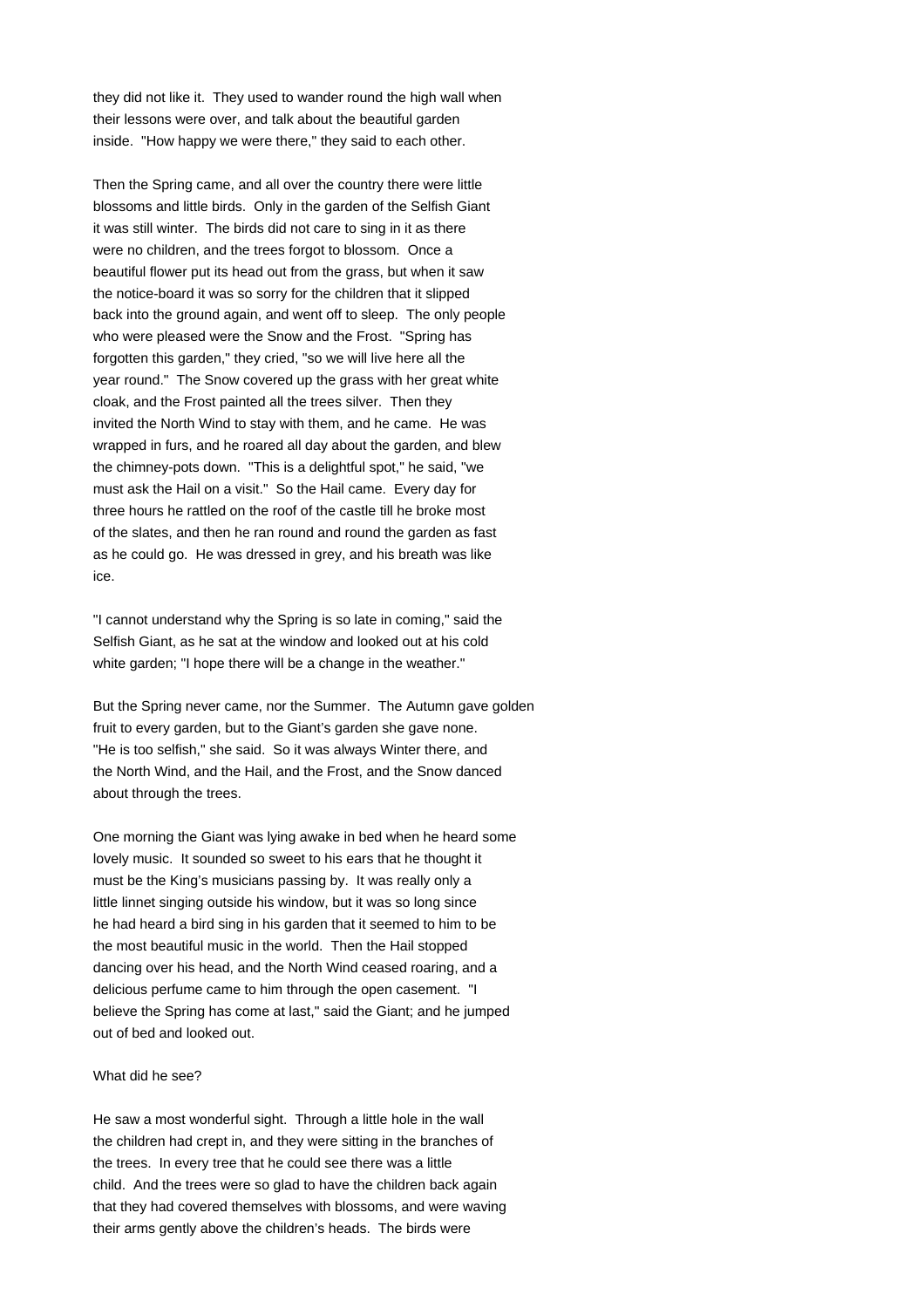flying about and twittering with delight, and the flowers were looking up through the green grass and laughing. It was a lovely scene, only in one corner it was still winter. It was the farthest corner of the garden, and in it was standing a little boy. He was so small that he could not reach up to the branches of the tree, and he was wandering all round it, crying bitterly. The poor tree was still quite covered with frost and snow, and the North Wind was blowing and roaring above it. "Climb up! little boy," said the Tree, and it bent its branches down as low as it could; but the boy was too tiny.

And the Giant's heart melted as he looked out. "How selfish I have been!" he said; "now I know why the Spring would not come here. I will put that poor little boy on the top of the tree, and then I will knock down the wall, and my garden shall be the children's playground for ever and ever." He was really very sorry for what he had done.

So he crept downstairs and opened the front door quite softly, and went out into the garden. But when the children saw him they were so frightened that they all ran away, and the garden became winter again. Only the little boy did not run, for his eyes were so full of tears that he did not see the Giant coming. And the Giant stole up behind him and took him gently in his hand, and put him up into the tree. And the tree broke at once into blossom, and the birds came and sang on it, and the little boy stretched out his two arms and flung them round the Giant's neck, and kissed him. And the other children, when they saw that the Giant was not wicked any longer, came running back, and with them came the Spring. "It is your garden now, little children," said the Giant, and he took a great axe and knocked down the wall. And when the people were going to market at twelve o'clock they found the Giant playing with the children in the most beautiful garden they had ever seen.

All day long they played, and in the evening they came to the Giant to bid him good-bye.

"But where is your little companion?" he said: "the boy I put into the tree." The Giant loved him the best because he had kissed him.

"We don't know," answered the children; "he has gone away."

"You must tell him to be sure and come here to-morrow," said the Giant. But the children said that they did not know where he lived, and had never seen him before; and the Giant felt very sad.

Every afternoon, when school was over, the children came and played with the Giant. But the little boy whom the Giant loved was never seen again. The Giant was very kind to all the children, yet he longed for his first little friend, and often spoke of him. "How I would like to see him!" he used to say.

Years went over, and the Giant grew very old and feeble. He could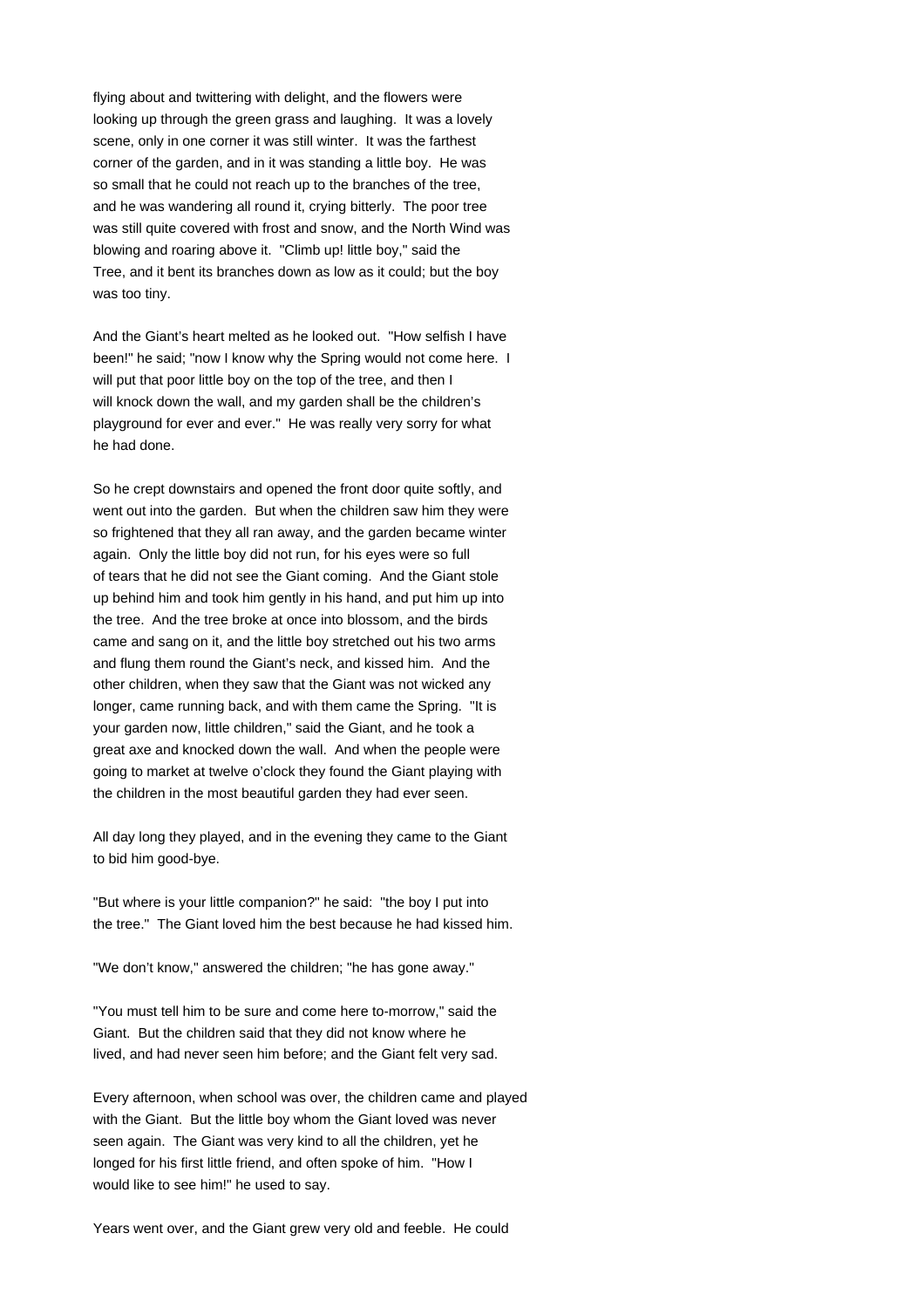not play about any more, so he sat in a huge armchair, and watched the children at their games, and admired his garden. "I have many beautiful flowers," he said; "but the children are the most beautiful flowers of all."

One winter morning he looked out of his window as he was dressing. He did not hate the Winter now, for he knew that it was merely the Spring asleep, and that the flowers were resting.

Suddenly he rubbed his eyes in wonder, and looked and looked. It certainly was a marvellous sight. In the farthest corner of the garden was a tree quite covered with lovely white blossoms. Its branches were all golden, and silver fruit hung down from them, and underneath it stood the little boy he had loved.

Downstairs ran the Giant in great joy, and out into the garden. He hastened across the grass, and came near to the child. And when he came quite close his face grew red with anger, and he said, "Who hath dared to wound thee?" For on the palms of the child's hands were the prints of two nails, and the prints of two nails were on the little feet.

"Who hath dared to wound thee?" cried the Giant; "tell me, that I may take my big sword and slay him."

"Nay!" answered the child; "but these are the wounds of Love."

"Who art thou?" said the Giant, and a strange awe fell on him, and he knelt before the little child.

And the child smiled on the Giant, and said to him, "You let me play once in your garden, to-day you shall come with me to my garden, which is Paradise."

And when the children ran in that afternoon, they found the Giant lying dead under the tree, all covered with white blossoms.

# THE DEVOTED FRIEND

One morning the old Water-rat put his head out of his hole. He had bright beady eyes and stiff grey whiskers and his tail was like a long bit of black india-rubber. The little ducks were swimming about in the pond, looking just like a lot of yellow canaries, and their mother, who was pure white with real red legs, was trying to teach them how to stand on their heads in the water.

"You will never be in the best society unless you can stand on your heads," she kept saying to them; and every now and then she showed them how it was done. But the little ducks paid no attention to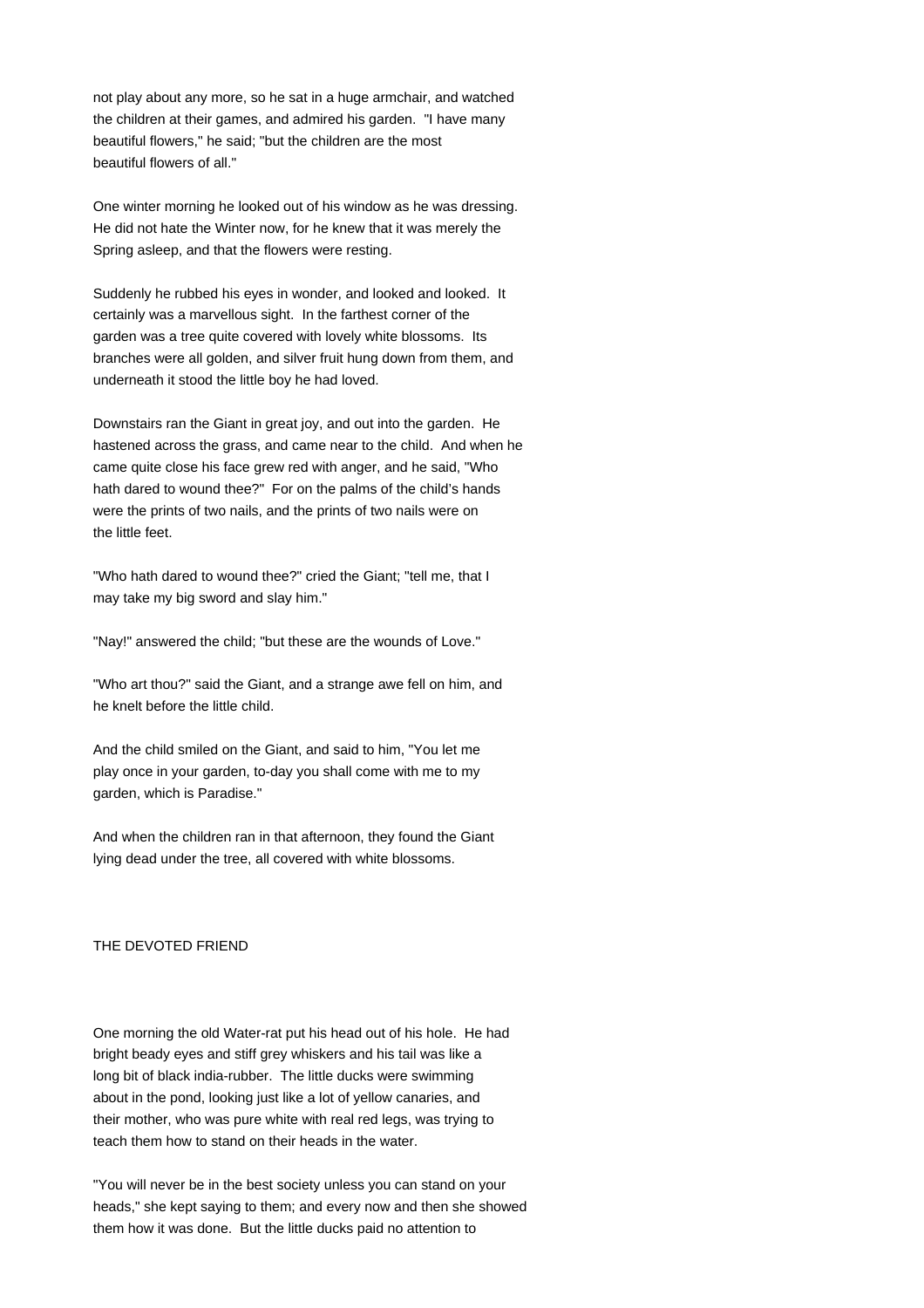her. They were so young that they did not know what an advantage it is to be in society at all.

"What disobedient children!" cried the old Water-rat; "they really deserve to be drowned."

"Nothing of the kind," answered the Duck, "every one must make a beginning, and parents cannot be too patient."

"Ah! I know nothing about the feelings of parents," said the Waterrat; "I am not a family man. In fact, I have never been married, and I never intend to be. Love is all very well in its way, but friendship is much higher. Indeed, I know of nothing in the world that is either nobler or rarer than a devoted friendship."

"And what, pray, is your idea of the duties of a devoted friend?" asked a Green Linnet, who was sitting in a willow-tree hard by, and had overheard the conversation.

"Yes, that is just what I want to know," said the Duck; and she swam away to the end of the pond, and stood upon her head, in order to give her children a good example.

"What a silly question!" cried the Water-rat. "I should expect my devoted friend to be devoted to me, of course."

"And what would you do in return?" said the little bird, swinging upon a silver spray, and flapping his tiny wings.

"I don't understand you," answered the Water-rat.

"Let me tell you a story on the subject," said the Linnet.

"Is the story about me?" asked the Water-rat. "If so, I will listen to it, for I am extremely fond of fiction."

"It is applicable to you," answered the Linnet; and he flew down, and alighting upon the bank, he told the story of The Devoted Friend.

"Once upon a time," said the Linnet, "there was an honest little fellow named Hans."

"Was he very distinguished?" asked the Water-rat.

"No," answered the Linnet, "I don't think he was distinguished at all, except for his kind heart, and his funny round good-humoured face. He lived in a tiny cottage all by himself, and every day he worked in his garden. In all the country-side there was no garden so lovely as his. Sweet-william grew there, and Gilly-flowers, and Shepherds'-purses, and Fair-maids of France. There were damask Roses, and yellow Roses, lilac Crocuses, and gold, purple Violets and white. Columbine and Ladysmock, Marjoram and Wild Basil, the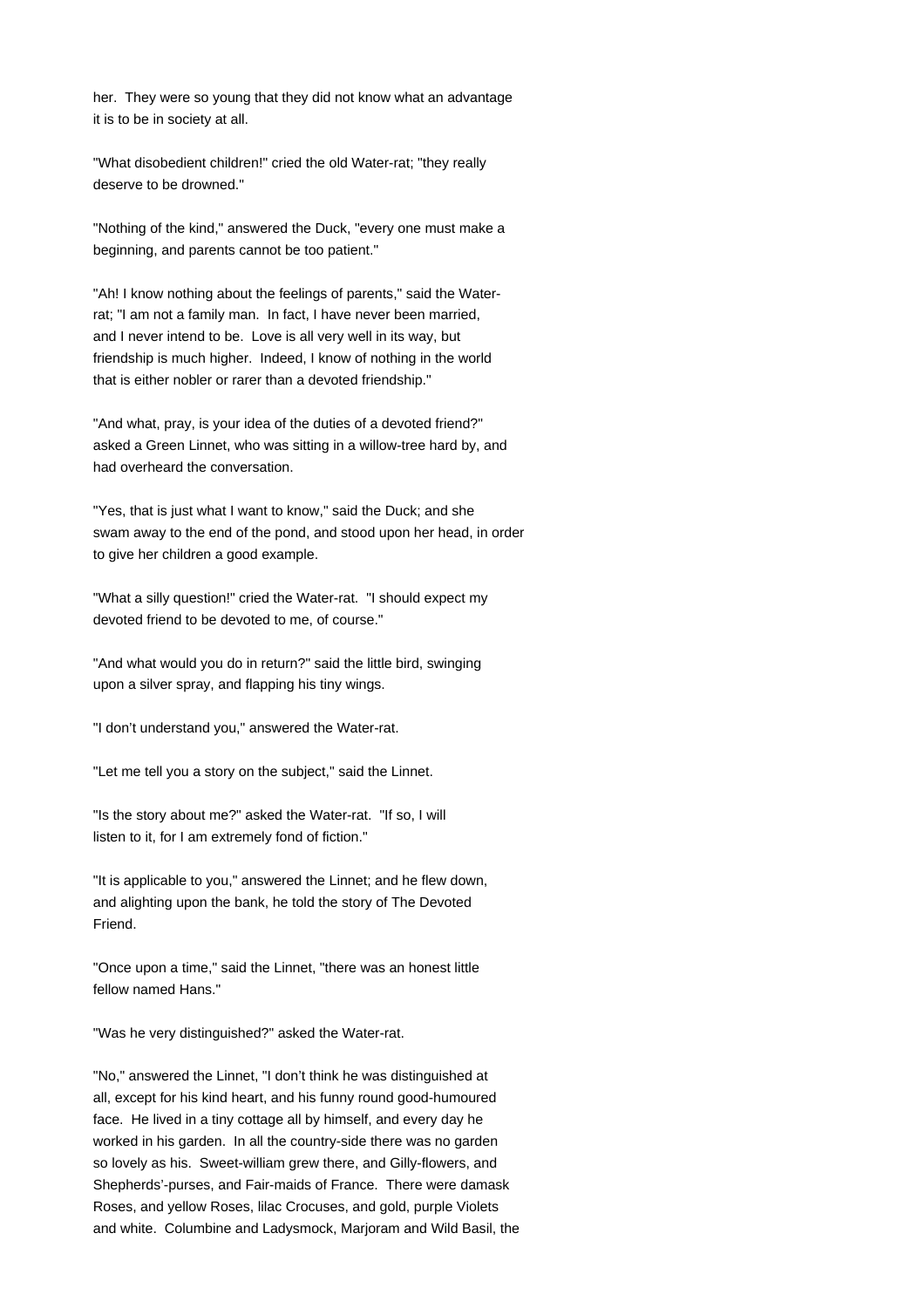Cowslip and the Flower-de-luce, the Daffodil and the Clove-Pink bloomed or blossomed in their proper order as the months went by, one flower taking another flower's place, so that there were always beautiful things to look at, and pleasant odours to smell.

"Little Hans had a great many friends, but the most devoted friend of all was big Hugh the Miller. Indeed, so devoted was the rich Miller to little Hans, that be would never go by his garden without leaning over the wall and plucking a large nosegay, or a handful of sweet herbs, or filling his pockets with plums and cherries if it was the fruit season.

"'Real friends should have everything in common,' the Miller used to say, and little Hans nodded and smiled, and felt very proud of having a friend with such noble ideas.

"Sometimes, indeed, the neighbours thought it strange that the rich Miller never gave little Hans anything in return, though he had a hundred sacks of flour stored away in his mill, and six milch cows, and a large flock of woolly sheep; but Hans never troubled his head about these things, and nothing gave him greater pleasure than to listen to all the wonderful things the Miller used to say about the unselfishness of true friendship.

"So little Hans worked away in his garden. During the spring, the summer, and the autumn he was very happy, but when the winter came, and he had no fruit or flowers to bring to the market, he suffered a good deal from cold and hunger, and often had to go to bed without any supper but a few dried pears or some hard nuts. In the winter, also, he was extremely lonely, as the Miller never came to see him then.

"'There is no good in my going to see little Hans as long as the snow lasts,' the Miller used to say to his wife, 'for when people are in trouble they should be left alone, and not be bothered by visitors. That at least is my idea about friendship, and I am sure I am right. So I shall wait till the spring comes, and then I shall pay him a visit, and he will be able to give me a large basket of primroses and that will make him so happy.'

"'You are certainly very thoughtful about others,' answered the Wife, as she sat in her comfortable armchair by the big pinewood fire; 'very thoughtful indeed. It is quite a treat to hear you talk about friendship. I am sure the clergyman himself could not say such beautiful things as you do, though he does live in a three-storied house, and wear a gold ring on his little finger.'

"'But could we not ask little Hans up here?' said the Miller's youngest son. 'If poor Hans is in trouble I will give him half my porridge, and show him my white rabbits.'

"'What a silly boy you are'! cried the Miller; 'I really don't know what is the use of sending you to school. You seem not to learn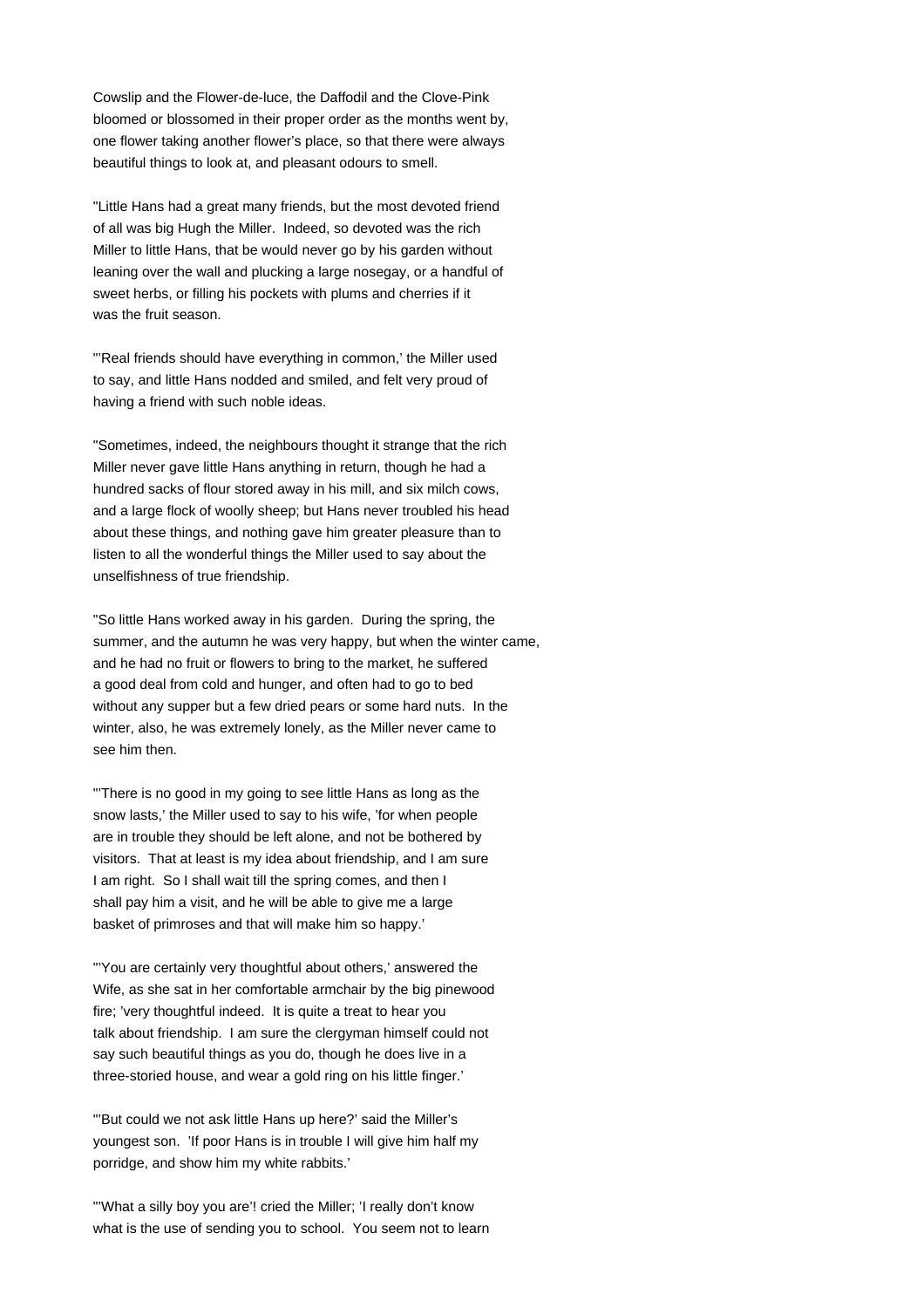anything. Why, if little Hans came up here, and saw our warm fire, and our good supper, and our great cask of red wine, he might get envious, and envy is a most terrible thing, and would spoil anybody's nature. I certainly will not allow Hans' nature to be spoiled. I am his best friend, and I will always watch over him, and see that he is not led into any temptations. Besides, if Hans came here, he might ask me to let him have some flour on credit, and that I could not do. Flour is one thing, and friendship is another, and they should not be confused. Why, the words are spelt differently, and mean quite different things. Everybody can see that.'

"'How well you talk'! said the Miller's Wife, pouring herself out a large glass of warm ale; 'really I feel quite drowsy. It is just like being in church.'

"'Lots of people act well,' answered the Miller; 'but very few people talk well, which shows that talking is much the more difficult thing of the two, and much the finer thing also'; and he looked sternly across the table at his little son, who felt so ashamed of himself that he hung his head down, and grew quite scarlet, and began to cry into his tea. However, he was so young that you must excuse him."

"Is that the end of the story?" asked the Water-rat.

"Certainly not," answered the Linnet, "that is the beginning."

"Then you are quite behind the age," said the Water-rat. "Every good story-teller nowadays starts with the end, and then goes on to the beginning, and concludes with the middle. That is the new method. I heard all about it the other day from a critic who was walking round the pond with a young man. He spoke of the matter at great length, and I am sure he must have been right, for he had blue spectacles and a bald head, and whenever the young man made any remark, he always answered 'Pooh!' But pray go on with your story. I like the Miller immensely. I have all kinds of beautiful sentiments myself, so there is a great sympathy between us."

"Well," said the Linnet, hopping now on one leg and now on the other, "as soon as the winter was over, and the primroses began to open their pale yellow stars, the Miller said to his wife that he would go down and see little Hans.

"'Why, what a good heart you have'! cried his Wife; 'you are always thinking of others. And mind you take the big basket with you for the flowers.'

"So the Miller tied the sails of the windmill together with a strong iron chain, and went down the hill with the basket on his arm.

"'Good morning, little Hans,' said the Miller.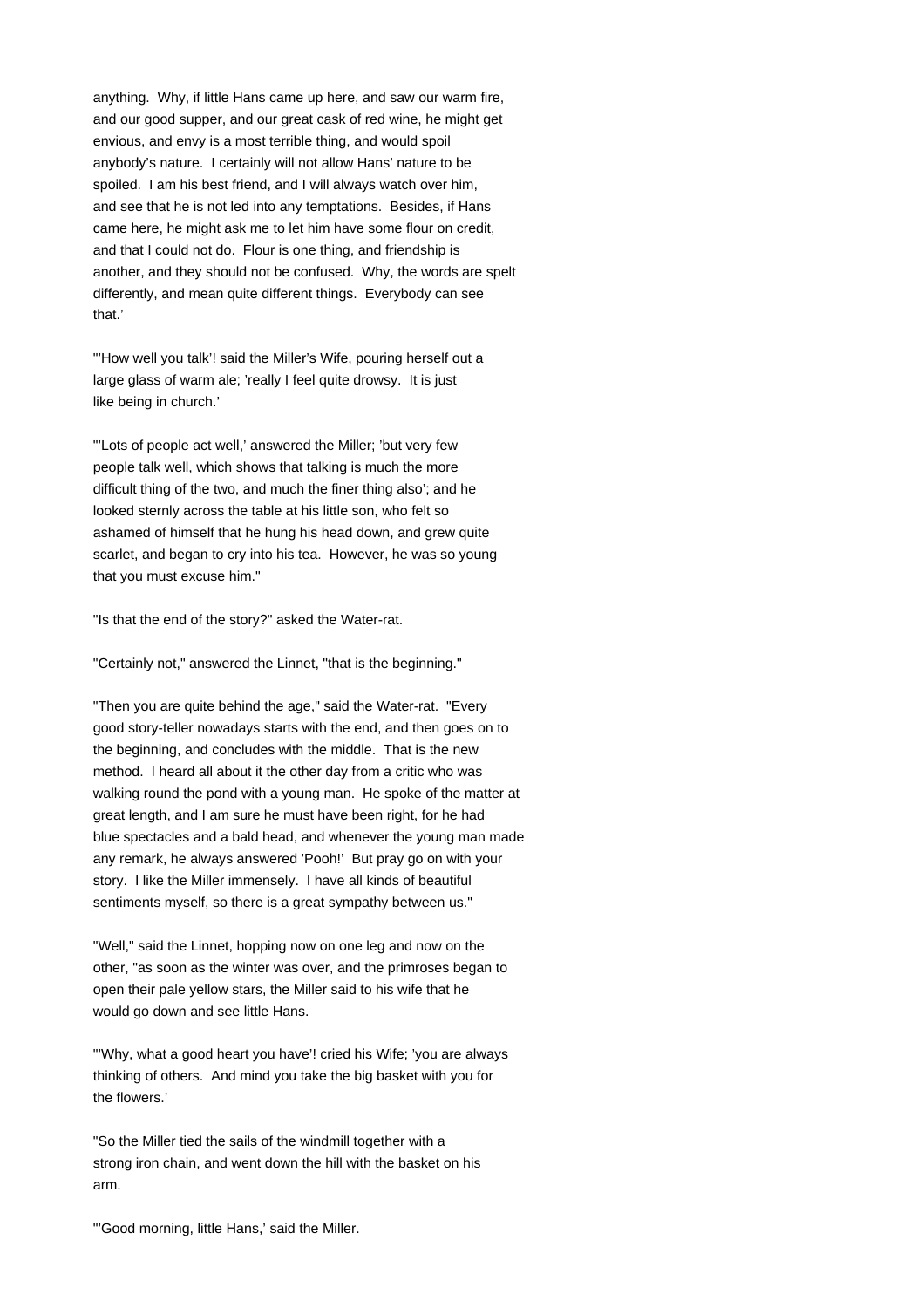"'Good morning,' said Hans, leaning on his spade, and smiling from ear to ear.

"'And how have you been all the winter?' said the Miller.

"'Well, really,' cried Hans, 'it is very good of you to ask, very good indeed. I am afraid I had rather a hard time of it, but now the spring has come, and I am quite happy, and all my flowers are doing well.'

"'We often talked of you during the winter, Hans,' said the Miller, 'and wondered how you were getting on.'

"'That was kind of you,' said Hans; 'I was half afraid you had forgotten me.'

"'Hans, I am surprised at you,' said the Miller; 'friendship never forgets. That is the wonderful thing about it, but I am afraid you don't understand the poetry of life. How lovely your primroses are looking, by-the-bye"!

"'They are certainly very lovely,' said Hans, 'and it is a most lucky thing for me that I have so many. I am going to bring them into the market and sell them to the Burgomaster's daughter, and buy back my wheelbarrow with the money.'

"'Buy back your wheelbarrow? You don't mean to say you have sold it? What a very stupid thing to do'!

"'Well, the fact is,' said Hans, 'that I was obliged to. You see the winter was a very bad time for me, and I really had no money at all to buy bread with. So I first sold the silver buttons off my Sunday coat, and then I sold my silver chain, and then I sold my big pipe, and at last I sold my wheelbarrow. But I am going to buy them all back again now.'

"'Hans,' said the Miller, 'I will give you my wheelbarrow. It is not in very good repair; indeed, one side is gone, and there is something wrong with the wheel-spokes; but in spite of that I will give it to you. I know it is very generous of me, and a great many people would think me extremely foolish for parting with it, but I am not like the rest of the world. I think that generosity is the essence of friendship, and, besides, I have got a new wheelbarrow for myself. Yes, you may set your mind at ease, I will give you my wheelbarrow.'

"'Well, really, that is generous of you,' said little Hans, and his funny round face glowed all over with pleasure. 'I can easily put it in repair, as I have a plank of wood in the house.'

"'A plank of wood'! said the Miller; 'why, that is just what I want for the roof of my barn. There is a very large hole in it, and the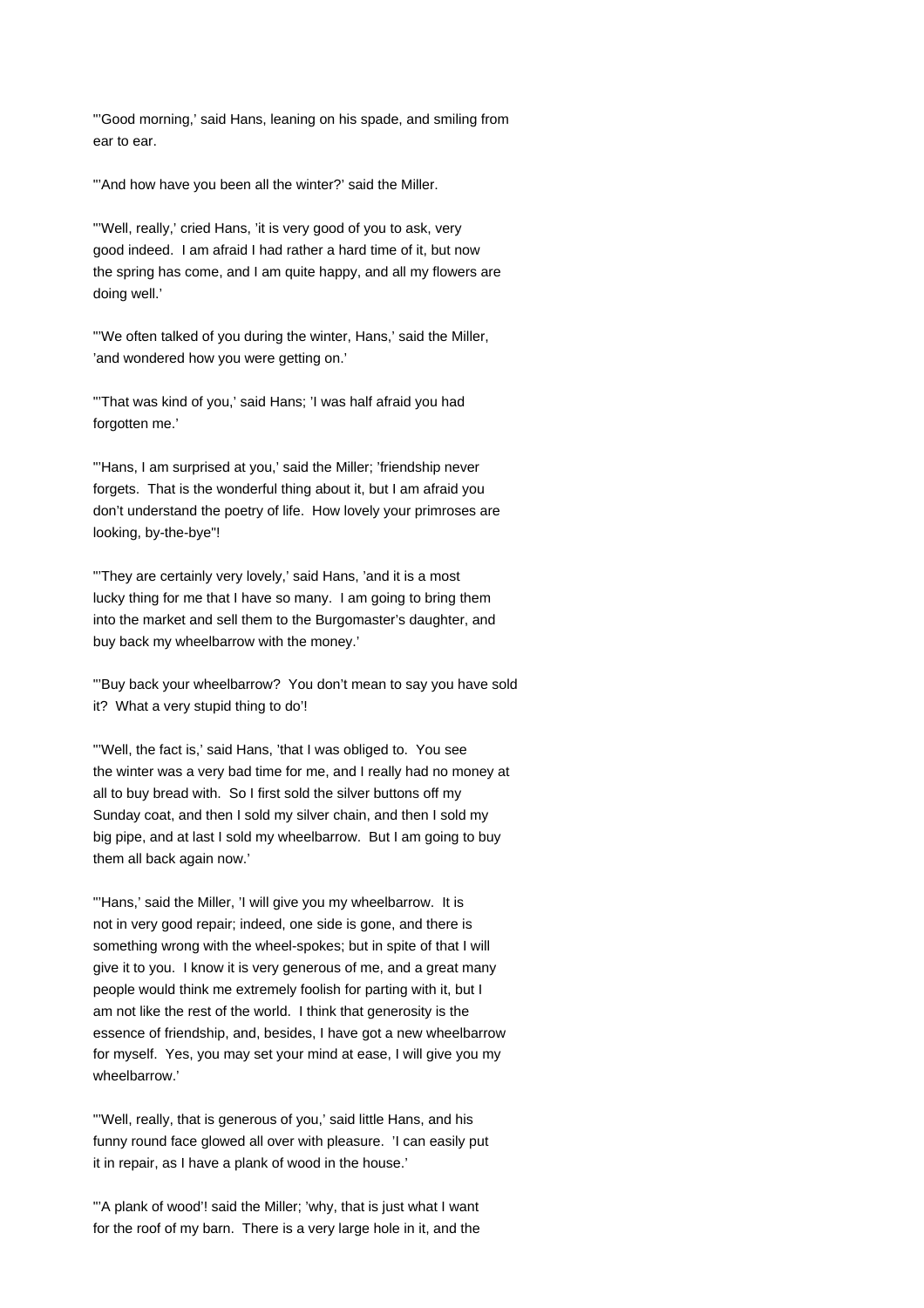corn will all get damp if I don't stop it up. How lucky you mentioned it! It is quite remarkable how one good action always breeds another. I have given you my wheelbarrow, and now you are going to give me your plank. Of course, the wheelbarrow is worth far more than the plank, but true, friendship never notices things like that. Pray get it at once, and I will set to work at my barn this very day.'

"'Certainly,' cried little Hans, and he ran into the shed and dragged the plank out.

"'It is not a very big plank,' said the Miller, looking at it, 'and I am afraid that after I have mended my barn-roof there won't be any left for you to mend the wheelbarrow with; but, of course, that is not my fault. And now, as I have given you my wheelbarrow, I am sure you would like to give me some flowers in return. Here is the basket, and mind you fill it quite full.'

"'Quite full?' said little Hans, rather sorrowfully, for it was really a very big basket, and he knew that if he filled it he would have no flowers left for the market and he was very anxious to get his silver buttons back.

"'Well, really,' answered the Miller, 'as I have given you my wheelbarrow, I don't think that it is much to ask you for a few flowers. I may be wrong, but I should have thought that friendship, true friendship, was quite free from selfishness of any kind.'

"'My dear friend, my best friend,' cried little Hans, 'you are welcome to all the flowers in my garden. I would much sooner have your good opinion than my silver buttons, any day'; and he ran and plucked all his pretty primroses, and filled the Miller's basket.

"'Good-bye, little Hans,' said the Miller, as he went up the hill with the plank on his shoulder, and the big basket in his hand.

"'Good-bye,' said little Hans, and he began to dig away quite merrily, he was so pleased about the wheelbarrow.

"The next day he was nailing up some honeysuckle against the porch, when he heard the Miller's voice calling to him from the road. So he jumped off the ladder, and ran down the garden, and looked over the wall.

"There was the Miller with a large sack of flour on his back.

"'Dear little Hans,' said the Miller, 'would you mind carrying this sack of flour for me to market?'

"'Oh, I am so sorry,' said Hans, 'but I am really very busy to-day. I have got all my creepers to nail up, and all my flowers to water, and all my grass to roll.'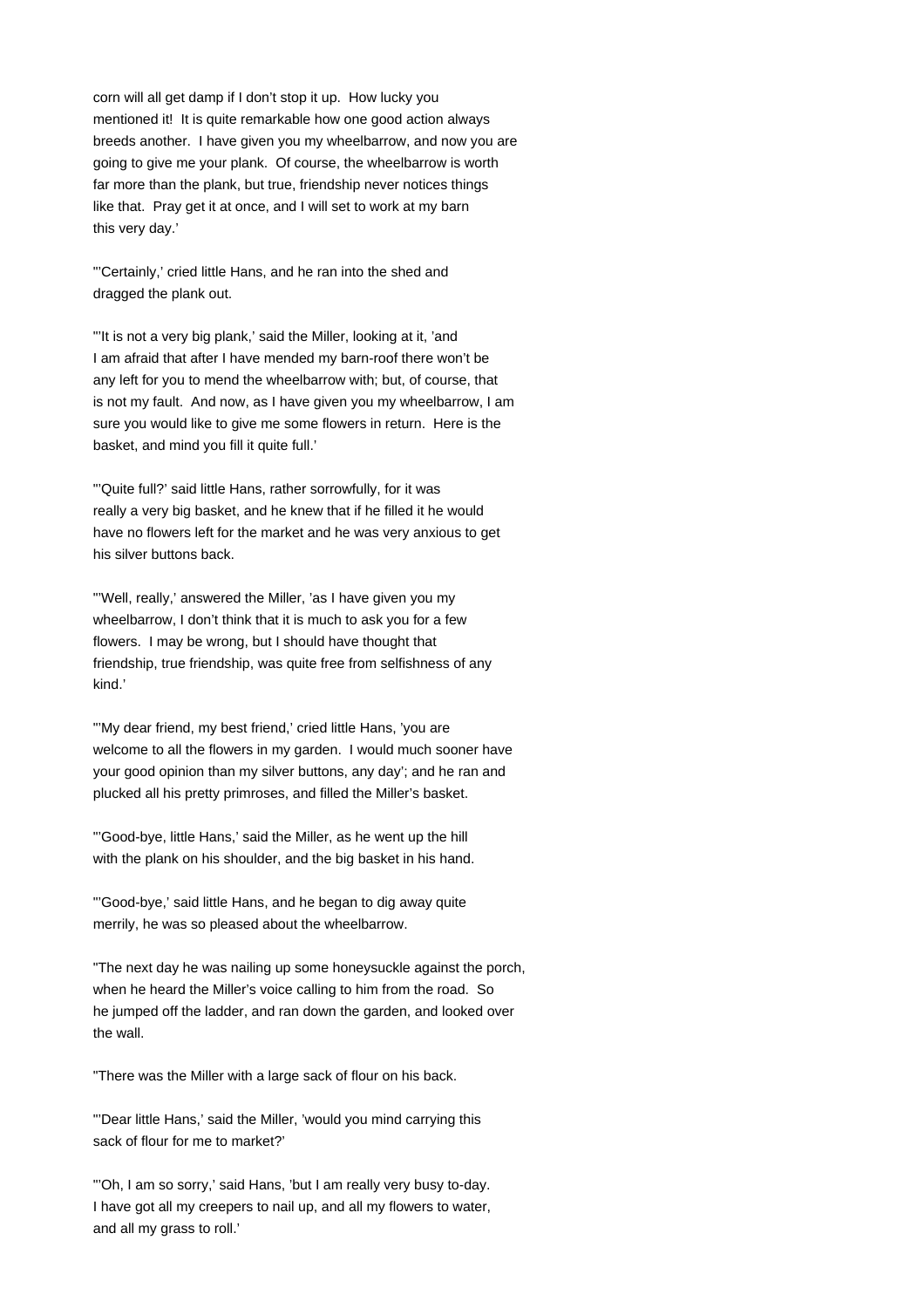"'Well, really,' said the Miller, 'I think that, considering that I am going to give you my wheelbarrow, it is rather unfriendly of you to refuse.'

"'Oh, don't say that,' cried little Hans, 'I wouldn't be unfriendly for the whole world'; and he ran in for his cap, and trudged off with the big sack on his shoulders.

"It was a very hot day, and the road was terribly dusty, and before Hans had reached the sixth milestone he was so tired that he had to sit down and rest. However, he went on bravely, and as last he reached the market. After he had waited there some time, he sold the sack of flour for a very good price, and then he returned home at once, for he was afraid that if he stopped too late he might meet some robbers on the way.

"'It has certainly been a hard day,' said little Hans to himself as he was going to bed, 'but I am glad I did not refuse the Miller, for he is my best friend, and, besides, he is going to give me his wheelbarrow.'

"Early the next morning the Miller came down to get the money for his sack of flour, but little Hans was so tired that he was still in bed.

"'Upon my word,' said the Miller, 'you are very lazy. Really, considering that I am going to give you my wheelbarrow, I think you might work harder. Idleness is a great sin, and I certainly don't like any of my friends to be idle or sluggish. You must not mind my speaking quite plainly to you. Of course I should not dream of doing so if I were not your friend. But what is the good of friendship if one cannot say exactly what one means? Anybody can say charming things and try to please and to flatter, but a true friend always says unpleasant things, and does not mind giving pain. Indeed, if he is a really true friend he prefers it, for he knows that then he is doing good.'

"'I am very sorry,' said little Hans, rubbing his eyes and pulling off his night-cap, 'but I was so tired that I thought I would lie in bed for a little time, and listen to the birds singing. Do you know that I always work better after hearing the birds sing?'

"'Well, I am glad of that,' said the Miller, clapping little Hans on the back, 'for I want you to come up to the mill as soon as you are dressed, and mend my barn-roof for me.'

"Poor little Hans was very anxious to go and work in his garden, for his flowers had not been watered for two days, but he did not like to refuse the Miller, as he was such a good friend to him.

"'Do you think it would be unfriendly of me if I said I was busy?' he inquired in a shy and timid voice.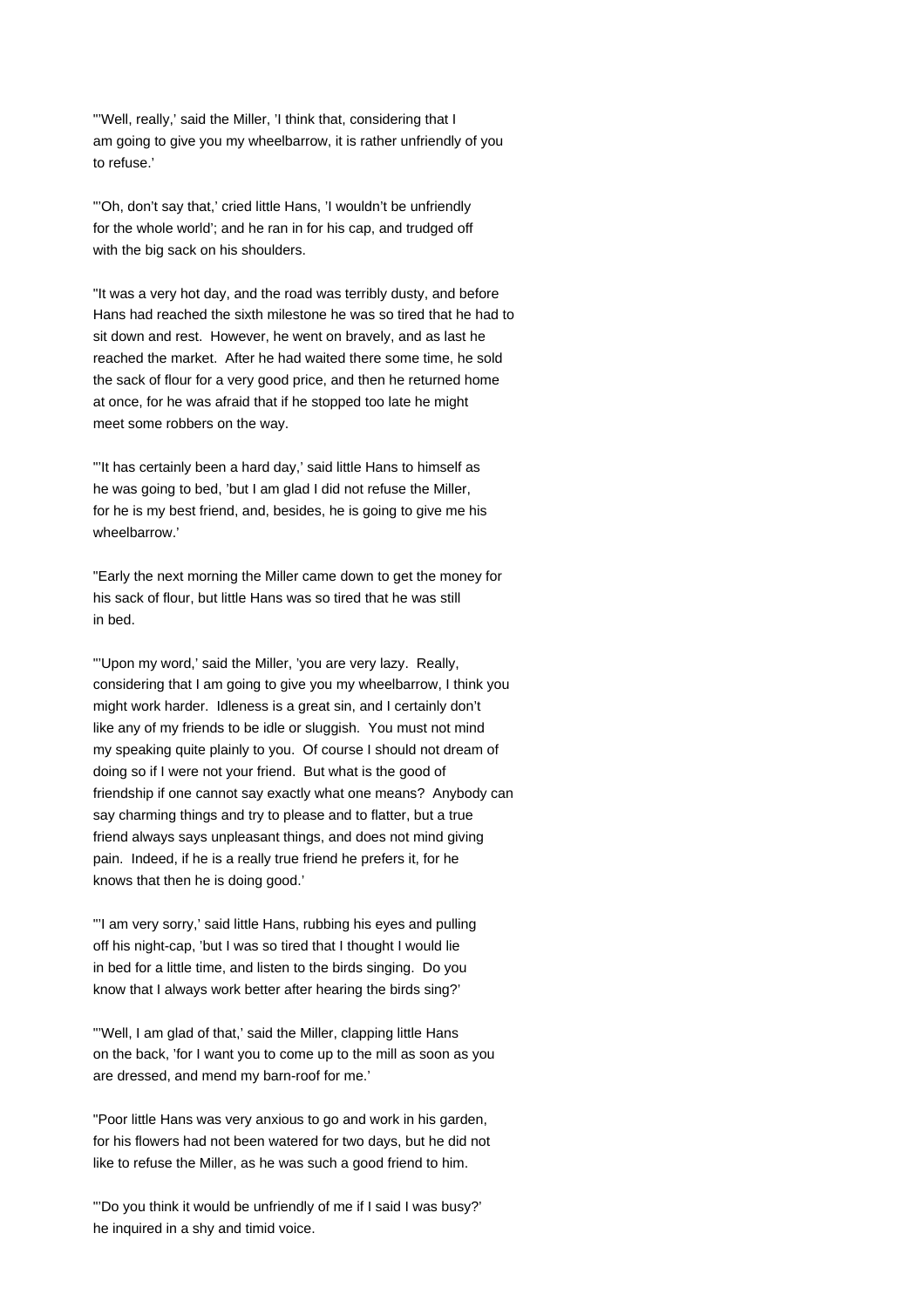"'Well, really,' answered the Miller, 'I do not think it is much to ask of you, considering that I am going to give you my wheelbarrow; but of course if you refuse I will go and do it myself.'

"'Oh! on no account,' cried little Hans and he jumped out of bed, and dressed himself, and went up to the barn.

"He worked there all day long, till sunset, and at sunset the Miller came to see how he was getting on.

"'Have you mended the hole in the roof yet, little Hans?' cried the Miller in a cheery voice.

"'It is quite mended,' answered little Hans, coming down the ladder.

"'Ah'! said the Miller, 'there is no work so delightful as the work one does for others.'

"'It is certainly a great privilege to hear you talk,' answered little Hans, sitting down, and wiping his forehead, 'a very great privilege. But I am afraid I shall never have such beautiful ideas as you have.'

"'Oh! they will come to you,' said the Miller, 'but you must take more pains. At present you have only the practice of friendship; some day you will have the theory also.'

"'Do you really think I shall?' asked little Hans.

"'I have no doubt of it,' answered the Miller, 'but now that you have mended the roof, you had better go home and rest, for I want you to drive my sheep to the mountain to-morrow.'

"Poor little Hans was afraid to say anything to this, and early the next morning the Miller brought his sheep round to the cottage, and Hans started off with them to the mountain. It took him the whole day to get there and back; and when he returned he was so tired that he went off to sleep in his chair, and did not wake up till it was broad daylight.

"'What a delightful time I shall have in my garden,' he said, and he went to work at once.

"But somehow he was never able to look after his flowers at all, for his friend the Miller was always coming round and sending him off on long errands, or getting him to help at the mill. Little Hans was very much distressed at times, as he was afraid his flowers would think he had forgotten them, but he consoled himself by the reflection that the Miller was his best friend. 'Besides,' he used to say, 'he is going to give me his wheelbarrow, and that is an act of pure generosity.'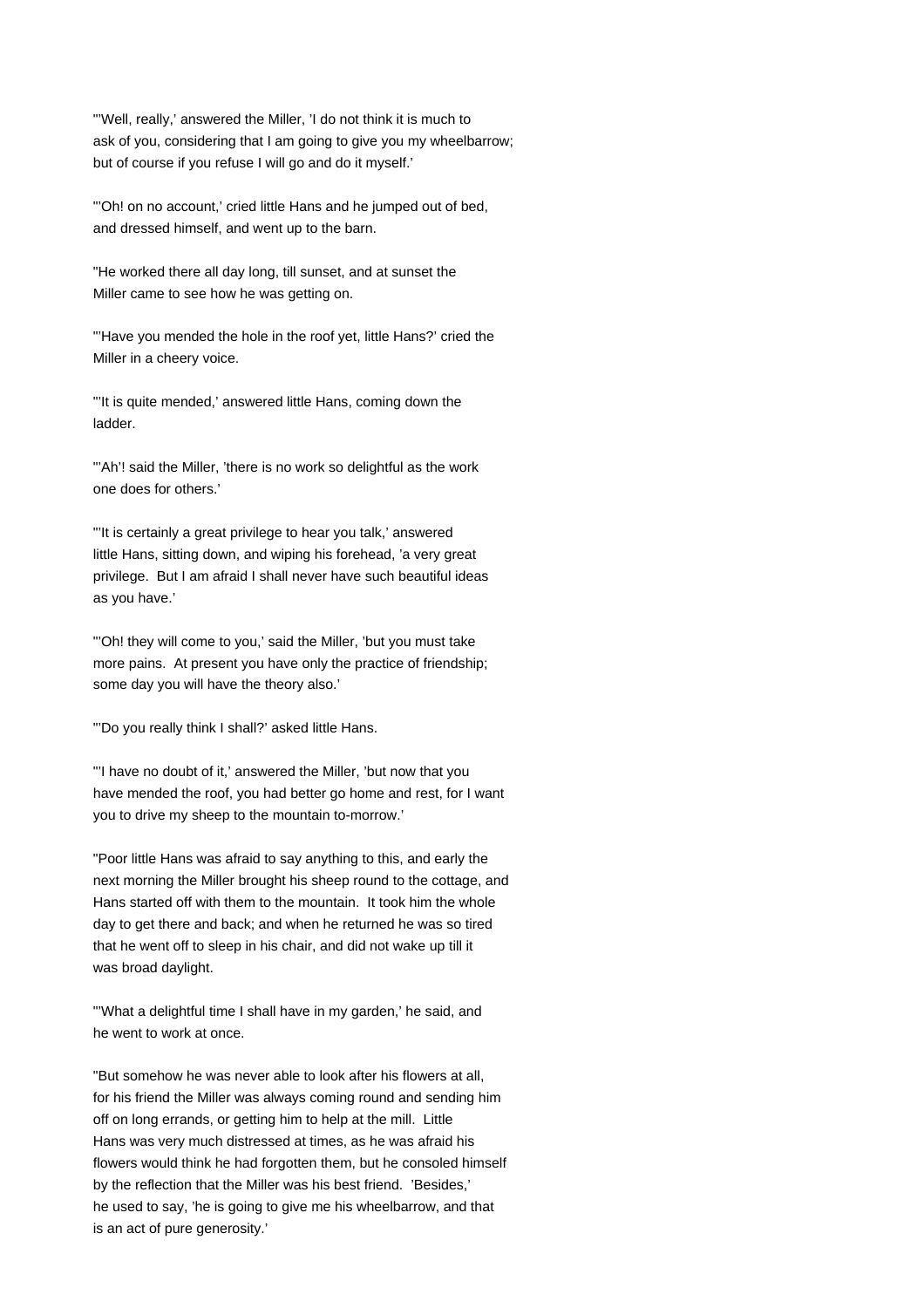"So little Hans worked away for the Miller, and the Miller said all kinds of beautiful things about friendship, which Hans took down in a note-book, and used to read over at night, for he was a very good scholar.

"Now it happened that one evening little Hans was sitting by his fireside when a loud rap came at the door. It was a very wild night, and the wind was blowing and roaring round the house so terribly that at first he thought it was merely the storm. But a second rap came, and then a third, louder than any of the others.

"'It is some poor traveller,' said little Hans to himself, and he ran to the door.

"There stood the Miller with a lantern in one hand and a big stick in the other.

"'Dear little Hans,' cried the Miller, 'I am in great trouble. My little boy has fallen off a ladder and hurt himself, and I am going for the Doctor. But he lives so far away, and it is such a bad night, that it has just occurred to me that it would be much better if you went instead of me. You know I am going to give you my wheelbarrow, and so, it is only fair that you should do something for me in return.'

"'Certainly,' cried little Hans, 'I take it quite as a compliment your coming to me, and I will start off at once. But you must lend me your lantern, as the night is so dark that I am afraid I might fall into the ditch.'

"'I am very sorry,' answered the Miller, 'but it is my new lantern, and it would be a great loss to me if anything happened to it.'

"'Well, never mind, I will do without it,' cried little Hans, and he took down his great fur coat, and his warm scarlet cap, and tied a muffler round his throat, and started off.

"What a dreadful storm it was! The night was so black that little Hans could hardly see, and the wind was so strong that he could scarcely stand. However, he was very courageous, and after he had been walking about three hours, he arrived at the Doctor's house, and knocked at the door.

"'Who is there?' cried the Doctor, putting his head out of his bedroom window.

"'Little Hans, Doctor.'

"'What do you want, little Hans?'

"'The Miller's son has fallen from a ladder, and has hurt himself, and the Miller wants you to come at once.'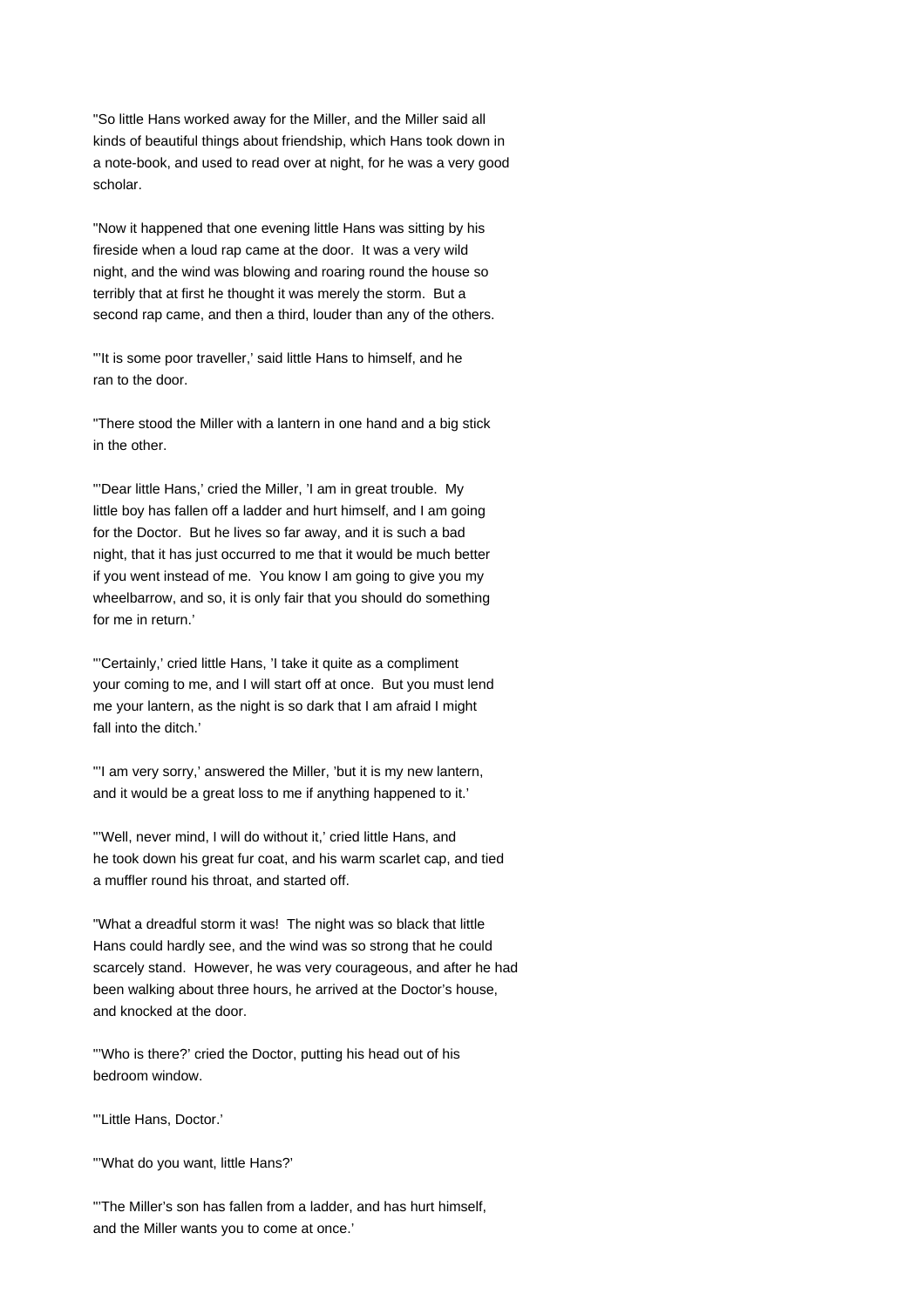"'All right!' said the Doctor; and he ordered his horse, and his big boots, and his lantern, and came downstairs, and rode off in the direction of the Miller's house, little Hans trudging behind him.

"But the storm grew worse and worse, and the rain fell in torrents, and little Hans could not see where he was going, or keep up with the horse. At last he lost his way, and wandered off on the moor, which was a very dangerous place, as it was full of deep holes, and there poor little Hans was drowned. His body was found the next day by some goatherds, floating in a great pool of water, and was brought back by them to the cottage.

"Everybody went to little Hans' funeral, as he was so popular, and the Miller was the chief mourner.

"'As I was his best friend,' said the Miller, 'it is only fair that I should have the best place'; so he walked at the head of the procession in a long black cloak, and every now and then he wiped his eyes with a big pocket-handkerchief.

"'Little Hans is certainly a great loss to every one,' said the Blacksmith, when the funeral was over, and they were all seated comfortably in the inn, drinking spiced wine and eating sweet cakes.

"'A great loss to me at any rate,' answered the Miller; 'why, I had as good as given him my wheelbarrow, and now I really don't know what to do with it. It is very much in my way at home, and it is in such bad repair that I could not get anything for it if I sold it. I will certainly take care not to give away anything again. One always suffers for being generous.'"

"Well?" said the Water-rat, after a long pause.

"Well, that is the end," said the Linnet.

"But what became of the Miller?" asked the Water-rat.

"Oh! I really don't know," replied the Linnet; "and I am sure that I don't care."

"It is quite evident then that you have no sympathy in your nature," said the Water-rat.

"I am afraid you don't quite see the moral of the story," remarked the Linnet.

"The what?" screamed the Water-rat.

"The moral"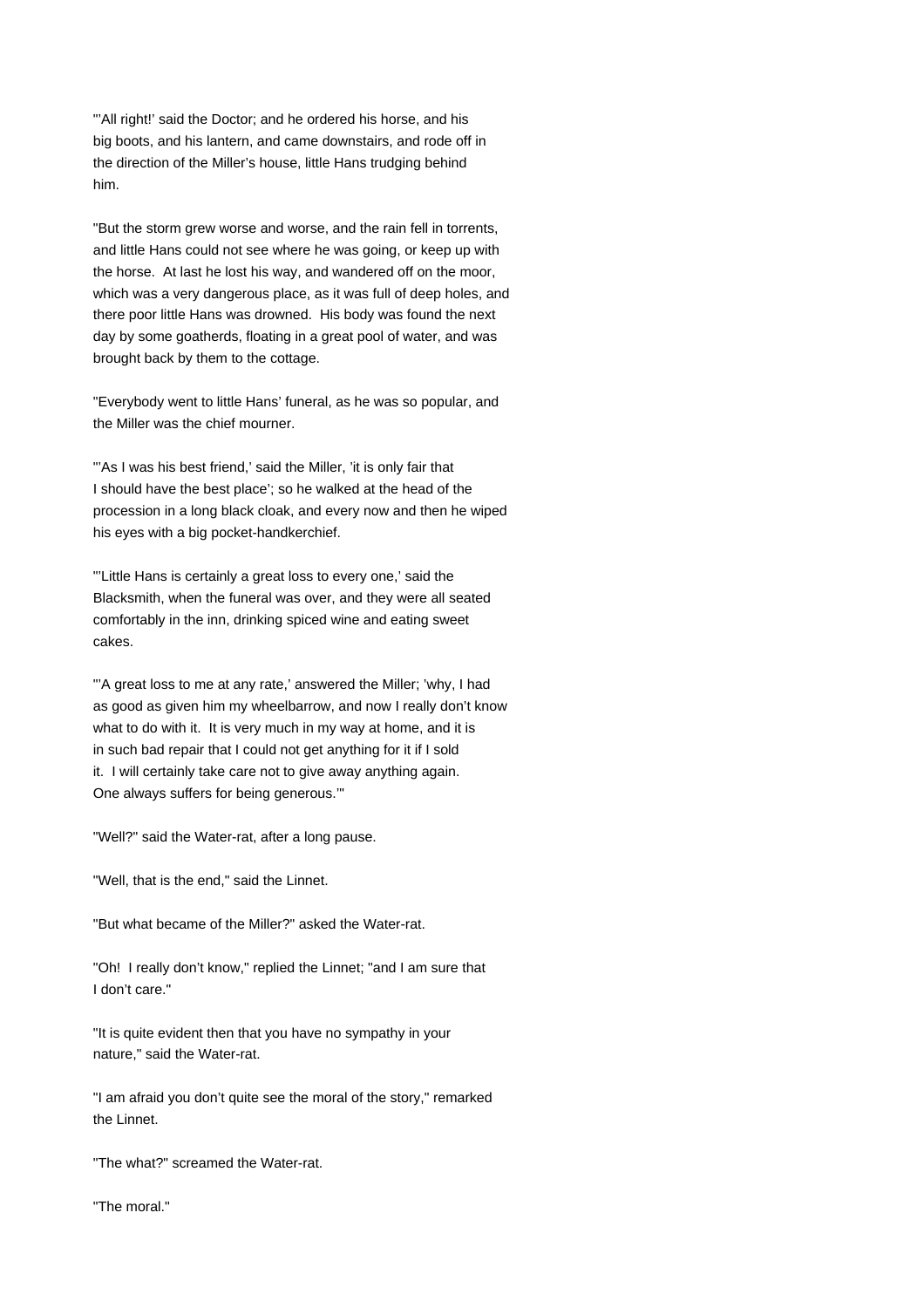"Do you mean to say that the story has a moral?"

"Certainly," said the Linnet.

"Well, really," said the Water-rat, in a very angry manner, "I think you should have told me that before you began. If you had done so, I certainly would not have listened to you; in fact, I should have said 'Pooh,' like the critic. However, I can say it now"; so he shouted out "Pooh" at the top of his voice, gave a whisk with his tail, and went back into his hole.

"And how do you like the Water-rat?" asked the Duck, who came paddling up some minutes afterwards. "He has a great many good points, but for my own part I have a mother's feelings, and I can never look at a confirmed bachelor without the tears coming into my eyes."

"I am rather afraid that I have annoyed him," answered the Linnet. "The fact is, that I told him a story with a moral."

"Ah! that is always a very dangerous thing to do," said the Duck.

And I quite agree with her.

THE REMARKABLE ROCKET

The King's son was going to be married, so there were general rejoicings. He had waited a whole year for his bride, and at last she had arrived. She was a Russian Princess, and had driven all the way from Finland in a sledge drawn by six reindeer. The sledge was shaped like a great golden swan, and between the swan's wings lay the little Princess herself. Her long ermine-cloak reached right down to her feet, on her head was a tiny cap of silver tissue, and she was as pale as the Snow Palace in which she had always lived. So pale was she that as she drove through the streets all the people wondered. "She is like a white rose!" they cried, and they threw down flowers on her from the balconies.

At the gate of the Castle the Prince was waiting to receive her. He had dreamy violet eyes, and his hair was like fine gold. When he saw her he sank upon one knee, and kissed her hand.

"Your picture was beautiful," he murmured, "but you are more beautiful than your picture"; and the little Princess blushed.

"She was like a white rose before," said a young Page to his neighbour, "but she is like a red rose now"; and the whole Court was delighted.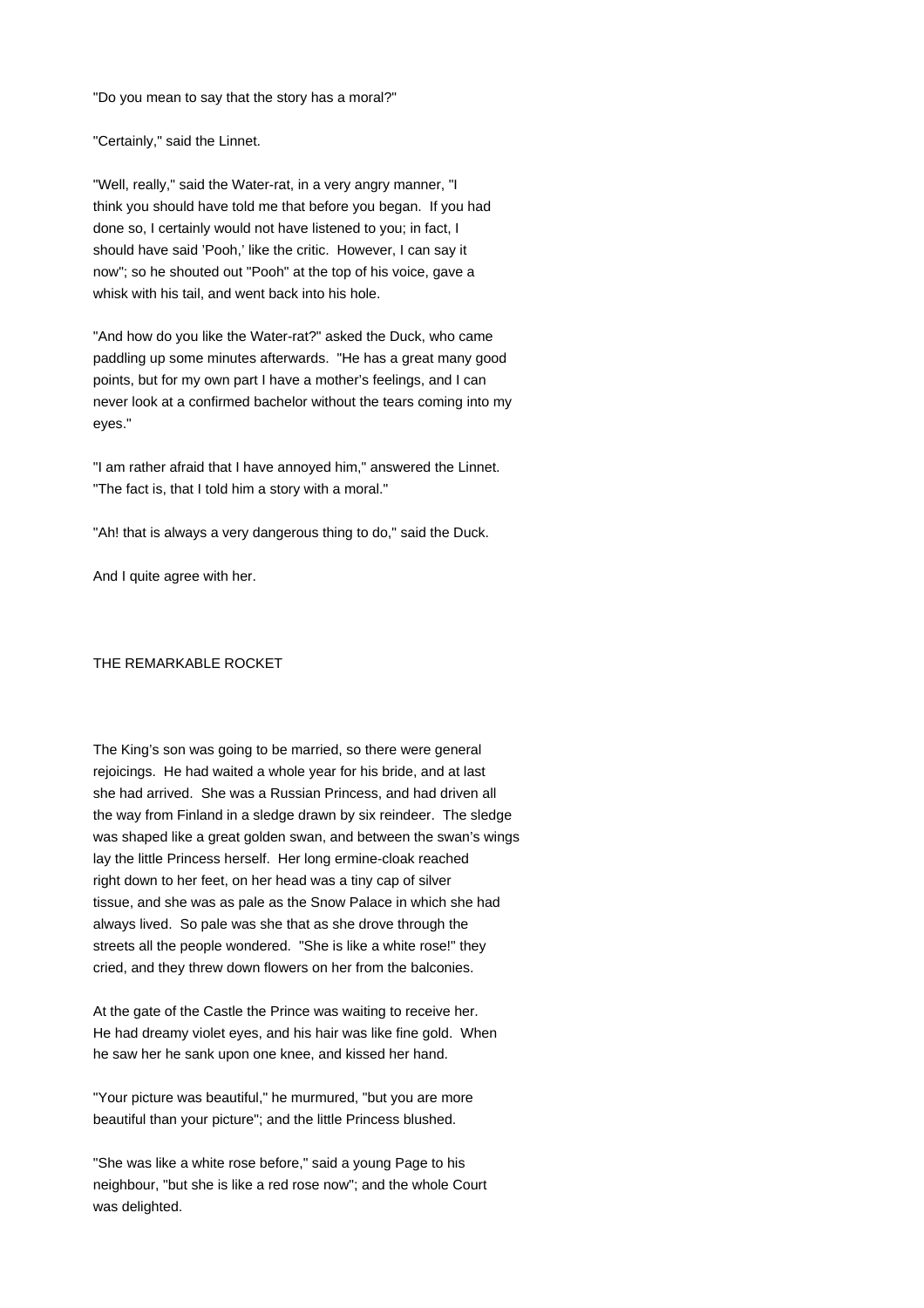For the next three days everybody went about saying, "White rose, Red rose, Red rose, White rose"; and the King gave orders that the Page's salary was to be doubled. As he received no salary at all this was not of much use to him, but it was considered a great honour, and was duly published in the Court Gazette.

When the three days were over the marriage was celebrated. It was a magnificent ceremony, and the bride and bridegroom walked hand in hand under a canopy of purple velvet embroidered with little pearls. Then there was a State Banquet, which lasted for five hours. The Prince and Princess sat at the top of the Great Hall and drank out of a cup of clear crystal. Only true lovers could drink out of this cup, for if false lips touched it, it grew grey and dull and cloudy.

"It's quite clear that they love each other," said the little Page, "as clear as crystal!" and the King doubled his salary a second time. "What an honour!" cried all the courtiers.

After the banquet there was to be a Ball. The bride and bridegroom were to dance the Rose-dance together, and the King had promised to play the flute. He played very badly, but no one had ever dared to tell him so, because he was the King. Indeed, he knew only two airs, and was never quite certain which one he was playing; but it made no matter, for, whatever he did, everybody cried out, "Charming! charming!"

The last item on the programme was a grand display of fireworks, to be let off exactly at midnight. The little Princess had never seen a firework in her life, so the King had given orders that the Royal Pyrotechnist should be in attendance on the day of her marriage.

"What are fireworks like?" she had asked the Prince, one morning, as she was walking on the terrace.

"They are like the Aurora Borealis," said the King, who always answered questions that were addressed to other people, "only much more natural. I prefer them to stars myself, as you always know when they are going to appear, and they are as delightful as my own flute-playing. You must certainly see them."

So at the end of the King's garden a great stand had been set up, and as soon as the Royal Pyrotechnist had put everything in its proper place, the fireworks began to talk to each other.

"The world is certainly very beautiful," cried a little Squib. "Just look at those yellow tulips. Why! if they were real crackers they could not be lovelier. I am very glad I have travelled. Travel improves the mind wonderfully, and does away with all one's prejudices."

"The King's garden is not the world, you foolish squib," said a big Roman Candle; "the world is an enormous place, and it would take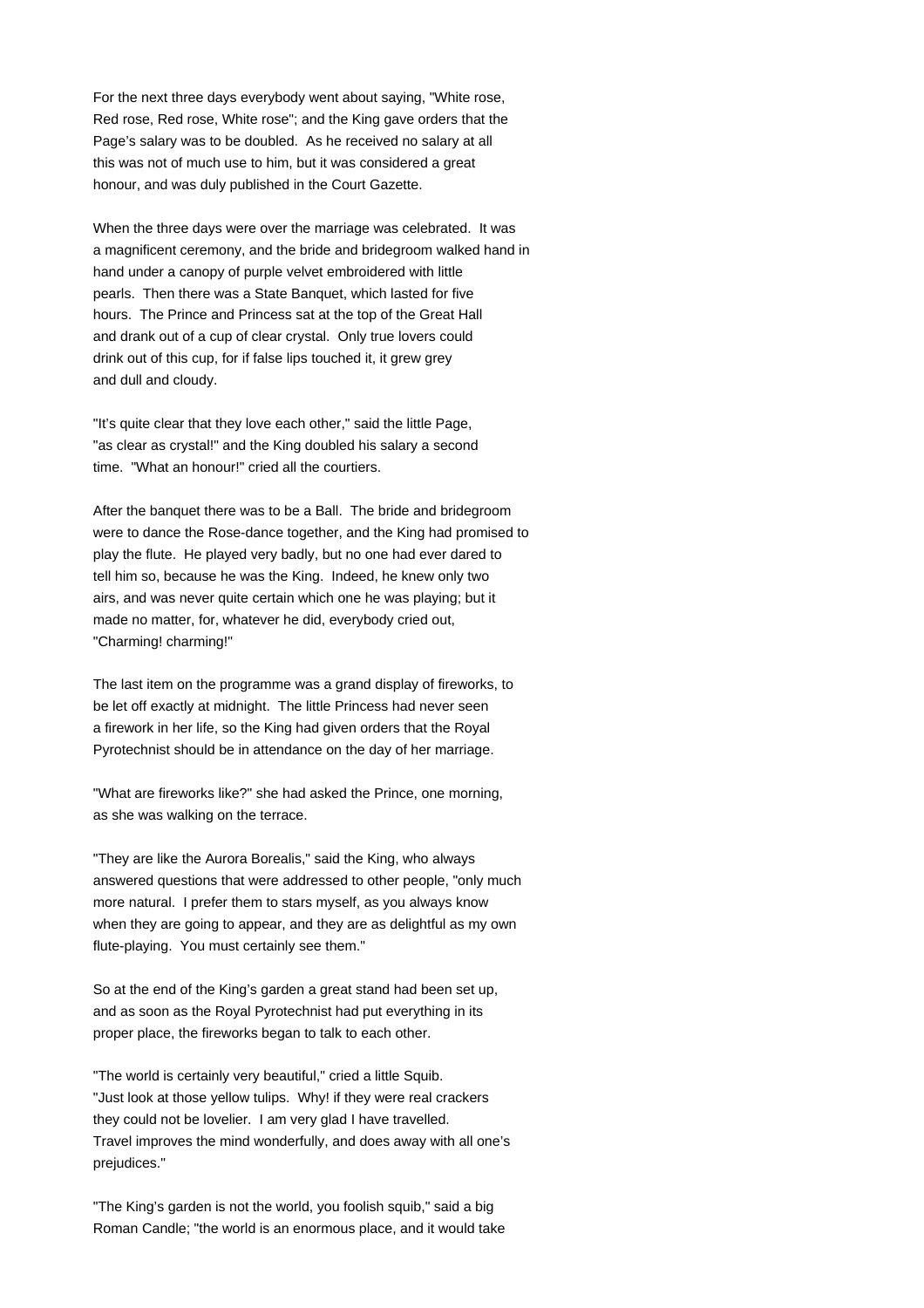you three days to see it thoroughly."

"Any place you love is the world to you," exclaimed a pensive Catherine Wheel, who had been attached to an old deal box in early life, and prided herself on her broken heart; "but love is not fashionable any more, the poets have killed it. They wrote so much about it that nobody believed them, and I am not surprised. True love suffers, and is silent. I remember myself once--But it is no matter now. Romance is a thing of the past."

"Nonsense!" said the Roman Candle, "Romance never dies. It is like the moon, and lives for ever. The bride and bridegroom, for instance, love each other very dearly. I heard all about them this morning from a brown-paper cartridge, who happened to be staying in the same drawer as myself, and knew the latest Court news."

But the Catherine Wheel shook her head. "Romance is dead, Romance is dead, Romance is dead," she murmured. She was one of those people who think that, if you say the same thing over and over a great many times, it becomes true in the end.

Suddenly, a sharp, dry cough was heard, and they all looked round.

It came from a tall, supercilious-looking Rocket, who was tied to the end of a long stick. He always coughed before he made any observation, so as to attract attention.

"Ahem! ahem!" he said, and everybody listened except the poor Catherine Wheel, who was still shaking her head, and murmuring, "Romance is dead."

"Order! order!" cried out a Cracker. He was something of a politician, and had always taken a prominent part in the local elections, so he knew the proper Parliamentary expressions to use.

"Quite dead," whispered the Catherine Wheel, and she went off to sleep.

As soon as there was perfect silence, the Rocket coughed a third time and began. He spoke with a very slow, distinct voice, as if he was dictating his memoirs, and always looked over the shoulder of the person to whom he was talking. In fact, he had a most distinguished manner.

"How fortunate it is for the King's son," he remarked, "that he is to be married on the very day on which I am to be let off. Really, if it had been arranged beforehand, it could not have turned out better for him; but, Princes are always lucky."

"Dear me!" said the little Squib, "I thought it was quite the other way, and that we were to be let off in the Prince's honour."

"It may be so with you," he answered; "indeed, I have no doubt that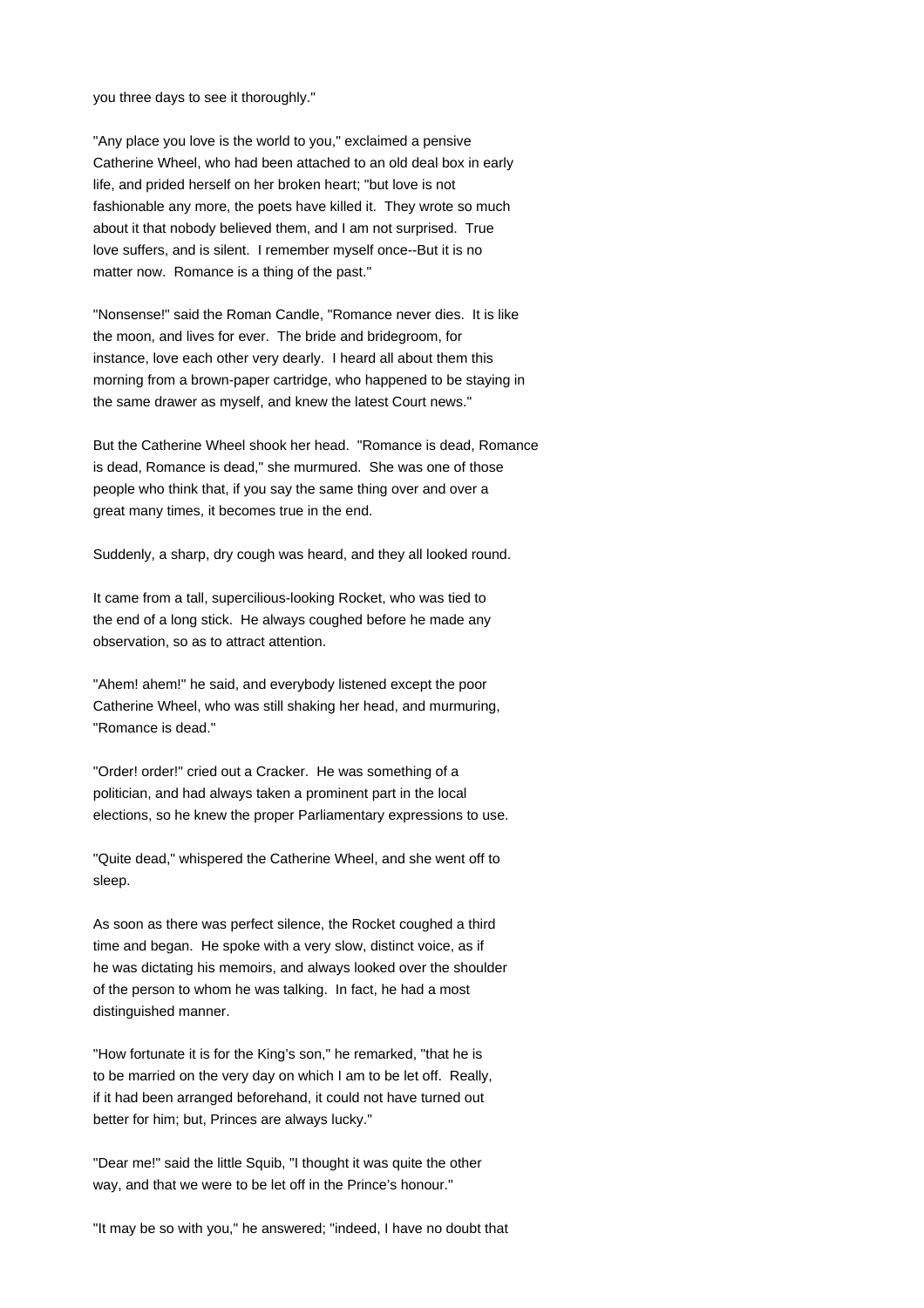it is, but with me it is different. I am a very remarkable Rocket, and come of remarkable parents. My mother was the most celebrated Catherine Wheel of her day, and was renowned for her graceful dancing. When she made her great public appearance she spun round nineteen times before she went out, and each time that she did so she threw into the air seven pink stars. She was three feet and a half in diameter, and made of the very best gunpowder. My father was a Rocket like myself, and of French extraction. He flew so high that the people were afraid that he would never come down again. He did, though, for he was of a kindly disposition, and he made a most brilliant descent in a shower of golden rain. The newspapers wrote about his performance in very flattering terms. Indeed, the Court Gazette called him a triumph of Pylotechnic art."

"Pyrotechnic, Pyrotechnic, you mean," said a Bengal Light; "I know it is Pyrotechnic, for I saw it written on my own canister."

"Well, I said Pylotechnic," answered the Rocket, in a severe tone of voice, and the Bengal Light felt so crushed that he began at once to bully the little squibs, in order to show that he was still a person of some importance.

"I was saying," continued the Rocket, "I was saying--What was I saying?"

"You were talking about yourself," replied the Roman Candle.

"Of course; I knew I was discussing some interesting subject when I was so rudely interrupted. I hate rudeness and bad manners of every kind, for I am extremely sensitive. No one in the whole world is so sensitive as I am, I am quite sure of that."

"What is a sensitive person?" said the Cracker to the Roman Candle.

"A person who, because he has corns himself, always treads on other people's toes," answered the Roman Candle in a low whisper; and the Cracker nearly exploded with laughter.

"Pray, what are you laughing at?" inquired the Rocket; "I am not laughing."

"I am laughing because I am happy," replied the Cracker.

"That is a very selfish reason," said the Rocket angrily. "What right have you to be happy? You should be thinking about others. In fact, you should be thinking about me. I am always thinking about myself, and I expect everybody else to do the same. That is what is called sympathy. It is a beautiful virtue, and I possess it in a high degree. Suppose, for instance, anything happened to me to-night, what a misfortune that would be for every one! The Prince and Princess would never be happy again, their whole married life would be spoiled; and as for the King, I know he would not get over it. Really, when I begin to reflect on the importance of my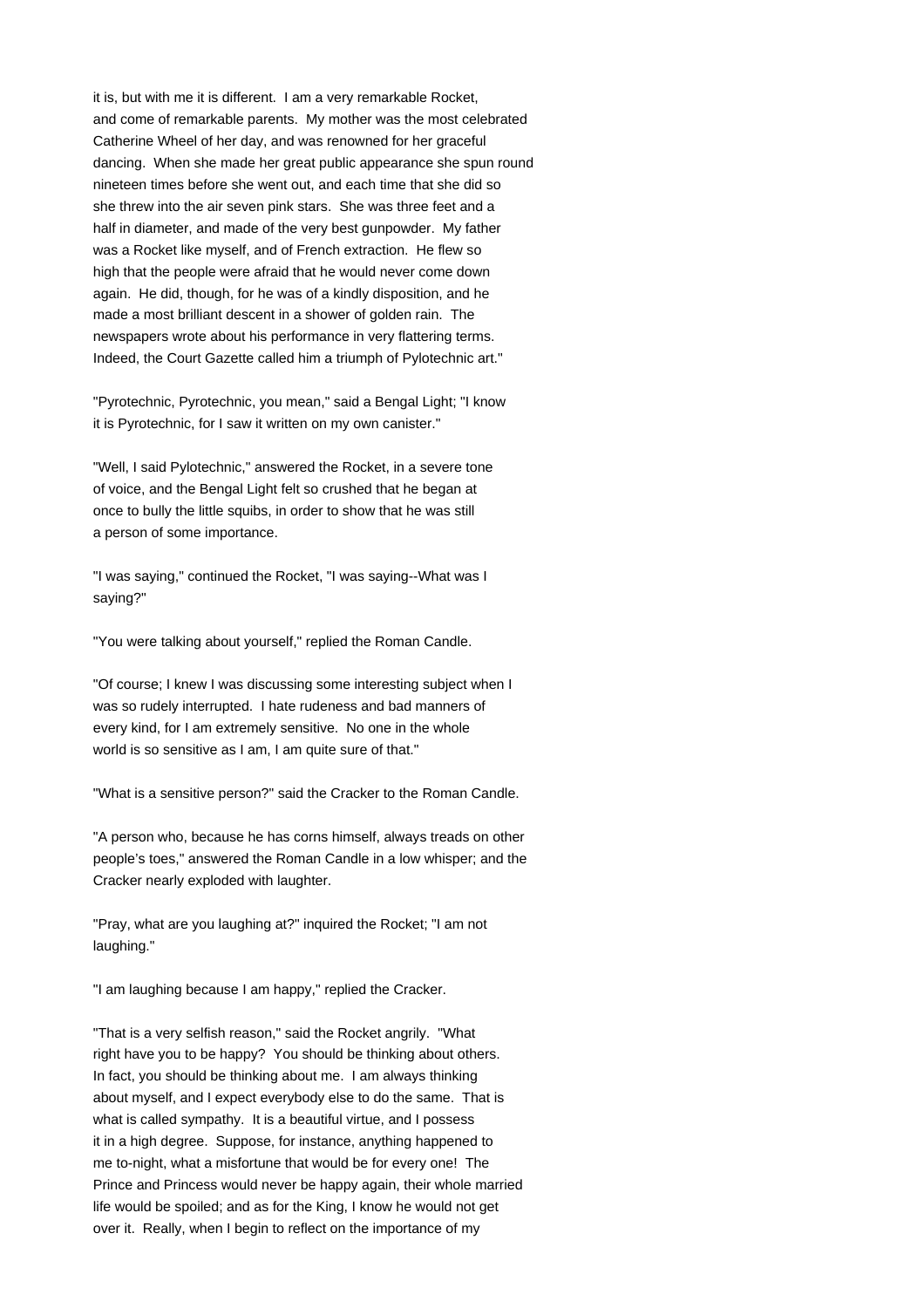position, I am almost moved to tears."

"If you want to give pleasure to others," cried the Roman Candle, "you had better keep yourself dry."

"Certainly," exclaimed the Bengal Light, who was now in better spirits; "that is only common sense."

"Common sense, indeed!" said the Rocket indignantly; "you forget that I am very uncommon, and very remarkable. Why, anybody can have common sense, provided that they have no imagination. But I have imagination, for I never think of things as they really are; I always think of them as being quite different. As for keeping myself dry, there is evidently no one here who can at all appreciate an emotional nature. Fortunately for myself, I don't care. The only thing that sustains one through life is the consciousness of the immense inferiority of everybody else, and this is a feeling that I have always cultivated. But none of you have any hearts. Here you are laughing and making merry just as if the Prince and Princess had not just been married."

"Well, really," exclaimed a small Fire-balloon, "why not? It is a most joyful occasion, and when I soar up into the air I intend to tell the stars all about it. You will see them twinkle when I talk to them about the pretty bride."

"Ah! what a trivial view of life!" said the Rocket; "but it is only what I expected. There is nothing in you; you are hollow and empty. Why, perhaps the Prince and Princess may go to live in a country where there is a deep river, and perhaps they may have one only son, a little fair-haired boy with violet eyes like the Prince himself; and perhaps some day he may go out to walk with his nurse; and perhaps the nurse may go to sleep under a great elder-tree; and perhaps the little boy may fall into the deep river and be drowned. What a terrible misfortune! Poor people, to lose their only son! It is really too dreadful! I shall never get over it."

"But they have not lost their only son," said the Roman Candle; "no misfortune has happened to them at all."

"I never said that they had," replied the Rocket; "I said that they might. If they had lost their only son there would be no use in saying anything more about the matter. I hate people who cry over spilt milk. But when I think that they might lose their only son, I certainly am very much affected."

"You certainly are!" cried the Bengal Light. "In fact, you are the most affected person I ever met."

"You are the rudest person I ever met," said the Rocket, "and you cannot understand my friendship for the Prince."

"Why, you don't even know him," growled the Roman Candle.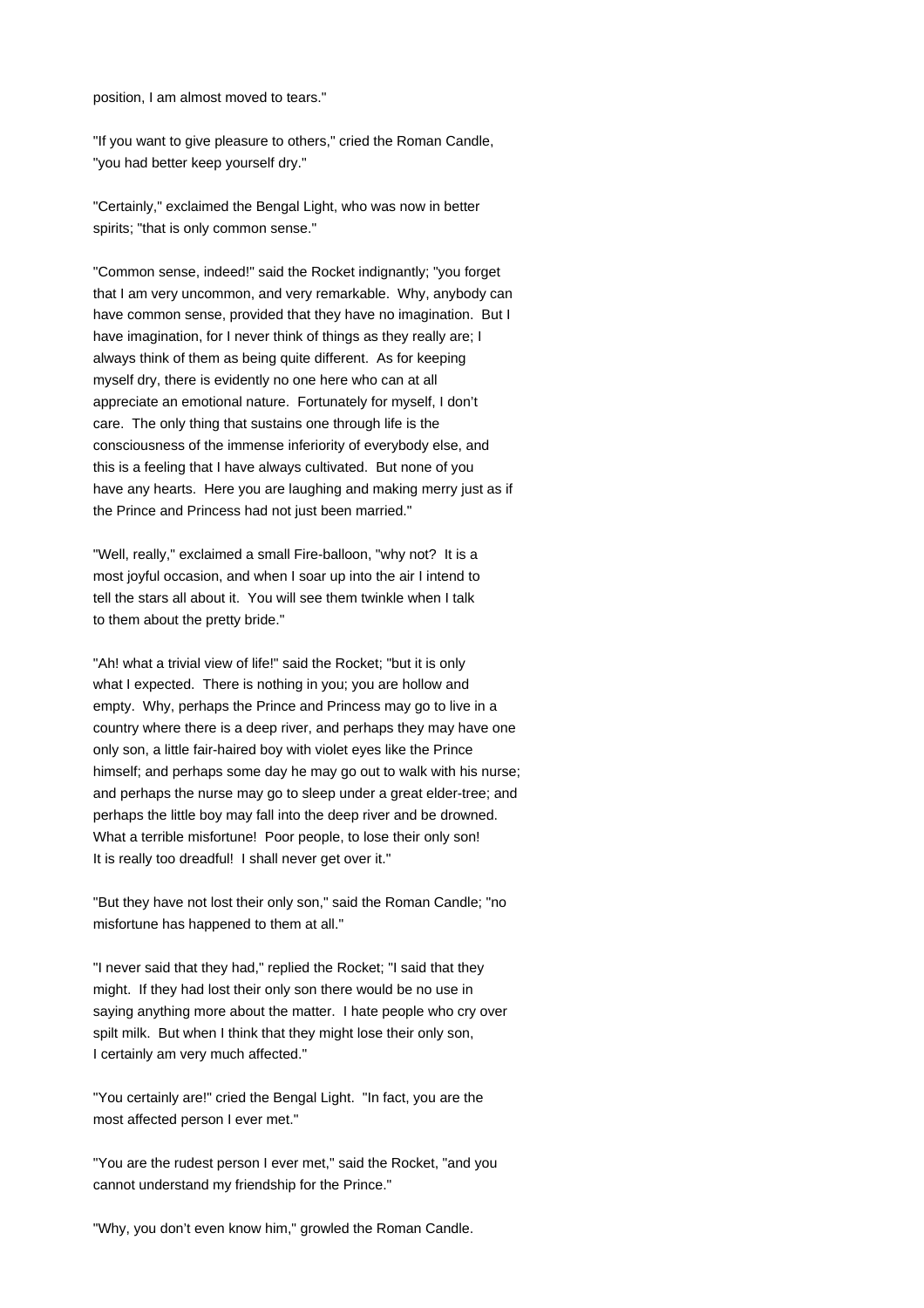"I never said I knew him," answered the Rocket. "I dare say that if I knew him I should not be his friend at all. It is a very dangerous thing to know one's friends."

"You had really better keep yourself dry," said the Fire-balloon. "That is the important thing."

"Very important for you, I have no doubt," answered the Rocket, "but I shall weep if I choose"; and he actually burst into real tears, which flowed down his stick like rain-drops, and nearly drowned two little beetles, who were just thinking of setting up house together, and were looking for a nice dry spot to live in.

"He must have a truly romantic nature," said the Catherine Wheel, "for he weeps when there is nothing at all to weep about"; and she heaved a deep sigh, and thought about the deal box.

But the Roman Candle and the Bengal Light were quite indignant, and kept saying, "Humbug! humbug!" at the top of their voices. They were extremely practical, and whenever they objected to anything they called it humbug.

Then the moon rose like a wonderful silver shield; and the stars began to shine, and a sound of music came from the palace.

The Prince and Princess were leading the dance. They danced so beautifully that the tall white lilies peeped in at the window and watched them, and the great red poppies nodded their heads and beat time.

Then ten o'clock struck, and then eleven, and then twelve, and at the last stroke of midnight every one came out on the terrace, and the King sent for the Royal Pyrotechnist.

"Let the fireworks begin," said the King; and the Royal Pyrotechnist made a low bow, and marched down to the end of the garden. He had six attendants with him, each of whom carried a lighted torch at the end of a long pole.

It was certainly a magnificent display.

Whizz! Whizz! went the Catherine Wheel, as she spun round and round. Boom! Boom! went the Roman Candle. Then the Squibs danced all over the place, and the Bengal Lights made everything look scarlet. "Good-bye," cried the Fire-balloon, as he soared away, dropping tiny blue sparks. Bang! Bang! answered the Crackers, who were enjoying themselves immensely. Every one was a great success except the Remarkable Rocket. He was so damp with crying that he could not go off at all. The best thing in him was the gunpowder, and that was so wet with tears that it was of no use. All his poor relations, to whom he would never speak, except with a sneer, shot up into the sky like wonderful golden flowers with blossoms of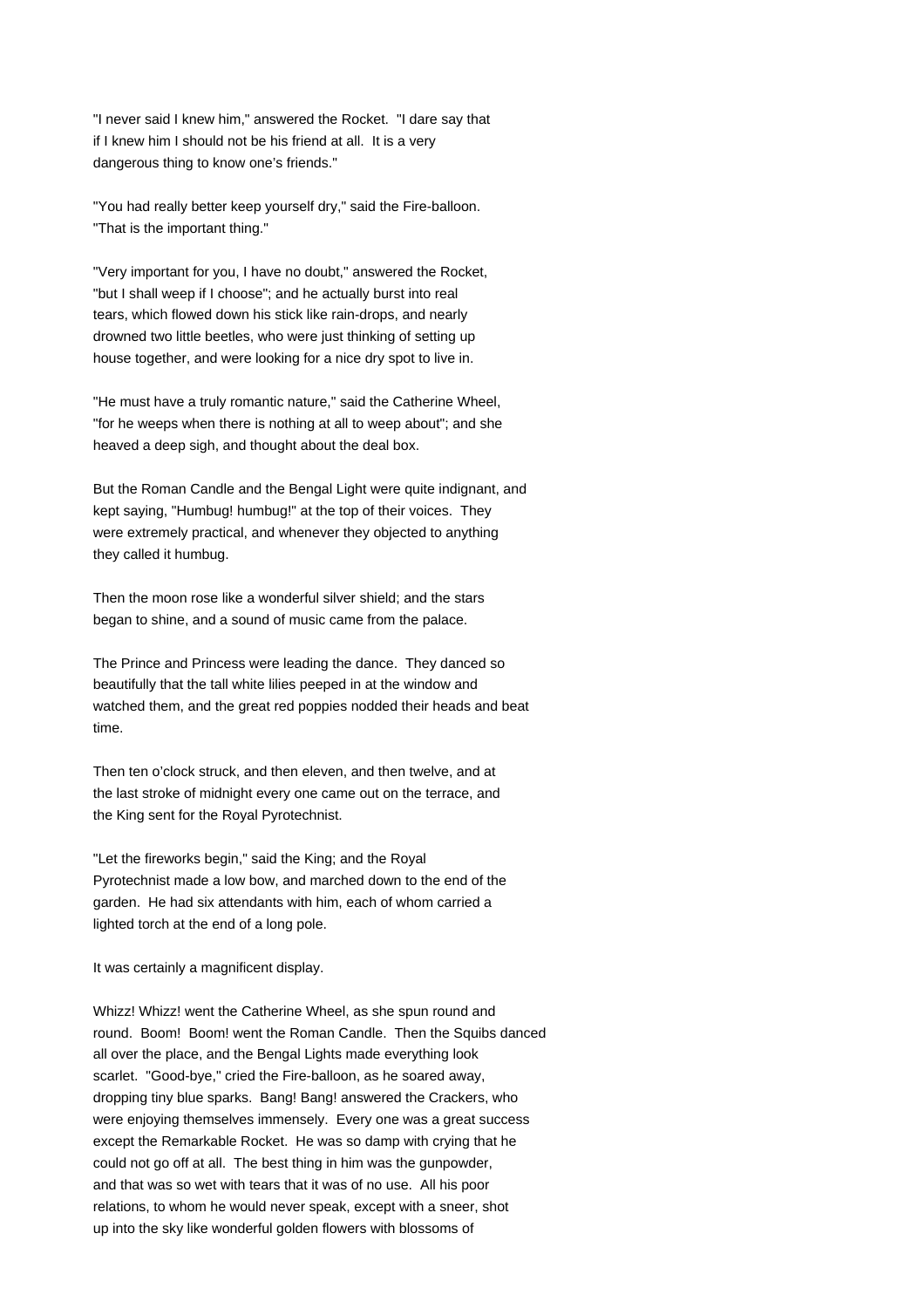fire. Huzza! Huzza! cried the Court; and the little Princess laughed with pleasure.

"I suppose they are reserving me for some grand occasion," said the Rocket; "no doubt that is what it means," and he looked more supercilious than ever.

The next day the workmen came to put everything tidy. "This is evidently a deputation," said the Rocket; "I will receive them with becoming dignity" so he put his nose in the air, and began to frown severely as if he were thinking about some very important subject. But they took no notice of him at all till they were just going away. Then one of them caught sight of him. "Hallo!" he cried, "what a bad rocket!" and he threw him over the wall into the ditch.

"BAD Rocket? BAD Rocket?" he said, as he whirled through the air; "impossible! GRAND Rocket, that is what the man said. BAD and GRAND sound very much the same, indeed they often are the same"; and he fell into the mud.

"It is not comfortable here," he remarked, "but no doubt it is some fashionable watering-place, and they have sent me away to recruit my health. My nerves are certainly very much shattered, and I require rest."

Then a little Frog, with bright jewelled eyes, and a green mottled coat, swam up to him.

"A new arrival, I see!" said the Frog. "Well, after all there is nothing like mud. Give me rainy weather and a ditch, and I am quite happy. Do you think it will be a wet afternoon? I am sure I hope so, but the sky is quite blue and cloudless. What a pity!"

"Ahem! ahem!" said the Rocket, and he began to cough.

"What a delightful voice you have!" cried the Frog. "Really it is quite like a croak, and croaking is of course the most musical sound in the world. You will hear our glee-club this evening. We sit in the old duck pond close by the farmer's house, and as soon as the moon rises we begin. It is so entrancing that everybody lies awake to listen to us. In fact, it was only yesterday that I heard the farmer's wife say to her mother that she could not get a wink of sleep at night on account of us. It is most gratifying to find oneself so popular."

"Ahem! ahem!" said the Rocket angrily. He was very much annoyed that he could not get a word in.

"A delightful voice, certainly," continued the Frog; "I hope you will come over to the duck-pond. I am off to look for my daughters. I have six beautiful daughters, and I am so afraid the Pike may meet them. He is a perfect monster, and would have no hesitation in breakfasting off them. Well, good-bye: I have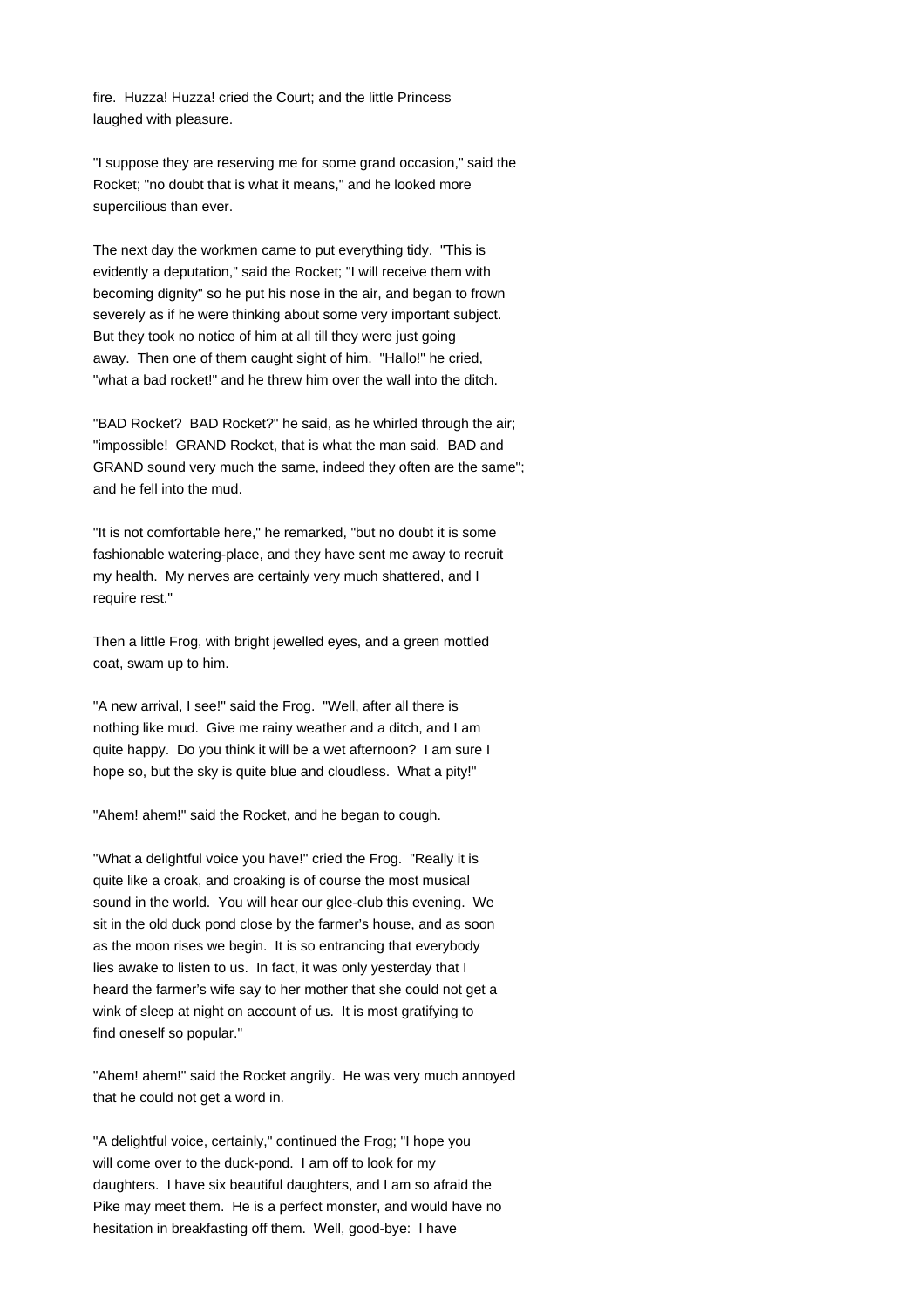enjoyed our conversation very much, I assure you."

"Conversation, indeed!" said the Rocket. "You have talked the whole time yourself. That is not conversation."

"Somebody must listen," answered the Frog, "and I like to do all the talking myself. It saves time, and prevents arguments."

"But I like arguments," said the Rocket.

"I hope not," said the Frog complacently. "Arguments are extremely vulgar, for everybody in good society holds exactly the same opinions. Good-bye a second time; I see my daughters in the distance and the little Frog swam away.

"You are a very irritating person," said the Rocket, "and very illbred. I hate people who talk about themselves, as you do, when one wants to talk about oneself, as I do. It is what I call selfishness, and selfishness is a most detestable thing, especially to any one of my temperament, for I am well known for my sympathetic nature. In fact, you should take example by me; you could not possibly have a better model. Now that you have the chance you had better avail yourself of it, for I am going back to Court almost immediately. I am a great favourite at Court; in fact, the Prince and Princess were married yesterday in my honour. Of course you know nothing of these matters, for you are a provincial."

"There is no good talking to him," said a Dragon-fly, who was sitting on the top of a large brown bulrush; "no good at all, for he has gone away."

"Well, that is his loss, not mine," answered the Rocket. "I am not going to stop talking to him merely because he pays no attention. I like hearing myself talk. It is one of my greatest pleasures. I often have long conversations all by myself, and I am so clever that sometimes I don't understand a single word of what I am saying."

"Then you should certainly lecture on Philosophy," said the Dragonfly; and he spread a pair of lovely gauze wings and soared away into the sky.

"How very silly of him not to stay here!" said the Rocket. "I am sure that he has not often got such a chance of improving his mind. However, I don't care a bit. Genius like mine is sure to be appreciated some day"; and he sank down a little deeper into the mud.

After some time a large White Duck swam up to him. She had yellow legs, and webbed feet, and was considered a great beauty on account of her waddle.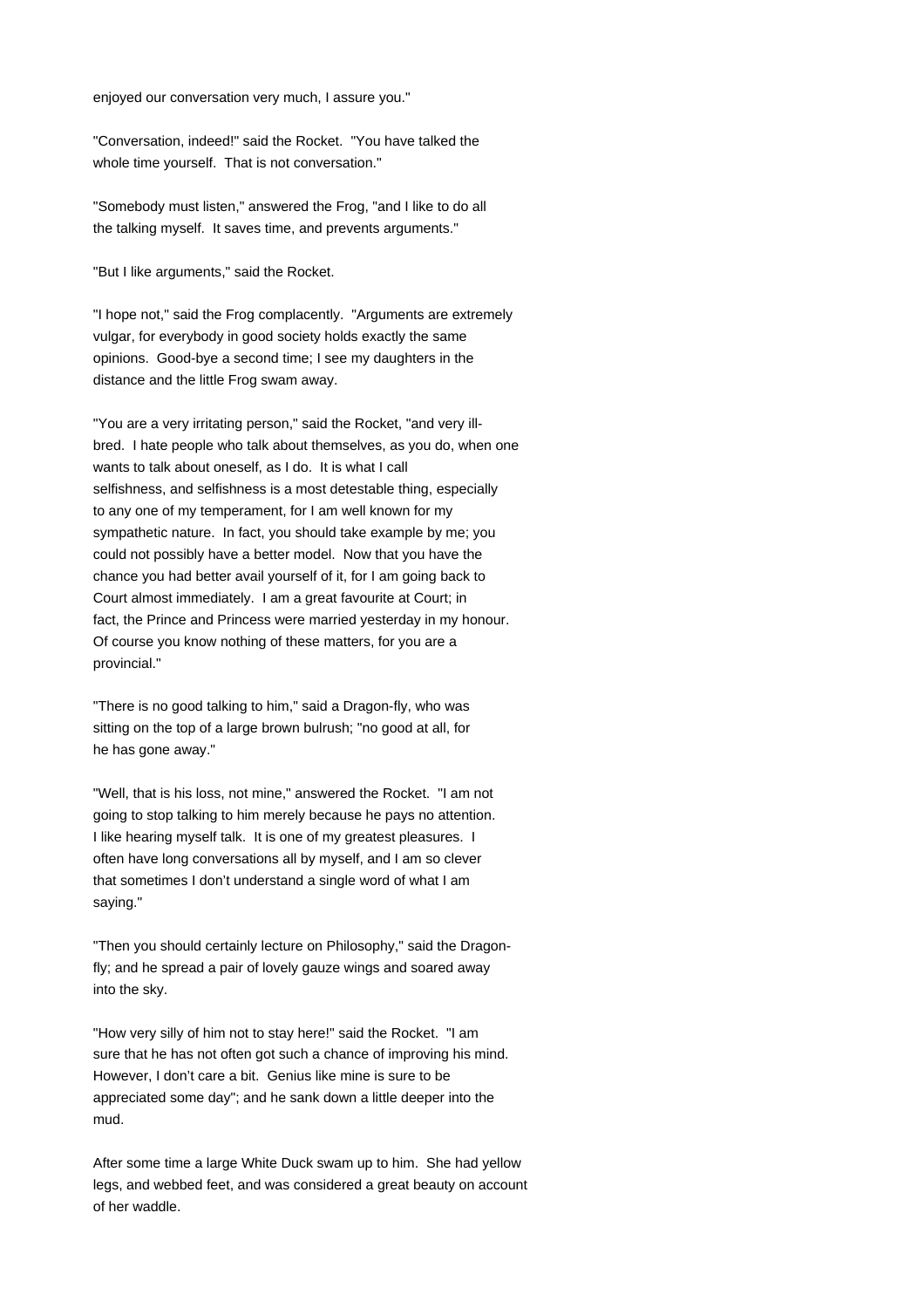"Quack, quack, quack," she said. "What a curious shape you are! May I ask were you born like that, or is it the result of an accident?"

"It is quite evident that you have always lived in the country," answered the Rocket, "otherwise you would know who I am. However, I excuse your ignorance. It would be unfair to expect other people to be as remarkable as oneself. You will no doubt be surprised to hear that I can fly up into the sky, and come down in a shower of golden rain."

"I don't think much of that," said the Duck, "as I cannot see what use it is to any one. Now, if you could plough the fields like the ox, or draw a cart like the horse, or look after the sheep like the collie-dog, that would be something."

"My good creature," cried the Rocket in a very haughty tone of voice, "I see that you belong to the lower orders. A person of my position is never useful. We have certain accomplishments, and that is more than sufficient. I have no sympathy myself with industry of any kind, least of all with such industries as you seem to recommend. Indeed, I have always been of opinion that hard work is simply the refuge of people who have nothing whatever to do."

"Well, well," said the Duck, who was of a very peaceable disposition, and never quarrelled with any one, "everybody has different tastes. I hope, at any rate, that you are going to take up your residence here."

"Oh! dear no," cried the Rocket. "I am merely a visitor, a distinguished visitor. The fact is that I find this place rather tedious. There is neither society here, nor solitude. In fact, it is essentially suburban. I shall probably go back to Court, for I know that I am destined to make a sensation in the world."

"I had thoughts of entering public life once myself," remarked the Duck; "there are so many things that need reforming. Indeed, I took the chair at a meeting some time ago, and we passed resolutions condemning everything that we did not like. However, they did not seem to have much effect. Now I go in for domesticity, and look after my family."

 "I am made for public life," said the Rocket, "and so are all my relations, even the humblest of them. Whenever we appear we excite great attention. I have not actually appeared myself, but when I do so it will be a magnificent sight. As for domesticity, it ages one rapidly, and distracts one's mind from higher things."

"Ah! the higher things of life, how fine they are!" said the Duck; "and that reminds me how hungry I feel": and she swam away down the stream, saying, "Quack, quack, quack."

"Come back! come back!" screamed the Rocket, "I have a great deal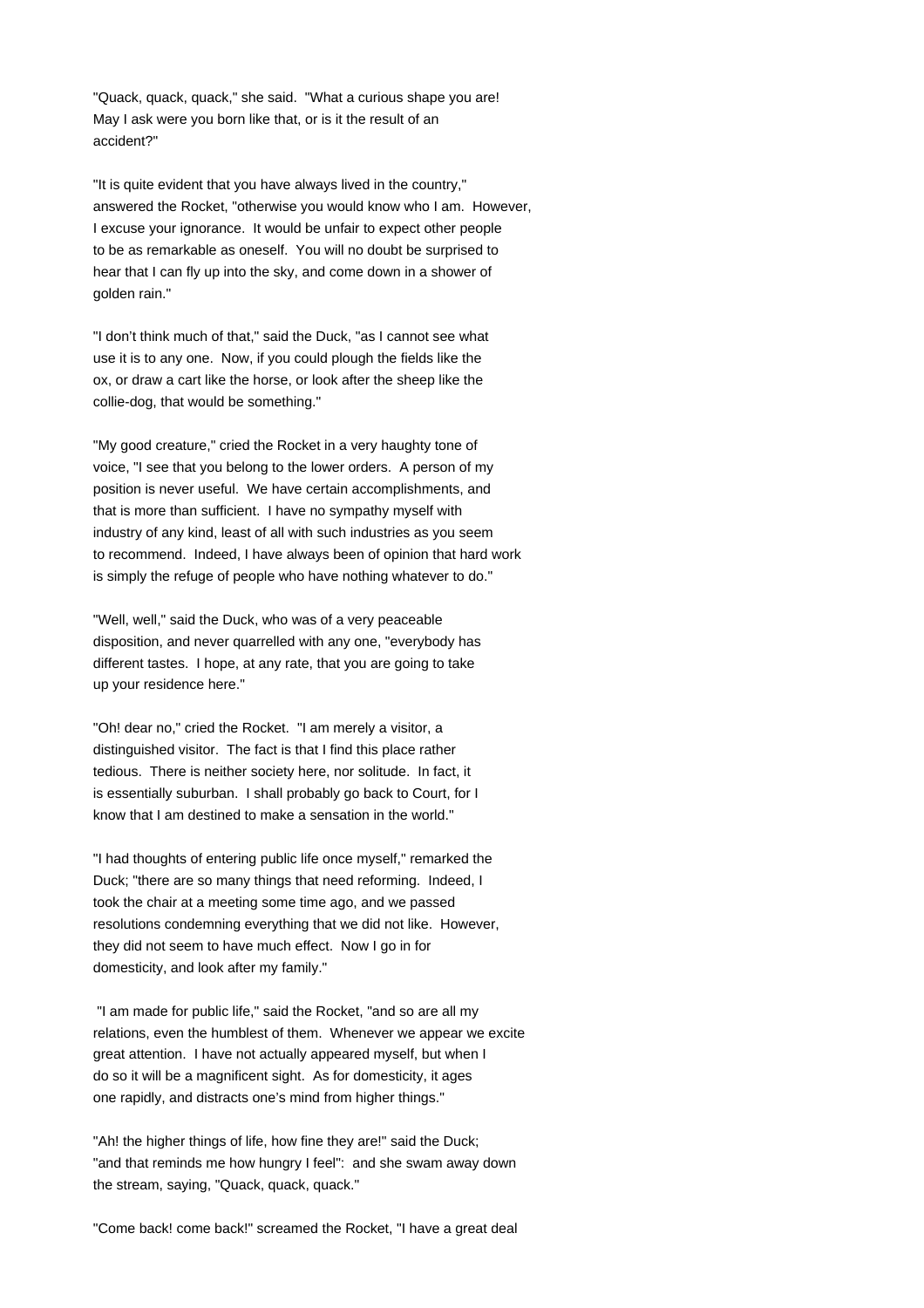to say to you"; but the Duck paid no attention to him. "I am glad that she has gone," he said to himself, "she has a decidedly middle-class mind"; and he sank a little deeper still into the mud, and began to think about the loneliness of genius, when suddenly two little boys in white smocks came running down the bank, with a kettle and some faggots.

"This must be the deputation," said the Rocket, and he tried to look very dignified.

"Hallo!" cried one of the boys, "look at this old stick! I wonder how it came here"; and he picked the rocket out of the ditch.

"OLD Stick!" said the Rocket, "impossible! GOLD Stick, that is what he said. Gold Stick is very complimentary. In fact, he mistakes me for one of the Court dignitaries!"

"Let us put it into the fire!" said the other boy, "it will help to boil the kettle."

So they piled the faggots together, and put the Rocket on top, and lit the fire.

"This is magnificent," cried the Rocket, "they are going to let me off in broad day-light, so that every one can see me."

"We will go to sleep now," they said, "and when we wake up the kettle will be boiled"; and they lay down on the grass, and shut their eyes.

The Rocket was very damp, so he took a long time to burn. At last, however, the fire caught him.

"Now I am going off!" he cried, and he made himself very stiff and straight. "I know I shall go much higher than the stars, much higher than the moon, much higher than the sun. In fact, I shall go so high that--"

Fizz! Fizz! Fizz! and he went straight up into the air.

"Delightful!" he cried, "I shall go on like this for ever. What a success I am!"

But nobody saw him.

Then he began to feel a curious tingling sensation all over him.

"Now I am going to explode," he cried. "I shall set the whole world on fire, and make such a noise that nobody will talk about anything else for a whole year." And he certainly did explode. Bang! Bang! Bang! went the gunpowder. There was no doubt about it.

But nobody heard him, not even the two little boys, for they were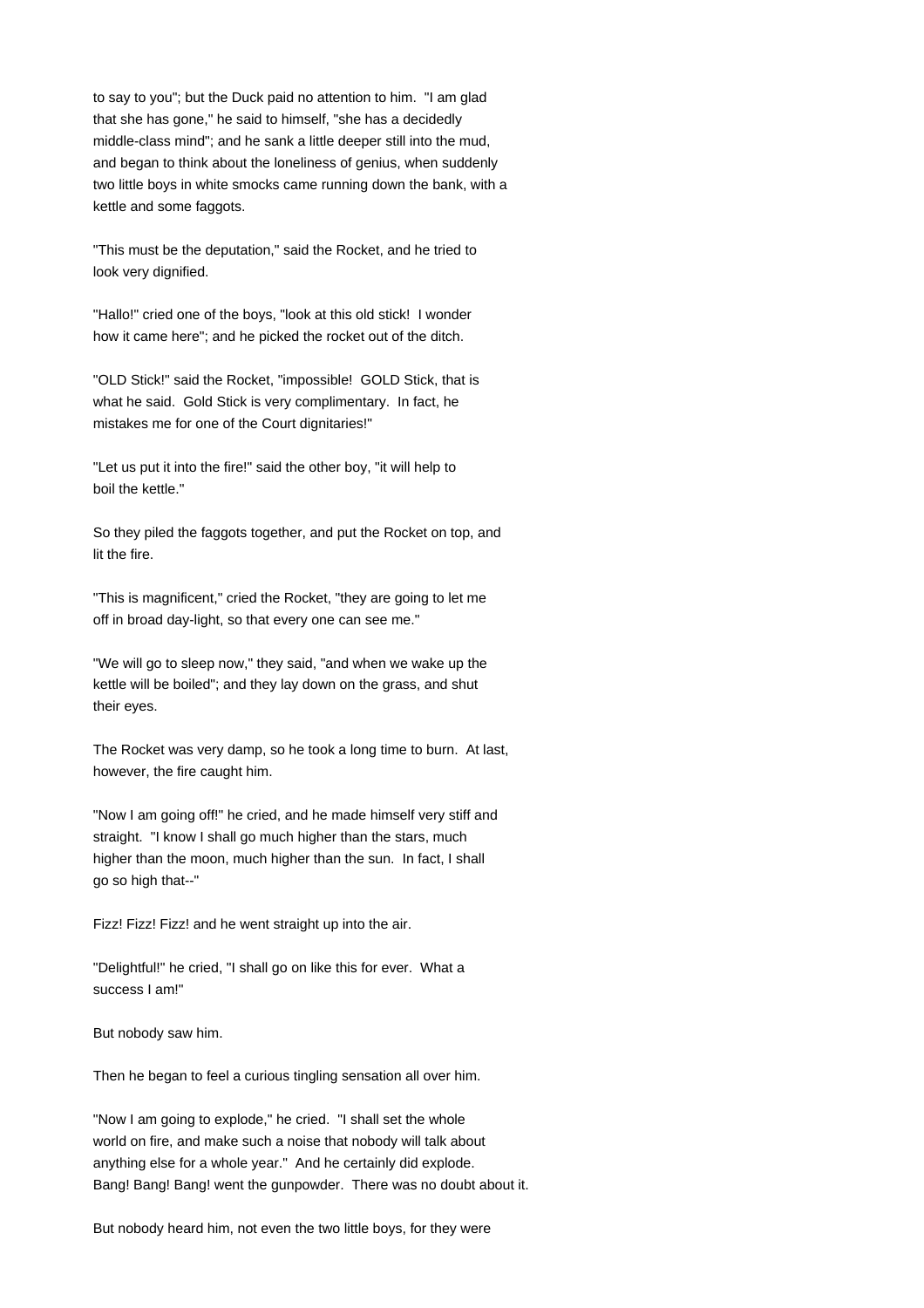sound asleep.

Then all that was left of him was the stick, and this fell down on the back of a Goose who was taking a walk by the side of the ditch.

"Good heavens!" cried the Goose. "It is going to rain sticks"; and she rushed into the water.

"I knew I should create a great sensation," gasped the Rocket, and he went out.

# \*\*\* END OF THE PROJECT GUTENBERG EBOOK, THE HAPPY PRINCE AND OTHER TALES \*\*\*

This file should be named hpaot10.txt or hpaot10.zip Corrected EDITIONS of our eBooks get a new NUMBER, hpaot11.txt VERSIONS based on separate sources get new LETTER, hpaot10a.txt

Project Gutenberg eBooks are often created from several printed editions, all of which are confirmed as Public Domain in the US unless a copyright notice is included. Thus, we usually do not keep eBooks in compliance with any particular paper edition.

We are now trying to release all our eBooks one year in advance of the official release dates, leaving time for better editing. Please be encouraged to tell us about any error or corrections, even years after the official publication date.

Please note neither this listing nor its contents are final til midnight of the last day of the month of any such announcement. The official release date of all Project Gutenberg eBooks is at Midnight, Central Time, of the last day of the stated month. A preliminary version may often be posted for suggestion, comment and editing by those who wish to do so.

Most people start at our Web sites at: http://gutenberg.net or http://promo.net/pg

These Web sites include award-winning information about Project Gutenberg, including how to donate, how to help produce our new eBooks, and how to subscribe to our email newsletter (free!).

Those of you who want to download any eBook before announcement can get to them as follows, and just download by date. This is also a good way to get them instantly upon announcement, as the indexes our cataloguers produce obviously take a while after an announcement goes out in the Project Gutenberg Newsletter.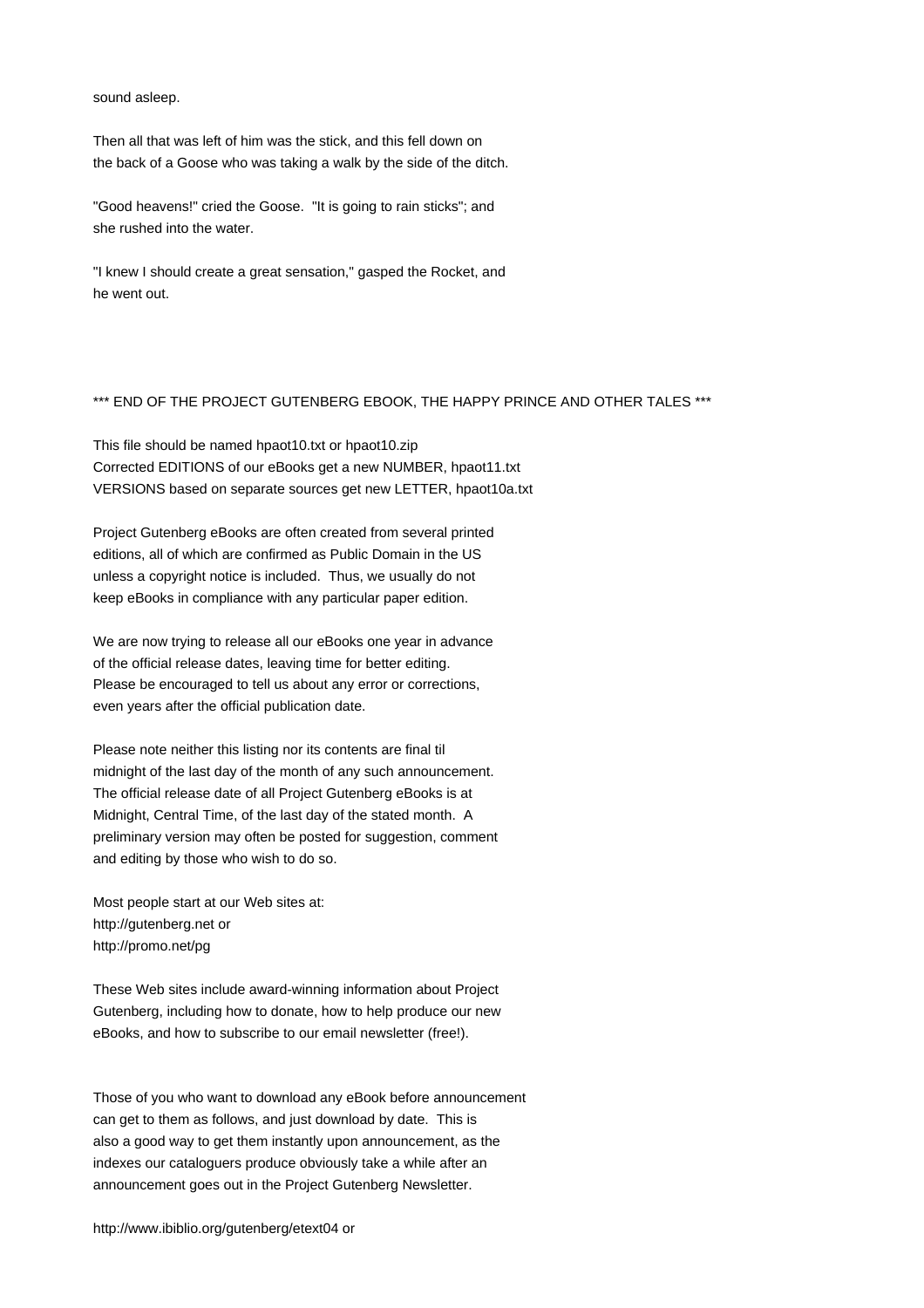#### ftp://ftp.ibiblio.org/pub/docs/books/gutenberg/etext04

Or /etext03, 02, 01, 00, 99, 98, 97, 96, 95, 94, 93, 92, 92, 91 or 90

Just search by the first five letters of the filename you want, as it appears in our Newsletters.

Information about Project Gutenberg (one page)

We produce about two million dollars for each hour we work. The time it takes us, a rather conservative estimate, is fifty hours to get any eBook selected, entered, proofread, edited, copyright searched and analyzed, the copyright letters written, etc. Our projected audience is one hundred million readers. If the value per text is nominally estimated at one dollar then we produce \$2 million dollars per hour in 2002 as we release over 100 new text files per month: 1240 more eBooks in 2001 for a total of 4000+ We are already on our way to trying for 2000 more eBooks in 2002 If they reach just 1-2% of the world's population then the total will reach over half a trillion eBooks given away by year's end.

The Goal of Project Gutenberg is to Give Away 1 Trillion eBooks! This is ten thousand titles each to one hundred million readers, which is only about 4% of the present number of computer users.

Here is the briefest record of our progress (\* means estimated):

eBooks Year Month

The Project Gutenberg Literary Archive Foundation has been created to secure a future for Project Gutenberg into the next millennium.

We need your donations more than ever!

As of February, 2002, contributions are being solicited from people and organizations in: Alabama, Alaska, Arkansas, Connecticut, Delaware, District of Columbia, Florida, Georgia, Hawaii, Illinois, Indiana, Iowa, Kansas, Kentucky, Louisiana, Maine, Massachusetts,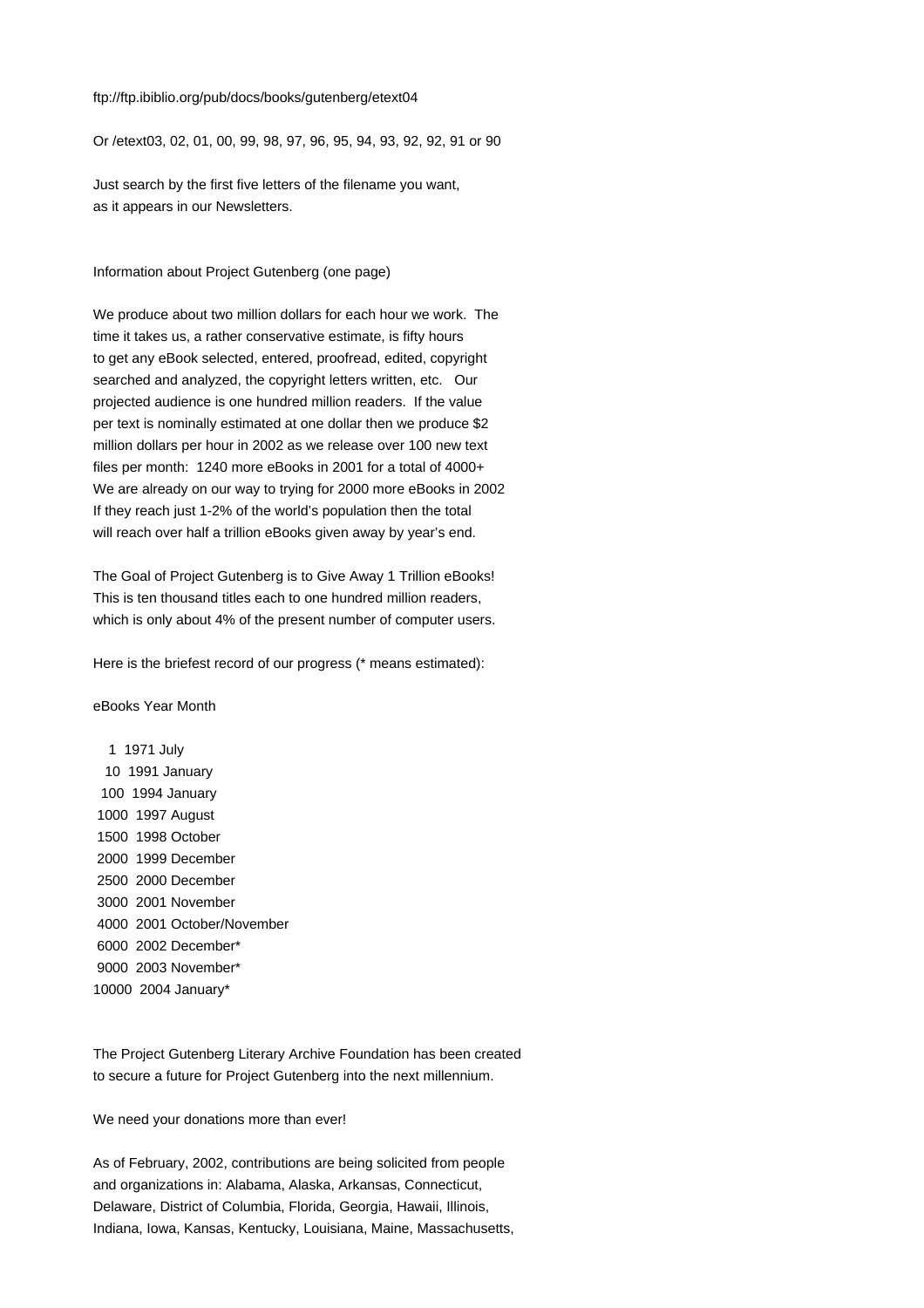Michigan, Mississippi, Missouri, Montana, Nebraska, Nevada, New Hampshire, New Jersey, New Mexico, New York, North Carolina, Ohio, Oklahoma, Oregon, Pennsylvania, Rhode Island, South Carolina, South Dakota, Tennessee, Texas, Utah, Vermont, Virginia, Washington, West Virginia, Wisconsin, and Wyoming.

We have filed in all 50 states now, but these are the only ones that have responded.

As the requirements for other states are met, additions to this list will be made and fund raising will begin in the additional states. Please feel free to ask to check the status of your state.

In answer to various questions we have received on this:

We are constantly working on finishing the paperwork to legally request donations in all 50 states. If your state is not listed and you would like to know if we have added it since the list you have, just ask.

While we cannot solicit donations from people in states where we are not yet registered, we know of no prohibition against accepting donations from donors in these states who approach us with an offer to donate.

International donations are accepted, but we don't know ANYTHING about how to make them tax-deductible, or even if they CAN be made deductible, and don't have the staff to handle it even if there are ways.

Donations by check or money order may be sent to:

 PROJECT GUTENBERG LITERARY ARCHIVE FOUNDATION 809 North 1500 West Salt Lake City, UT 84116

Contact us if you want to arrange for a wire transfer or payment method other than by check or money order.

The Project Gutenberg Literary Archive Foundation has been approved by the US Internal Revenue Service as a 501(c)(3) organization with EIN [Employee Identification Number] 64-622154. Donations are tax-deductible to the maximum extent permitted by law. As fund-raising requirements for other states are met, additions to this list will be made and fund-raising will begin in the additional states.

We need your donations more than ever!

You can get up to date donation information online at:

http://www.gutenberg.net/donation.html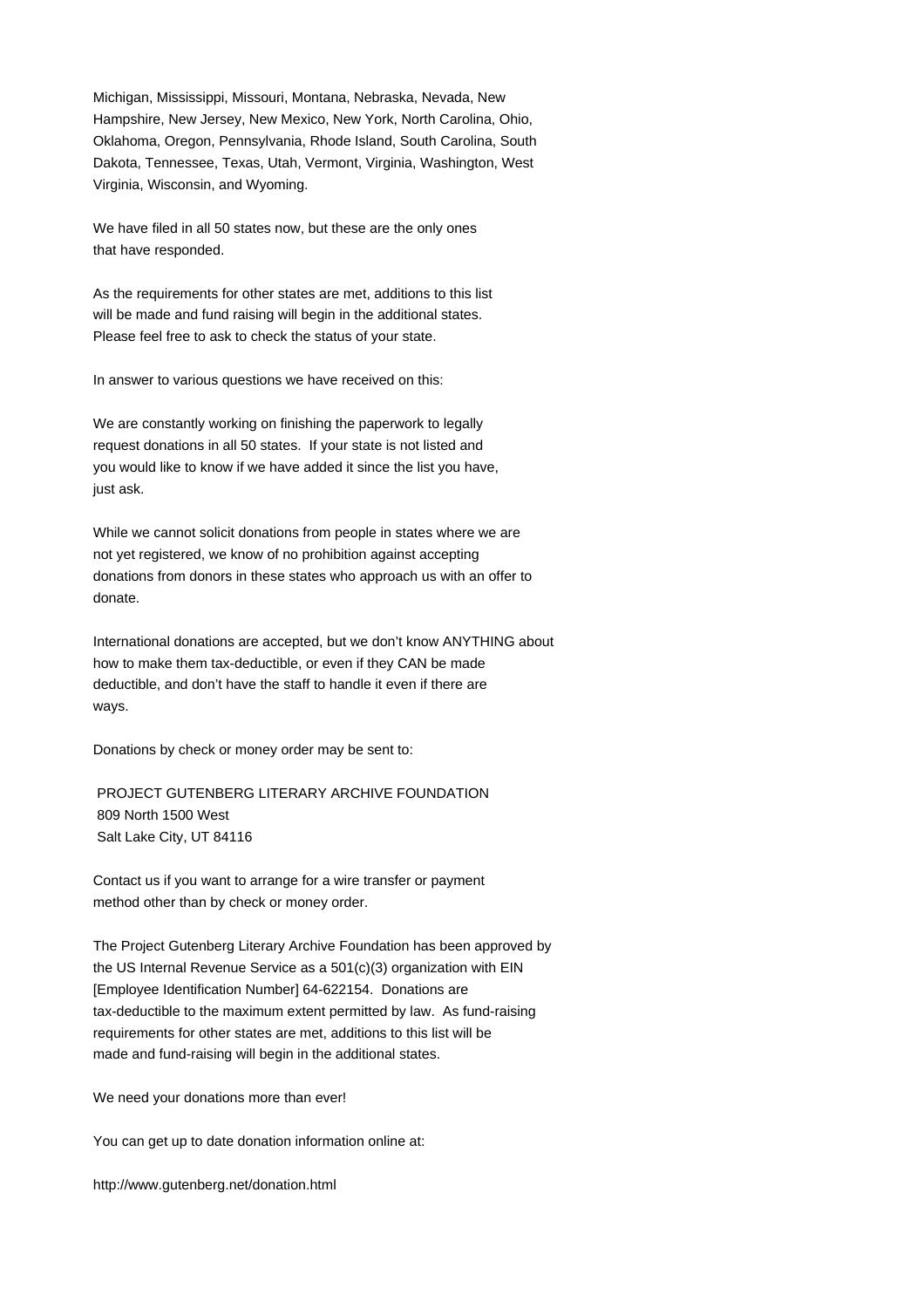If you can't reach Project Gutenberg, you can always email directly to:

Michael S. Hart <hart@pobox.com>

Prof. Hart will answer or forward your message.

We would prefer to send you information by email.

\*\*The Legal Small Print\*\*

### (Three Pages)

\*\*\*START\*\*THE SMALL PRINT!\*\*FOR PUBLIC DOMAIN EBOOKS\*\*START\*\*\* Why is this "Small Print!" statement here? You know: lawyers. They tell us you might sue us if there is something wrong with your copy of this eBook, even if you got it for free from someone other than us, and even if what's wrong is not our fault. So, among other things, this "Small Print!" statement disclaims most of our liability to you. It also tells you how

### \*BEFORE!\* YOU USE OR READ THIS EBOOK

you may distribute copies of this eBook if you want to.

By using or reading any part of this PROJECT GUTENBERG-tm eBook, you indicate that you understand, agree to and accept this "Small Print!" statement. If you do not, you can receive a refund of the money (if any) you paid for this eBook by sending a request within 30 days of receiving it to the person you got it from. If you received this eBook on a physical medium (such as a disk), you must return it with your request.

# ABOUT PROJECT GUTENBERG-TM EBOOKS

This PROJECT GUTENBERG-tm eBook, like most PROJECT GUTENBERG-tm eBooks, is a "public domain" work distributed by Professor Michael S. Hart through the Project Gutenberg Association (the "Project"). Among other things, this means that no one owns a United States copyright on or for this work, so the Project (and you!) can copy and distribute it in the United States without permission and without paying copyright royalties. Special rules, set forth below, apply if you wish to copy and distribute this eBook under the "PROJECT GUTENBERG" trademark.

Please do not use the "PROJECT GUTENBERG" trademark to market any commercial products without permission.

To create these eBooks, the Project expends considerable efforts to identify, transcribe and proofread public domain works. Despite these efforts, the Project's eBooks and any medium they may be on may contain "Defects". Among other

\*\*\*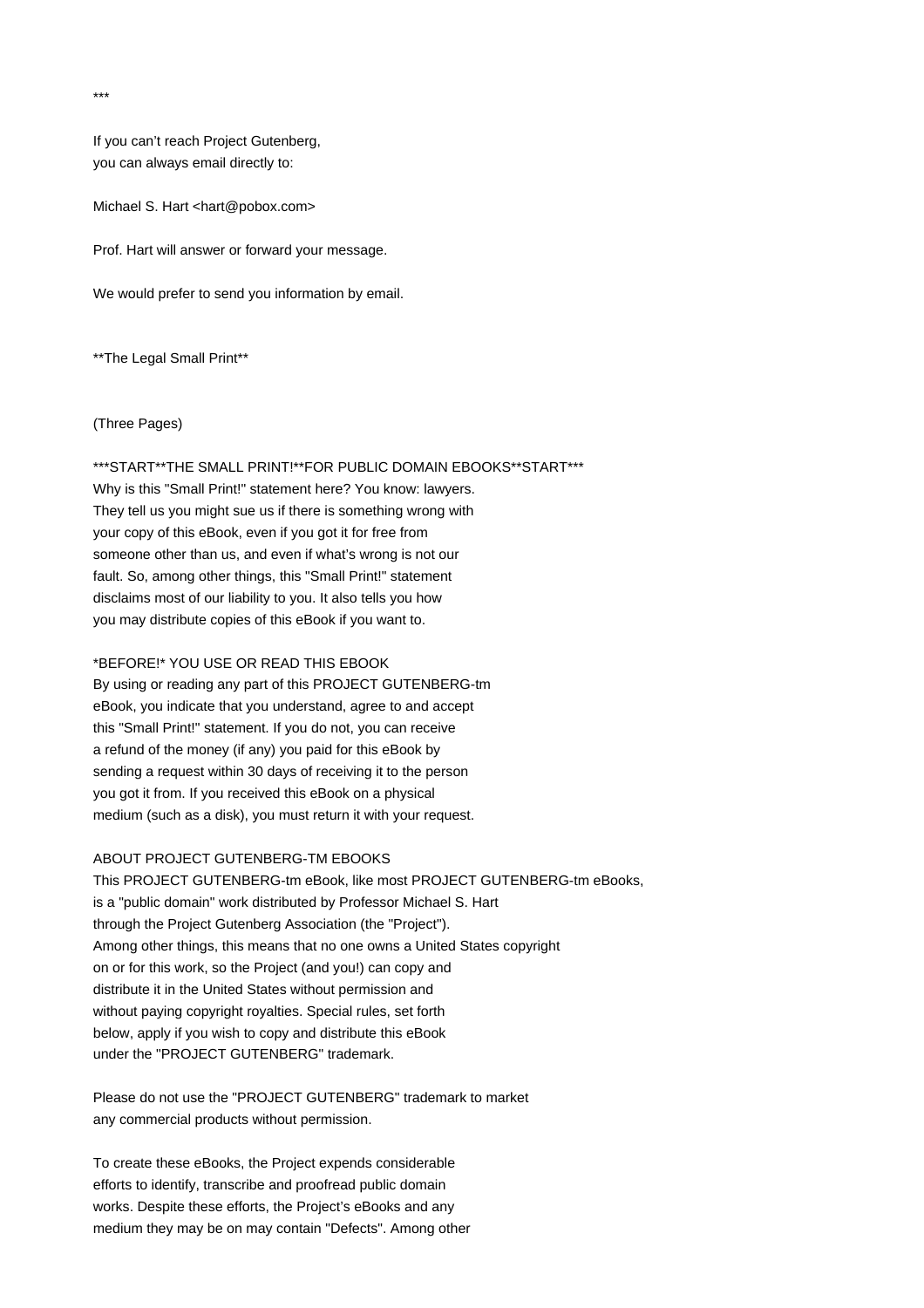things, Defects may take the form of incomplete, inaccurate or corrupt data, transcription errors, a copyright or other intellectual property infringement, a defective or damaged disk or other eBook medium, a computer virus, or computer codes that damage or cannot be read by your equipment.

# LIMITED WARRANTY; DISCLAIMER OF DAMAGES

But for the "Right of Replacement or Refund" described below, [1] Michael Hart and the Foundation (and any other party you may receive this eBook from as a PROJECT GUTENBERG-tm eBook) disclaims all liability to you for damages, costs and expenses, including legal fees, and [2] YOU HAVE NO REMEDIES FOR NEGLIGENCE OR UNDER STRICT LIABILITY, OR FOR BREACH OF WARRANTY OR CONTRACT, INCLUDING BUT NOT LIMITED TO INDIRECT, CONSEQUENTIAL, PUNITIVE OR INCIDENTAL DAMAGES, EVEN IF YOU GIVE NOTICE OF THE POSSIBILITY OF SUCH DAMAGES.

If you discover a Defect in this eBook within 90 days of receiving it, you can receive a refund of the money (if any) you paid for it by sending an explanatory note within that time to the person you received it from. If you received it on a physical medium, you must return it with your note, and such person may choose to alternatively give you a replacement copy. If you received it electronically, such person may choose to alternatively give you a second opportunity to receive it electronically.

THIS EBOOK IS OTHERWISE PROVIDED TO YOU "AS-IS". NO OTHER WARRANTIES OF ANY KIND, EXPRESS OR IMPLIED, ARE MADE TO YOU AS TO THE EBOOK OR ANY MEDIUM IT MAY BE ON, INCLUDING BUT NOT LIMITED TO WARRANTIES OF MERCHANTABILITY OR FITNESS FOR A PARTICULAR PURPOSE.

Some states do not allow disclaimers of implied warranties or the exclusion or limitation of consequential damages, so the above disclaimers and exclusions may not apply to you, and you may have other legal rights.

## INDEMNITY

You will indemnify and hold Michael Hart, the Foundation, and its trustees and agents, and any volunteers associated with the production and distribution of Project Gutenberg-tm texts harmless, from all liability, cost and expense, including legal fees, that arise directly or indirectly from any of the following that you do or cause: [1] distribution of this eBook, [2] alteration, modification, or addition to the eBook, or [3] any Defect.

DISTRIBUTION UNDER "PROJECT GUTENBERG-tm" You may distribute copies of this eBook electronically, or by disk, book or any other medium if you either delete this "Small Print!" and all other references to Project Gutenberg, or: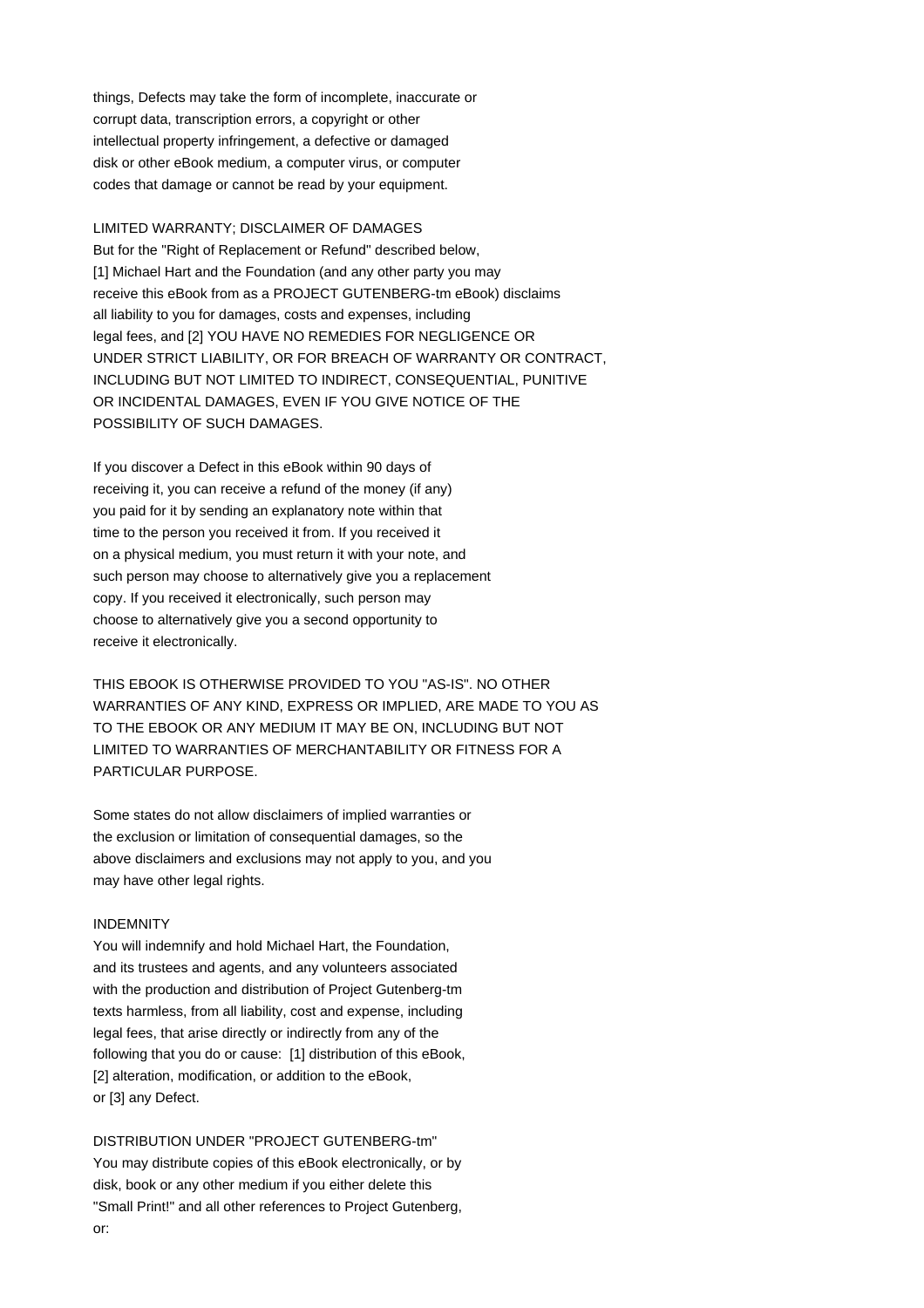- [1] Only give exact copies of it. Among other things, this requires that you do not remove, alter or modify the eBook or this "small print!" statement. You may however, if you wish, distribute this eBook in machine readable binary, compressed, mark-up, or proprietary form, including any form resulting from conversion by word processing or hypertext software, but only so long as \*EITHER\*:
	- [\*] The eBook, when displayed, is clearly readable, and does \*not\* contain characters other than those intended by the author of the work, although tilde (~), asterisk (\*) and underline (\_) characters may be used to convey punctuation intended by the author, and additional characters may be used to indicate hypertext links; OR
	- [\*] The eBook may be readily converted by the reader at no expense into plain ASCII, EBCDIC or equivalent form by the program that displays the eBook (as is the case, for instance, with most word processors); OR
	- [\*] You provide, or agree to also provide on request at no additional cost, fee or expense, a copy of the eBook in its original plain ASCII form (or in EBCDIC or other equivalent proprietary form).
- [2] Honor the eBook refund and replacement provisions of this "Small Print!" statement.
- [3] Pay a trademark license fee to the Foundation of 20% of the gross profits you derive calculated using the method you already use to calculate your applicable taxes. If you don't derive profits, no royalty is due. Royalties are payable to "Project Gutenberg Literary Archive Foundation" the 60 days following each date you prepare (or were legally required to prepare) your annual (or equivalent periodic) tax return. Please contact us beforehand to let us know your plans and to work out the details.

WHAT IF YOU \*WANT\* TO SEND MONEY EVEN IF YOU DON'T HAVE TO? Project Gutenberg is dedicated to increasing the number of public domain and licensed works that can be freely distributed in machine readable form.

The Project gratefully accepts contributions of money, time, public domain materials, or royalty free copyright licenses. Money should be paid to the: "Project Gutenberg Literary Archive Foundation."

If you are interested in contributing scanning equipment or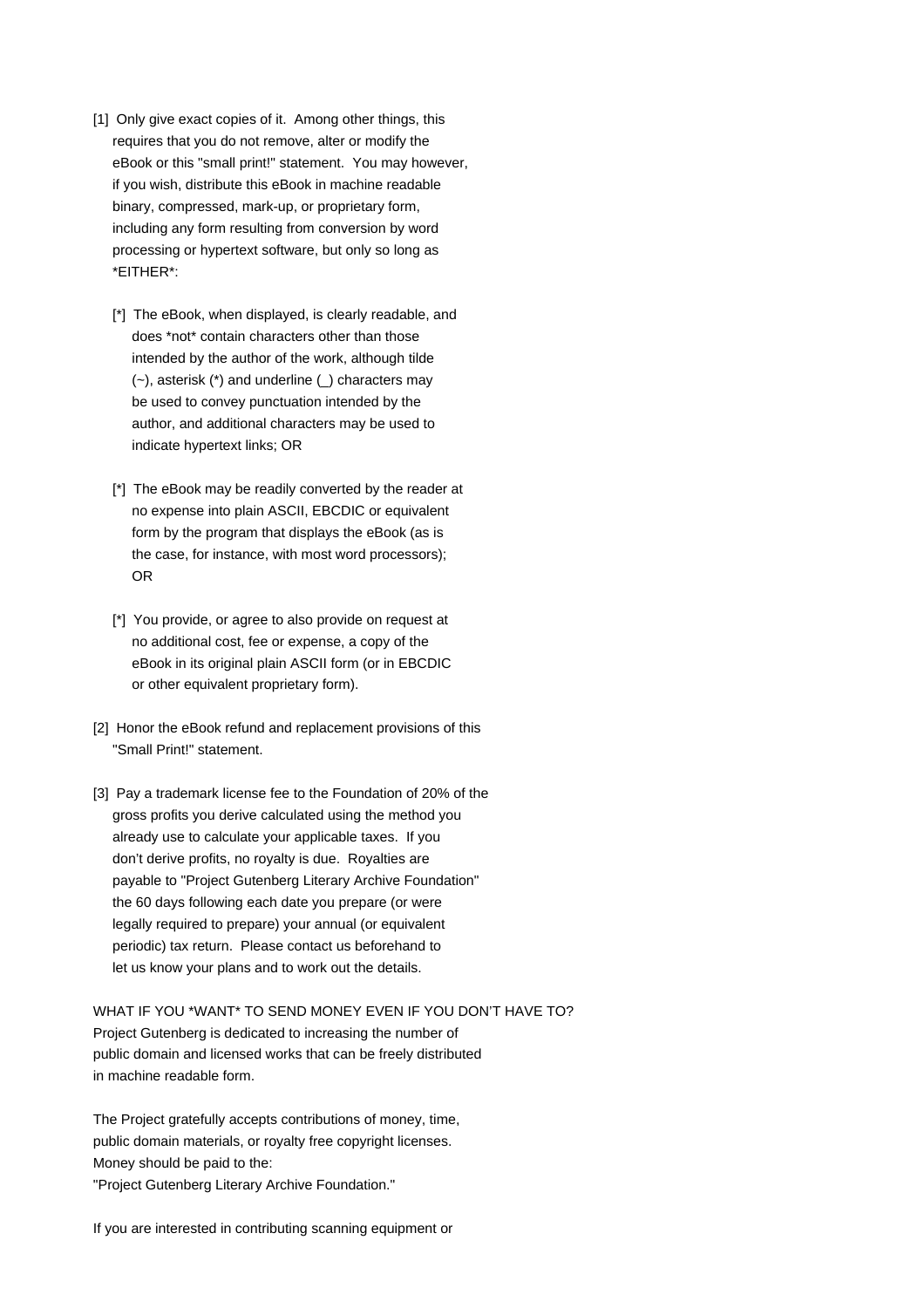software or other items, please contact Michael Hart at: hart@pobox.com

[Portions of this eBook's header and trailer may be reprinted only when distributed free of all fees. Copyright (C) 2001, 2002 by Michael S. Hart. Project Gutenberg is a TradeMark and may not be used in any sales of Project Gutenberg eBooks or other materials be they hardware or software or any other related product without express permission.]

\*END THE SMALL PRINT! FOR PUBLIC DOMAIN EBOOKS\*Ver.02/11/02\*END\*

sed to convey punctuation intended by the

author, and additional characters may be used to

indicate hypertext links; OR

[\*] The eBook may be readily converted by the reader at

 no expense into plain ASCII, EBCDIC or equivalent form by the program that displays the eBook (as is the case, for instance, with most word processors); OR

- [\*] You provide, or agree to also provide on request at no additional cost, fee or expense, a copy of the eBook in its original plain ASCII form (or in EBCDIC or other equivalent proprietary form).
- [2] Honor the eBook refund and replacement provisions of this "Small Print!" statement.
- [3] Pay a trademark license fee to the Foundation of 20% of the gross profits you derive calculated using the method you already use to calculate your applicable taxes. If you